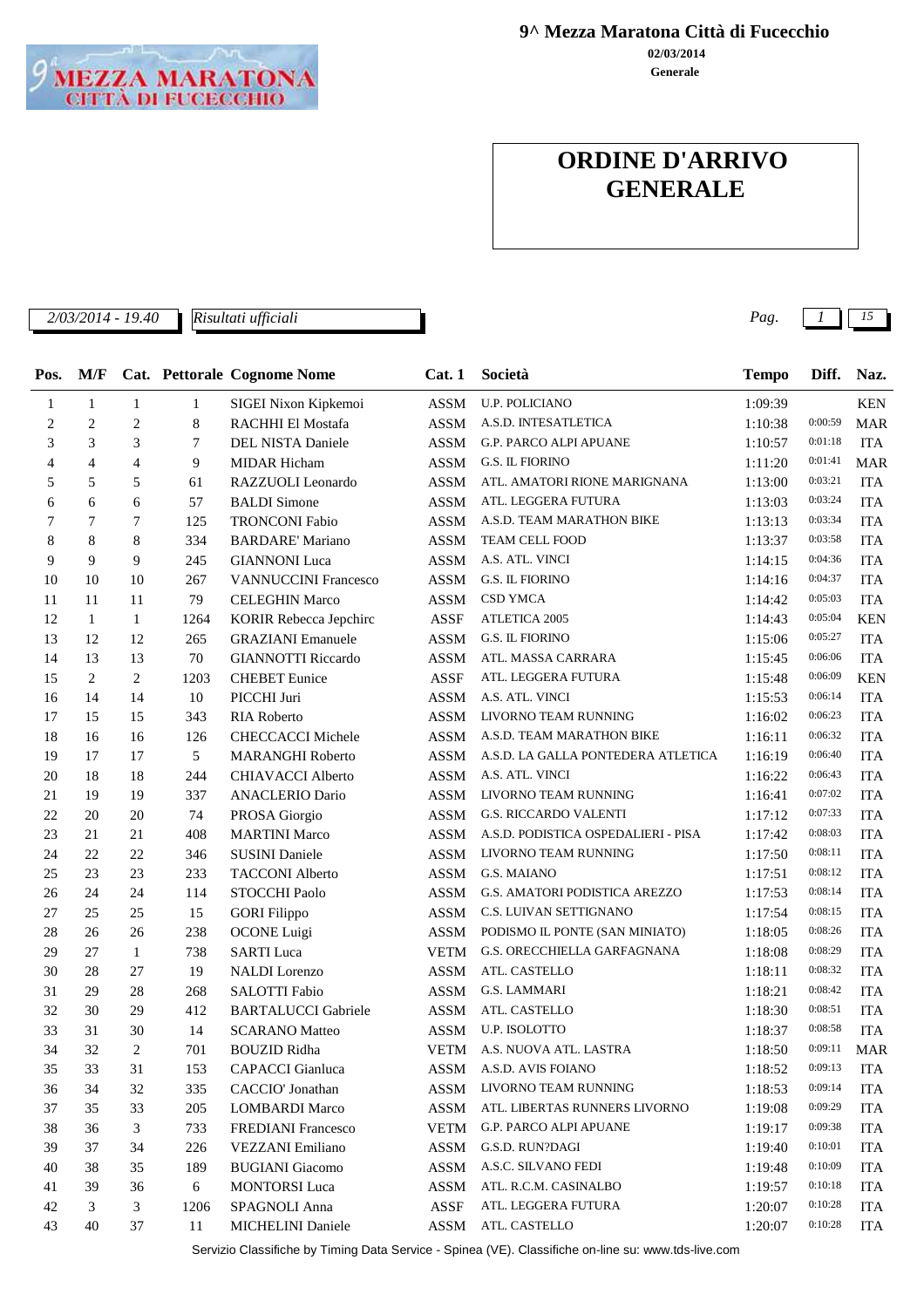| Pos.   | M/F            |                |      | Cat. Pettorale Cognome Nome | Cat.1       | Società                             | <b>Tempo</b> | Diff.   | Naz.       |
|--------|----------------|----------------|------|-----------------------------|-------------|-------------------------------------|--------------|---------|------------|
| 44     | 41             | 38             | 281  | <b>SILVESTRI</b> Luca       | <b>ASSM</b> | G.P. MASSA E COZZILE                | 1:20:08      | 0:10:29 | <b>ITA</b> |
| 45     | 42             | 39             | 20   | <b>DADDI</b> Massimo        | <b>ASSM</b> |                                     | 1:20:08      | 0:10:29 | <b>ITA</b> |
| 46     | 43             | 40             | 456  | <b>FAZIO</b> Tommaso        | <b>ASSM</b> | G.S. ATL. DOLIANOVA                 | 1:20:09      | 0:10:30 | <b>ITA</b> |
| 47     | 44             | $\overline{4}$ | 779  | <b>CECCONI Riccardo</b>     | <b>VETM</b> | A.S.C. SILVANO FEDI                 | 1:20:12      | 0:10:33 | <b>ITA</b> |
| 48     | $\overline{4}$ | 4              | 1255 | CHIORAZZO Franca Maria      | <b>ASSF</b> | <b>G.S. PIEVE A RIPOLI</b>          | 1:20:14      | 0:10:35 | <b>ITA</b> |
| 49     | 45             | 41             | 348  | <b>BARDI</b> Daniele        | <b>ASSM</b> | LIVORNO TEAM RUNNING                | 1:20:17      | 0:10:38 | <b>ITA</b> |
| 50     | 46             | 42             | 82   | <b>BIANCHINI</b> David      | <b>ASSM</b> | ATL. MONTECATINI                    | 1:20:17      | 0:10:38 | <b>ITA</b> |
| 51     | 47             | 43             | 18   | <b>MARI</b> Roberto         | ASSM        | G.S. ATL. SIGNA                     | 1:20:20      | 0:10:41 | <b>ITA</b> |
| 52     | 48             | 44             | 399  | PARDINI Riccardo            | <b>ASSM</b> | A.P. PONTEFELCINO                   | 1:20:21      | 0:10:42 | <b>ITA</b> |
| 53     | 49             | 45             | 192  | RASTELLI Andrea             | <b>ASSM</b> | A.S.C. SILVANO FEDI                 | 1:20:21      | 0:10:42 | <b>ITA</b> |
| 54     | 50             | 46             | 168  | PAOLETTI Alberto            | <b>ASSM</b> | U.P. ISOLOTTO                       | 1:20:32      | 0:10:53 | <b>ITA</b> |
| 55     | 51             | 47             | 38   | <b>BERNARDINI Marcello</b>  | <b>ASSM</b> | ATL. AMATORI RIONE MARIGNANA        | 1:20:42      | 0:11:03 | <b>ITA</b> |
| 56     | 52             | 48             | 241  | PROSPERI Sandro             | <b>ASSM</b> | ASD GUMASIO M.T.B.                  | 1:21:06      | 0:11:27 | <b>ITA</b> |
| 57     | 53             | 5              | 745  | PINCA Giuseppe              | <b>VETM</b> | A.S.D. SOCIET VICTORIA ATLETICA     | 1:21:21      | 0:11:42 | <b>ITA</b> |
| 58     | 54             | 49             | 430  | <b>TOBIA Giampaolo</b>      | <b>ASSM</b> | A.S.C. SILVANO FEDI                 | 1:21:27      | 0:11:48 | <b>ITA</b> |
| 59     | 55             | 50             | 218  | PRUNO Davide                | <b>ASSM</b> | ARCI FAVARO LA SPEZIA               | 1:21:30      | 0:11:51 | <b>ITA</b> |
| 60     | 56             | 6              | 770  | <b>OSIMANTI Marco</b>       | <b>VETM</b> | <b>G.S. ANTRACCOLI</b>              | 1:21:33      | 0:11:54 | <b>ITA</b> |
| 61     | 57             | 51             | 209  | <b>TRENTANOVI</b> Leonardo  | <b>ASSM</b> | A.S.D. MONTELUPO RUNNERS            | 1:21:47      | 0:12:08 | <b>ITA</b> |
| 62     | 58             | 52             | 12   | <b>CORSINOVI Valerio</b>    | <b>ASSM</b> | G.S. LE TORRI PODISMO               | 1:21:48      | 0:12:09 | <b>ITA</b> |
| 63     | 59             | 53             | 137  | <b>BARONI</b> Gabriele      | <b>ASSM</b> | A.S.D. SEMPRE DI CORSA TEAM TESTI   | 1:21:59      | 0:12:20 | <b>ITA</b> |
| 64     | 60             | $\mathbf{1}$   | 1165 | <b>ACCALAI</b> Adolfo       | ARGM        | G.S. ATLETICA 75 CATTOLICA          | 1:22:08      | 0:12:29 | <b>ITA</b> |
| 65     | 61             | 7              | 798  | MISCEO Leonardo             | <b>VETM</b> | G.S. MAIANO                         | 1:22:09      | 0:12:30 | <b>ITA</b> |
| 66     | 62             | 54             | 29   | <b>DANTI Francesco</b>      | <b>ASSM</b> | PODISTICA PRATESE A.S.D.            | 1:22:10      | 0:12:31 | <b>ITA</b> |
| 67     | 63             | 55             | 159  | <b>CANALE</b> Andrea        | <b>ASSM</b> | IL PONTE SCANDICCI A.S.D. PODISTICA | 1:22:18      | 0:12:39 | <b>ITA</b> |
| 68     | 64             | 56             | 366  | <b>LUCIOLI</b> Massimo      | <b>ASSM</b> | LIVORNO TEAM RUNNING                | 1:22:19      | 0:12:40 | <b>ITA</b> |
| 69     | 65             | 57             | 66   | MINIATI Giovanni            | <b>ASSM</b> | G.P. FRATELLANZA POPOLARE GRASSINA  | 1:22:24      | 0:12:45 | <b>ITA</b> |
| 70     | 66             | 58             | 322  | <b>ESPOSITO Guido</b>       | ASSM        | A.S.D. AVIS STIAVA                  | 1:22:25      | 0:12:46 | <b>ITA</b> |
| 71     | 67             | 59             | 361  | <b>MERLINO Paolo</b>        | ASSM        | LIVORNO TEAM RUNNING                | 1:22:30      | 0:12:51 | <b>ITA</b> |
| $72\,$ | 68             | 60             | 176  | <b>FRANCI Orlando</b>       | <b>ASSM</b> | POL. RINASCITA MONTEVARCHI          | 1:22:32      | 0:12:53 | <b>ITA</b> |
| 73     | 69             | 61             | 239  | <b>MARABOTTI Francesco</b>  | ASSM        | PODISMO IL PONTE (SAN MINIATO)      | 1:22:45      | 0:13:06 | <b>ITA</b> |
| 74     | 70             | 62             | 350  | <b>CHIAVERINI Davide</b>    | <b>ASSM</b> | LIVORNO TEAM RUNNING                | 1:22:49      | 0:13:10 | <b>ITA</b> |
| 75     | 71             | 8              | 832  | <b>MAIURI</b> Paolo         | <b>VETM</b> | LIVORNO TEAM RUNNING                | 1:22:49      | 0:13:10 | <b>ITA</b> |
| 76     | 72             | 9              | 872  | <b>CALEO</b> Mirco          | <b>VETM</b> | PISA ROAD RUNNERS                   | 1:22:55      | 0:13:16 | <b>ITA</b> |
| 77     | 73             | 63             | 58   | <b>CASTELLACCI Duccio</b>   | ASSM        | A.S.D. MONTALBANO VITOLINI          | 1:23:03      | 0:13:24 | <b>ITA</b> |
| 78     | 74             | 64             | 428  | <b>GARGINI</b> Emiliano     | ASSM        | A.S.C. SILVANO FEDI                 | 1:23:04      | 0:13:25 | <b>ITA</b> |
| 79     | 75             | 65             | 146  | <b>NUCCI Marzio</b>         | <b>ASSM</b> | IL PONTE SCANDICCI A.S.D. PODISTICA | 1:23:10      | 0:13:31 | <b>ITA</b> |
| 80     | 76             | 66             | 200  | NOCENTINI Tiziano           | ASSM        | POL. CORITO PONTENANO FREE SPORT    | 1:23:16      | 0:13:37 | <b>ITA</b> |
| 81     | 77             | 10             | 839  | <b>LENZI Massimo</b>        | <b>VETM</b> | LIVORNO TEAM RUNNING                | 1:23:20      | 0:13:41 | <b>ITA</b> |
| 82     | 78             | 11             | 744  | PALMERI Maurizio            | <b>VETM</b> | ATL. CASTENASO CELTIC DRUID         | 1:23:20      | 0:13:41 | <b>ITA</b> |
| 83     | 5              | 5              | 1201 | CIMMARUSTI Barbara          | ASSF        | ATL. LEGGERA FUTURA                 | 1:23:23      | 0:13:44 | <b>ITA</b> |
| 84     | 79             | 67             | 145  | <b>BETTARELLI Stefano</b>   | <b>ASSM</b> |                                     | 1:23:24      | 0:13:45 | <b>ITA</b> |
| 85     | 80             | 68             | 275  | <b>MARINELLI Giuseppe</b>   | <b>ASSM</b> | ATL. CALENZANO                      | 1:23:32      | 0:13:53 | <b>ITA</b> |
| 86     | 81             | 12             | 782  | GIOVANNETTI Alessandro      | <b>VETM</b> | A.S.C. SILVANO FEDI                 | 1:23:33      | 0:13:54 | <b>ITA</b> |
| 87     | 82             | 69             | 345  | <b>AMADEI</b> Piergiorgio   | <b>ASSM</b> | LIVORNO TEAM RUNNING                | 1:23:35      | 0:13:56 | <b>ITA</b> |
| 88     | 83             | 2              | 1168 | <b>VIROLI</b> Araldo        | ARGM        | A.S.D. G.P. CESENATE                | 1:23:38      | 0:13:59 | <b>ITA</b> |
| 89     | 84             | 70             | 325  | <b>RUGANI</b> Ivano         | ASSM        | INDIV. UISP COM. LUCCA-VERSILIA     | 1:23:42      | 0:14:03 | <b>ITA</b> |
| 90     | 85             | 71             | 437  | DEL BRAVO Antonio           | ASSM        | POL. DIL. OMEGA.COM                 | 1:23:54      | 0:14:15 | <b>ITA</b> |
| 91     | 86             | 72             | 116  | <b>CAPITANI</b> Filippo     | ASSM        | SAN DONNINO POL. VA ASD             | 1:24:04      | 0:14:25 | <b>ITA</b> |
| 92     | 87             | 13             | 809  | <b>VURRO</b> Giuseppe       | <b>VETM</b> | G.S. LE PANCHE CASTELQUARTO         | 1:24:10      | 0:14:31 | <b>ITA</b> |
| 93     | 88             | 73             | 422  | <b>ANGELI</b> Giuseppe      | ASSM        | ATL. CAMAIORE                       | 1:24:12      | 0:14:33 | <b>ITA</b> |
| 94     | 89             | 14             | 755  | NUCERA Mauro                | <b>VETM</b> | A.S.D. SEMPRE DI CORSA TEAM TESTI   | 1:24:14      | 0:14:35 | <b>ITA</b> |
| 95     | 90             | 15             | 791  | <b>SCORTICHINI Agostino</b> | <b>VETM</b> | PODISTICA VAL DI PESA               | 1:24:16      | 0:14:37 | <b>ITA</b> |
| 96     | 91             | 74             | 149  | <b>MASI Mirco</b>           | <b>ASSM</b> | ATL. SINALUNGA                      | 1:24:21      | 0:14:42 | <b>ITA</b> |
| 97     | 92             | 75             | 105  | <b>SORBI</b> Andrea         | <b>ASSM</b> | A.P.D. MARCIATORI MARLIESI          | 1:24:23      | 0:14:44 | <b>ITA</b> |
| 98     | 6              | 1              | 1044 | <b>NERI</b> Cristina        | <b>VETF</b> | G.S. LAMMARI                        | 1:24:26      | 0:14:47 | <b>ITA</b> |
| 99     | 93             | 16             | 796  | <b>BALDINI</b> Andrea       | <b>VETM</b> | G.S. MAIANO                         | 1:24:35      | 0:14:56 | <b>ITA</b> |
| 100    | 94             | 76             | 259  | <b>MENCHERINI Marco</b>     | ASSM        | G.S. LE PANCHE CASTELQUARTO         | 1:24:38      | 0:14:59 | <b>ITA</b> |
|        |                |                |      |                             |             |                                     |              |         |            |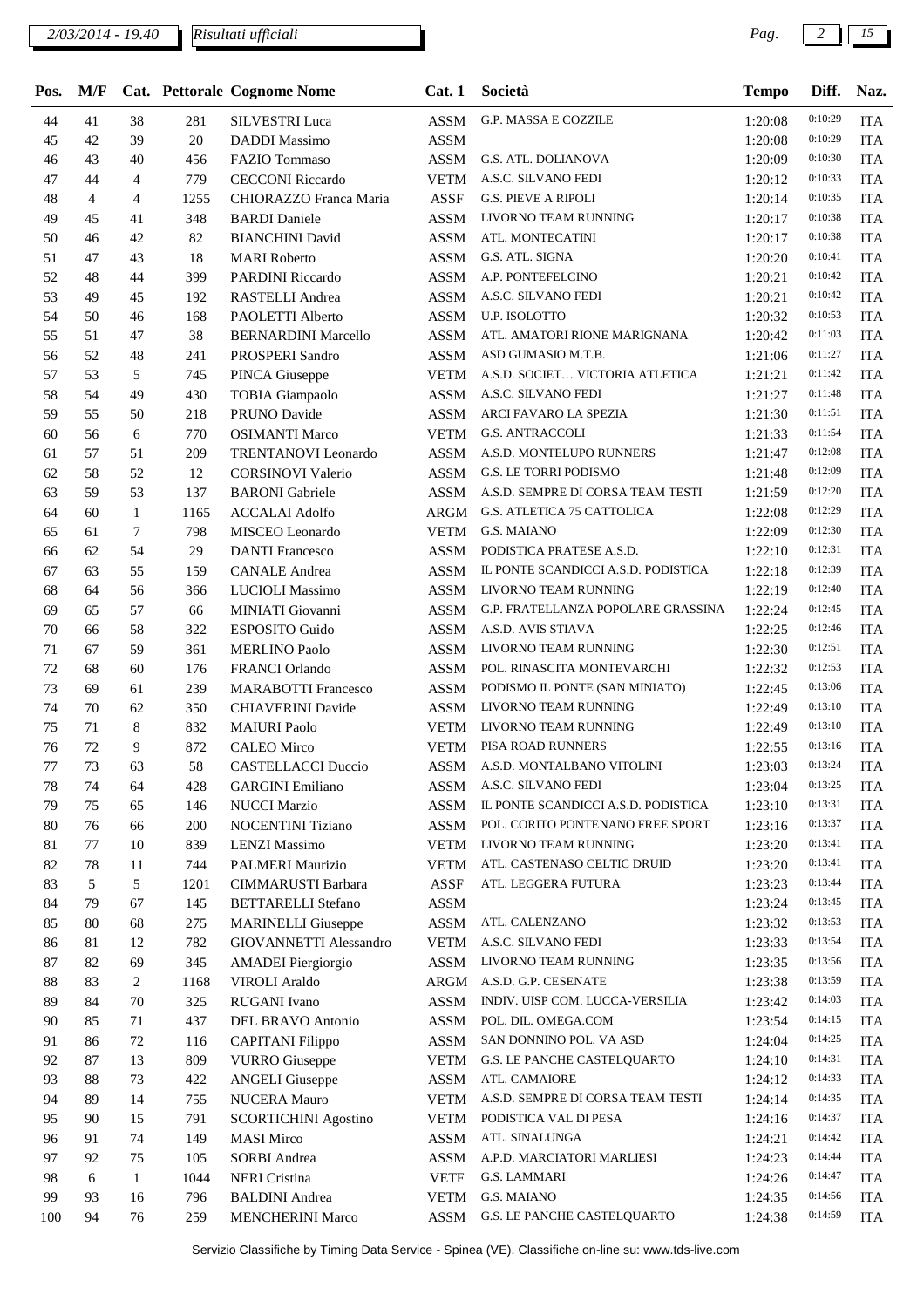| Pos. | M/F |                |      | Cat. Pettorale Cognome Nome | Cat.1       | Società                              | <b>Tempo</b> | Diff.   | Naz.       |
|------|-----|----------------|------|-----------------------------|-------------|--------------------------------------|--------------|---------|------------|
| 101  | 7   | 6              | 1205 | <b>MANTELLI Martina</b>     | <b>ASSF</b> | TOSCANA ATLETICA EMPOLI NISSAN       | 1:24:42      | 0:15:03 | <b>ITA</b> |
| 102  | 95  | 77             | 258  | <b>MARZULLO</b> Giuseppe    | <b>ASSM</b> | G.S. LE PANCHE CASTELQUARTO          | 1:24:43      | 0:15:04 | <b>ITA</b> |
| 103  | 96  | 17             | 792  | <b>FABBRI</b> Franco        | <b>VETM</b> | G.S.D. RUN?DAGI                      | 1:24:44      | 0:15:05 | <b>ITA</b> |
| 104  | 97  | 78             | 347  | <b>MINUTI Carlo</b>         | <b>ASSM</b> | LIVORNO TEAM RUNNING                 | 1:24:45      | 0:15:06 | <b>ITA</b> |
| 105  | 98  | 79             | 223  | <b>TEMPESTI Giacomo</b>     | <b>ASSM</b> | G.S.D. RUN?DAGI                      | 1:24:46      | 0:15:07 | <b>ITA</b> |
| 106  | 99  | 80             | 462  | <b>ANGIOLI Simone</b>       | <b>ASSM</b> | ATL. CASALGUIDI ARISTON              | 1:24:55      | 0:15:16 | <b>ITA</b> |
| 107  | 100 | 81             | 45   | <b>IANNAZZONE Claudio</b>   | <b>ASSM</b> | POLIZIA PENITENZIARIA LIVORNO A.S.D. | 1:24:57      | 0:15:18 | <b>ITA</b> |
| 108  | 101 | 82             | 172  | <b>MASSARI</b> Andrea       | <b>ASSM</b> | G.P. PARCO ALPI APUANE               | 1:25:06      | 0:15:27 | <b>ITA</b> |
| 109  | 102 | 3              | 1113 | <b>GRUPPIONI</b> Alberto    | ARGM        | POD. PONTELUNGO (BO)                 | 1:25:14      | 0:15:35 | <b>ITA</b> |
| 110  | 103 | 83             | 89   | VENESELLI Stefano           | <b>ASSM</b> | ATL. BORGO A BUGGIANO                | 1:25:22      | 0:15:43 | <b>ITA</b> |
| 111  | 104 | 84             | 276  | <b>MARINELLI</b> Giuseppe   | <b>ASSM</b> | ATL. CALENZANO                       | 1:25:23      | 0:15:44 | <b>ITA</b> |
| 112  | 105 | $\overline{4}$ | 1174 | <b>BASSINI</b> Ermanno      | ARGM        | IL PONTE SCANDICCI A.S.D. PODISTICA  | 1:25:25      | 0:15:46 | <b>ITA</b> |
| 113  | 106 | 85             | 34   | <b>BALDI</b> David          | <b>ASSM</b> | U.S. UGNANO                          | 1:25:26      | 0:15:47 | <b>ITA</b> |
| 114  | 8   | $\tau$         | 1240 | <b>MARTINELLI Emanuela</b>  | <b>ASSF</b> | ATL. SESTINI                         | 1:25:28      | 0:15:49 | <b>ITA</b> |
| 115  | 107 | 86             | 150  | <b>MENCACCI Gianni</b>      | <b>ASSM</b> | ATL. SINALUNGA                       | 1:25:28      | 0:15:49 | <b>ITA</b> |
| 116  | 108 | 87             | 397  | <b>FARINA Massimo</b>       | <b>ASSM</b> | G.S. ATLETICA MARCIATORI MUGELLO     | 1:25:40      | 0:16:01 | <b>ITA</b> |
| 117  | 109 | 88             | 44   | <b>DILIBERTO Marco</b>      | <b>ASSM</b> | POLIZIA PENITENZIARIA LIVORNO A.S.D. | 1:25:46      | 0:16:07 | <b>ITA</b> |
| 118  | 110 | 18             | 703  | <b>CHAPLIN Timothy</b>      | <b>VETM</b> | U.P. ISOLOTTO                        | 1:25:51      | 0:16:12 | <b>ITA</b> |
| 119  | 111 | 89             | 72   | <b>ARMANINO</b> Aleramo     | <b>ASSM</b> | <b>GRUPPO CITT DI GENOVA</b>         | 1:25:54      | 0:16:15 | <b>ITA</b> |
| 120  | 112 | 19             | 718  | <b>CASTELLI</b> Giordano    | <b>VETM</b> | A.P.D. DIP AUSL BO RAVONE            | 1:25:58      | 0:16:19 | <b>ITA</b> |
| 121  | 113 | 90             | 113  | <b>PINTORI Francesco</b>    | <b>ASSM</b> | ATL. MASSAROSA AMICI DELLA MARCIA    | 1:26:02      | 0:16:23 | <b>ITA</b> |
| 122  | 114 | 91             | 28   | <b>BERTI</b> Emanuele       | <b>ASSM</b> | FREESTYLE TRIATHLON VALDINIEVOLE A   | 1:26:05      | 0:16:26 | <b>ITA</b> |
| 123  | 115 | 92             | 191  | <b>RANDELLI Alessio</b>     | <b>ASSM</b> | A.S.C. SILVANO FEDI                  | 1:26:11      | 0:16:32 | <b>ITA</b> |
| 124  | 116 | 93             | 392  | <b>LOCORI</b> Matteo        | <b>ASSM</b> | A.S.D. GOLFO DEI POETI               | 1:26:15      | 0:16:36 | <b>ITA</b> |
| 125  | 117 | 20             | 795  | CHIAVACCI Paolo             | <b>VETM</b> | G.S.D. RUN?DAGI                      | 1:26:20      | 0:16:41 | <b>ITA</b> |
| 126  | 118 | 94             | 367  | <b>MARCACCI</b> Andrea      | <b>ASSM</b> | LIVORNO TEAM RUNNING                 | 1:26:25      | 0:16:46 | <b>ITA</b> |
| 127  | 119 | 95             | 253  | <b>RONCA Riccardo</b>       | <b>ASSM</b> | TOSCANA ATLETICA EMPOLI NISSAN       | 1:26:29      | 0:16:50 | <b>ITA</b> |
| 128  | 120 | 96             | 311  | <b>MORELLO Matteo</b>       | <b>ASSM</b> | ATL. MONTECATINI                     | 1:26:34      | 0:16:55 | <b>ITA</b> |
| 129  | 121 | 97             | 250  | <b>CABRAS</b> Gianluca      | <b>ASSM</b> | TOSCANA ATLETICA EMPOLI NISSAN       | 1:26:37      | 0:16:58 | <b>ITA</b> |
| 130  | 122 | 98             | 254  | <b>SOTTANI</b> Giacomo      | <b>ASSM</b> | TOSCANA ATLETICA EMPOLI NISSAN       | 1:26:44      | 0:17:05 | <b>ITA</b> |
| 131  | 123 | 99             | 316  | PIAZZINI Riccardo           | <b>ASSM</b> | G.S. POLI - PODI                     | 1:26:47      | 0:17:08 | <b>ITA</b> |
| 132  | 124 | 100            | 102  | LORENZETTI Andrea           | ASSM        | A.P.D. MARCIATORI MARLIESI           | 1:26:49      | 0:17:10 | <b>ITA</b> |
| 133  | 125 | 101            | 338  | LUCENTE Matteo Maria        | <b>ASSM</b> | LIVORNO TEAM RUNNING                 | 1:26:49      | 0:17:10 | <b>ITA</b> |
| 134  | 126 | 102            | 156  | FRINGUELLI Claudio          | ASSM        | IL PONTE SCANDICCI A.S.D. PODISTICA  | 1:26:51      | 0:17:12 | <b>ITA</b> |
| 135  | 127 | 103            | 142  | POLI Sandro                 | <b>ASSM</b> | A.S.D. SEMPRE DI CORSA TEAM TESTI    | 1:26:52      | 0:17:13 | <b>ITA</b> |
| 136  | 128 | 104            | 416  | <b>MARIOTTI</b> Emanuele    | <b>ASSM</b> | A.S. ATL. VINCI                      | 1:26:58      | 0:17:19 | <b>ITA</b> |
| 137  | 129 | 105            | 135  | PANCIATICI Pietro           | <b>ASSM</b> | A.S.D. PODISTI LIVORNESI             | 1:27:00      | 0:17:21 | <b>ITA</b> |
| 138  | 130 | 106            | 139  | <b>GIANNONI</b> Stefano     | ASSM        | A.S.D. SEMPRE DI CORSA TEAM TESTI    | 1:27:03      | 0:17:24 | <b>ITA</b> |
| 139  | 131 | 107            | 86   | <b>MARTELLONI Nicola</b>    | ASSM        | 4 MORI TRIATHLON LIVORNO A.S.        | 1:27:05      | 0:17:26 | <b>ITA</b> |
| 140  | 132 | 108            | 144  | <b>TESTI Massimo</b>        | <b>ASSM</b> | A.S.D. SEMPRE DI CORSA TEAM TESTI    | 1:27:06      | 0:17:27 | <b>ITA</b> |
| 141  | 133 | 109            | 13   | <b>BARBI</b> Marco          | ASSM        | G.P. PARCO ALPI APUANE               | 1:27:10      | 0:17:31 | <b>ITA</b> |
| 142  | 134 | 110            | 147  | <b>BARONI</b> Francesco     | ASSM        | A.S.D. ATL. COSTA ETRUSCA            | 1:27:12      | 0:17:33 | <b>ITA</b> |
| 143  | 135 | 111            | 415  | DELL'AMICO Massimo          | ASSM        | INDIV. UISP COM. CARRARA LUNIGIANA   | 1:27:18      | 0:17:39 | <b>ITA</b> |
| 144  | 136 | 112            | 158  | SEQUI Leonardo              | ASSM        | IL PONTE SCANDICCI A.S.D. PODISTICA  | 1:27:21      | 0:17:42 | <b>ITA</b> |
| 145  | 137 | 113            | 264  | <b>CAPPELLI Fulvio</b>      | <b>ASSM</b> | G.S. IL FIORINO                      | 1:27:22      | 0:17:43 | <b>ITA</b> |
| 146  | 138 | 114            | 175  | <b>SANTINI</b> Federico     | <b>ASSM</b> | ATL. SESTINI                         | 1:27:22      | 0:17:43 | <b>ITA</b> |
| 147  | 139 | 115            | 231  | SPAGNA Raffaele             | <b>ASSM</b> | G.S. MAIANO                          | 1:27:23      | 0:17:44 | <b>ITA</b> |
| 148  | 140 | 116            | 386  | <b>CERVETTI Riccardo</b>    | ASSM        | STRACARRARA                          | 1:27:23      | 0:17:44 | <b>ITA</b> |
| 149  | 141 | 117            | 323  | <b>LANDI</b> Alessio        | <b>ASSM</b> | ATL. PIETRASANTA VERSILIA            | 1:27:24      | 0:17:45 | <b>ITA</b> |
| 150  | 142 | 118            | 364  | <b>BIANCOTTI Marino</b>     | <b>ASSM</b> | LIVORNO TEAM RUNNING                 | 1:27:25      | 0:17:46 | <b>ITA</b> |
| 151  | 143 | 119            | 365  | <b>CIVITA Fulvio</b>        | <b>ASSM</b> | LIVORNO TEAM RUNNING                 | 1:27:27      | 0:17:48 | <b>ITA</b> |
| 152  | 144 | 120            | 196  | <b>GREGGI Pierluigi</b>     | ASSM        | A.S.C. SILVANO FEDI                  | 1:27:39      | 0:18:00 | <b>ITA</b> |
| 153  | 145 | 121            | 190  | <b>BELLANDI</b> Stefano     | ASSM        | G.S.D. RUN?DAGI                      | 1:27:40      | 0:18:01 | <b>ITA</b> |
| 154  | 146 | 122            | 119  | FOLIGNO Roberto             | ASSM        | TEAM MUD & SNOW ASD                  | 1:27:40      | 0:18:01 | <b>ITA</b> |
| 155  | 147 | 5              | 1147 | <b>CODELLA Mario</b>        | ARGM        | ASD CAMBIASO RISSO RUNNING TEAM GE   | 1:27:42      | 0:18:03 | <b>ITA</b> |
| 156  | 148 | 123            | 279  | <b>BOLOGNESI Davide</b>     | <b>ASSM</b> | G.P. MASSA E COZZILE                 | 1:27:46      | 0:18:07 | <b>ITA</b> |
| 157  | 149 | 124            | 187  | MEGLI Leonardo              | ASSM        | POL. OLTRARNO                        | 1:27:48      | 0:18:09 | <b>ITA</b> |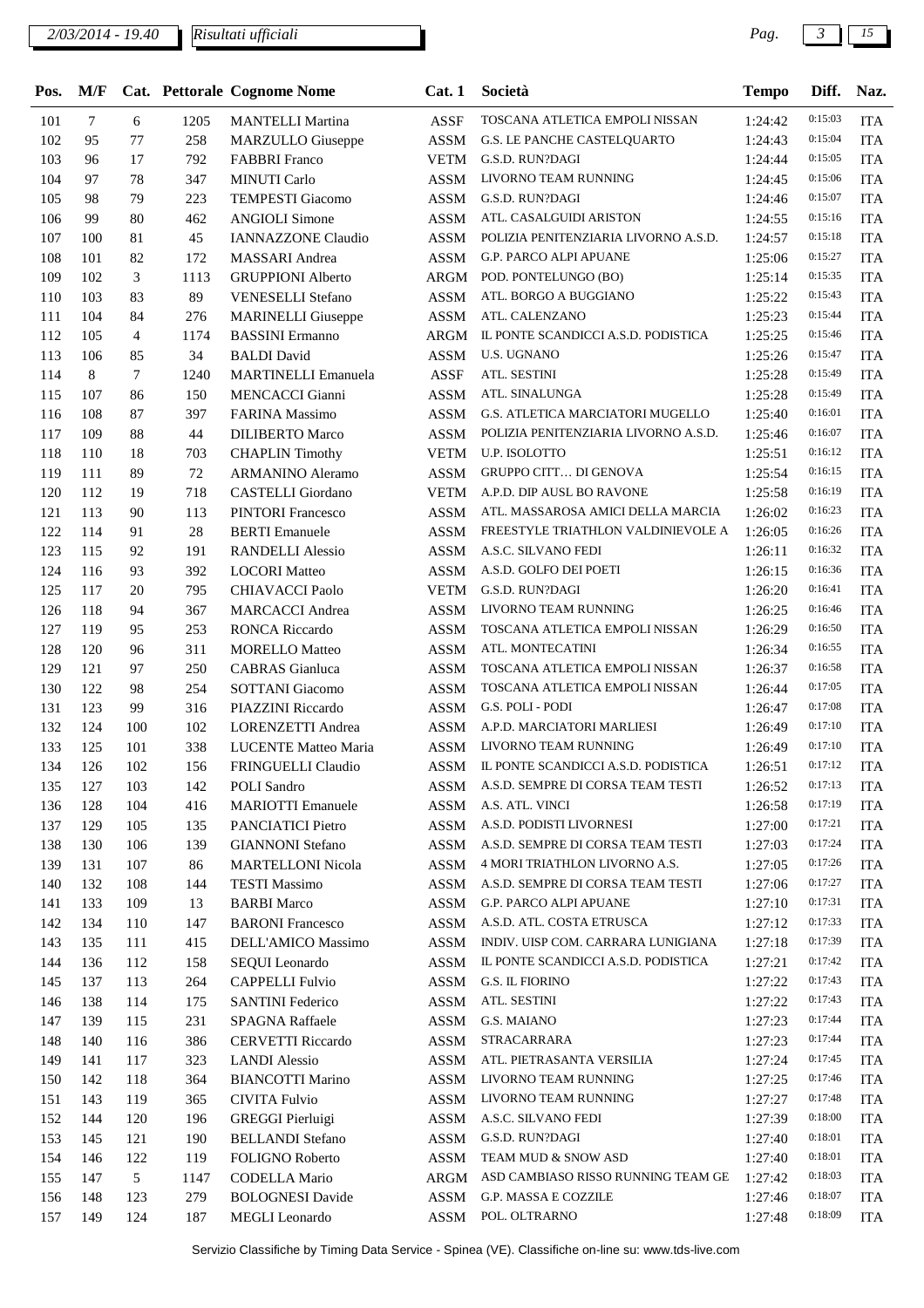| Pos. | M/F |                |      | Cat. Pettorale Cognome Nome | Cat.1           | Società                             | <b>Tempo</b> | Diff.   | Naz.       |
|------|-----|----------------|------|-----------------------------|-----------------|-------------------------------------|--------------|---------|------------|
| 158  | 150 | 21             | 857  | <b>GIUSTINI Massimo</b>     |                 | VETM G.S. ATLETICA 75 CATTOLICA     | 1:27:51      | 0:18:12 | <b>ITA</b> |
| 159  | 9   | $8\,$          | 1274 | <b>COZZI</b> Alessandra     | <b>ASSF</b>     | ATL. CASTELLO                       | 1:27:55      | 0:18:16 | <b>ITA</b> |
| 160  | 151 | 22             | 859  | <b>INDIATI</b> Giovanni     | VETM            | IL PONTE SCANDICCI A.S.D. PODISTICA | 1:27:59      | 0:18:20 | <b>ITA</b> |
| 161  | 152 | 125            | 50   | VANNI Massimiliano          | ASSM            | G.P. ATL. VALDARNO INFERIORE        | 1:28:03      | 0:18:24 | <b>ITA</b> |
| 162  | 10  | 9              | 1209 | <b>MARIETTA Claudia</b>     | <b>ASSF</b>     | <b>G.S. LAMMARI</b>                 | 1:28:05      | 0:18:26 | <b>ITA</b> |
| 163  | 153 | 126            | 247  | <b>BAGGIANI Francesco</b>   | <b>ASSM</b>     | TOSCANA ATLETICA EMPOLI NISSAN      | 1:28:07      | 0:18:28 | <b>ITA</b> |
| 164  | 154 | 127            | 305  | PESSANI Andrea              | ASSM            | A.S.D. GOLFO DEI POETI              | 1:28:11      | 0:18:32 | <b>ITA</b> |
| 165  | 155 | 6              | 1132 | <b>MEI</b> Roberto          | ARGM            | A.S.C. SILVANO FEDI                 | 1:28:14      | 0:18:35 | <b>ITA</b> |
| 166  | 156 | 128            | 225  | <b>CIONI</b> Alessandro     | ASSM            | G.S.D. RUN?DAGI                     | 1:28:15      | 0:18:36 | <b>ITA</b> |
| 167  | 157 | 129            | 21   | <b>CANTINI</b> Gianni       | ASSM            | C.S. LUIVAN SETTIGNANO              | 1:28:15      | 0:18:36 | <b>ITA</b> |
| 168  | 158 | 23             | 776  | <b>BRUSCHI</b> Giorgio      | VETM            | A.S.D. ATL. UISP MARINA DI CARRARA  | 1:28:15      | 0:18:36 | <b>ITA</b> |
| 169  | 11  | 10             | 1267 | FIASCHI Laura               | ASSF            | G.S. ATL. SIGNA                     | 1:28:18      | 0:18:39 | <b>ITA</b> |
| 170  | 12  | 11             | 1220 | <b>DORE</b> Barbara         | <b>ASSF</b>     | IL PONTE SCANDICCI A.S.D. PODISTICA | 1:28:19      | 0:18:40 | <b>ITA</b> |
| 171  | 159 | 130            | 485  | PELLEGRINI Abel             | <b>ASSM</b>     | A.S.C. SILVANO FEDI                 | 1:28:28      | 0:18:49 | <b>ITA</b> |
| 172  | 160 | 131            | 407  | <b>INFORTUGNO Marco</b>     | <b>ASSM</b>     | A.S.D. PODISTICA OSPEDALIERI - PISA | 1:28:30      | 0:18:51 | <b>ITA</b> |
| 173  | 161 | 24             | 862  | <b>TONCELLI Franco</b>      | <b>VETM</b>     | POL. CASTELLO LARI 1989             | 1:28:31      | 0:18:52 | <b>ITA</b> |
| 174  | 162 | 132            | 48   | <b>BACCHI</b> Giovanni      | <b>ASSM</b>     |                                     | 1:28:37      | 0:18:58 | <b>ITA</b> |
| 175  | 163 | 133            | 169  | <b>SALVINI Mirco</b>        | <b>ASSM</b>     | U.P. ISOLOTTO                       | 1:28:44      | 0:19:05 | <b>ITA</b> |
| 176  | 164 | 134            | 314  | MELUCCI Jacopo              | ASSM            | <b>G.S. LA TORRE PONTASSIEVE</b>    | 1:28:46      | 0:19:07 | <b>ITA</b> |
| 177  | 165 | 135            | 401  | <b>BANCI</b> Gianluca       | ASSM            | CRAL NUOVO PIGNONE                  | 1:28:49      | 0:19:10 | <b>ITA</b> |
| 178  | 166 | 136            | 193  | <b>SOLDI</b> Giacomo        | ASSM            | A.S.C. SILVANO FEDI                 | 1:28:56      | 0:19:17 | <b>ITA</b> |
| 179  | 167 | $\tau$         | 1102 | <b>FEMIA Antonio</b>        | ARGM            | U.P. ISOLOTTO                       | 1:28:57      | 0:19:18 | <b>ITA</b> |
| 180  | 168 | 137            | 419  | <b>GENTILI</b> Luca         | ASSM            | FREESTYLE TRIATHLON VALDINIEVOLE A  | 1:29:00      | 0:19:21 | <b>ITA</b> |
| 181  | 13  | 12             | 1257 | PITONZO Cristina            | <b>ASSF</b>     | G.S. MAIANO                         | 1:29:01      | 0:19:22 | <b>ITA</b> |
| 182  | 169 | 138            | 465  | <b>LEONELLI</b> Luca        | <b>ASSM</b>     | P.M.R. 2.0                          | 1:29:02      | 0:19:23 | <b>ITA</b> |
| 183  | 170 | 139            | 440  | <b>REALI Filippo</b>        | ASSM            | POL. DIL. OMEGA.COM                 | 1:29:09      | 0:19:30 | <b>ITA</b> |
| 184  | 171 | 140            | 219  | <b>BICHI</b> Lorenzo        | <b>ASSM</b>     | PODISTICA VAL DI PESA               | 1:29:11      | 0:19:32 | <b>ITA</b> |
| 185  | 172 | 141            | 315  | <b>SANTINI Simone</b>       | ASSM            | INDIV. UISP COM. ZONA DEL CUOIO     | 1:29:14      | 0:19:35 | <b>ITA</b> |
| 186  | 173 | 8              | 1140 | <b>BALESTRI</b> Stefano     | ARGM            | A.S. ATL. VINCI                     | 1:29:18      | 0:19:39 | <b>ITA</b> |
| 187  | 174 | 142            | 227  | <b>CIFALI</b> Francesco     | ASSM            | G.S.D. RUN?DAGI                     | 1:29:21      | 0:19:42 | <b>ITA</b> |
| 188  | 175 | 143            | 32   | <b>MARTUCCI Marco</b>       | $\mathbf{ASSM}$ |                                     | 1:29:25      | 0:19:46 | <b>ITA</b> |
| 189  | 176 | 144            | 251  | <b>CECCARELLI Rossano</b>   | ASSM            | TOSCANA ATLETICA EMPOLI NISSAN      | 1:29:28      | 0:19:49 | <b>ITA</b> |
| 190  | 177 | 145            | 326  | <b>FALCIONI Francesco</b>   | ASSM            | POL. RINASCITA MONTEVARCHI          | 1:29:35      | 0:19:56 | <b>ITA</b> |
| 191  | 178 | 146            | 396  | <b>CANTINI Marco</b>        | ASSM            | G.S. ATLETICA MARCIATORI MUGELLO    | 1:29:38      | 0:19:59 | <b>ITA</b> |
| 192  | 179 | 147            | 378  | <b>BECONCINI Francesco</b>  | <b>ASSM</b>     | CENTRO HELIOS PERS. TRAINING        | 1:29:42      | 0:20:03 | <b>ITA</b> |
| 193  | 180 | 148            | 384  | <b>CASARINI Marco</b>       | ASSM            | STRACARRARA                         | 1:29:53      | 0:20:14 | <b>ITA</b> |
| 194  | 181 | 149            | 141  | PACCHINI Fabio              | ASSM            | A.S.D. SEMPRE DI CORSA TEAM TESTI   | 1:29:54      | 0:20:15 | <b>ITA</b> |
| 195  | 182 | 150            | 171  | <b>VANNINI Fabio</b>        | ASSM            | ATL. CASONE NOCETO                  | 1:29:54      | 0:20:15 | <b>ITA</b> |
| 196  | 183 | 151            | 363  | <b>BARONCINI Riccardo</b>   | ASSM            | LIVORNO TEAM RUNNING                | 1:30:00      | 0:20:21 | <b>ITA</b> |
| 197  | 14  | 2              | 1015 | <b>BIANCHINI Katia</b>      | <b>VETF</b>     | POL. DIL. SAN RAFEL                 | 1:30:04      | 0:20:25 | <b>ITA</b> |
| 198  | 184 | 152            | 427  | DE SANTIS Gianfranco        | ASSM            | A.S.C. SILVANO FEDI                 | 1:30:05      | 0:20:26 | <b>ITA</b> |
| 199  | 185 | 153            | 468  | <b>UNGUREANU Constantin</b> | ASSM            | <b>G.S. MAIANO</b>                  | 1:30:08      | 0:20:29 | <b>ITA</b> |
| 200  | 186 | 154            | 467  | MIGLIORI Fabrizio           | ASSM            | <b>GLI SPUNTATI</b>                 | 1:30:09      | 0:20:30 | <b>ITA</b> |
| 201  | 187 | 155            | 352  | <b>RENDA Flavio</b>         | ASSM            | LIVORNO TEAM RUNNING                | 1:30:13      | 0:20:34 | <b>ITA</b> |
| 202  | 15  | 13             | 1247 | NUCERA Sara                 | ASSF            | A.S.D. GOLFO DEI POETI              | 1:30:16      | 0:20:37 | <b>ITA</b> |
| 203  | 188 | 156            | 111  | <b>CAPORALE Roberto</b>     | ASSM            | POL. SPENSIERATI A.S.D.             | 1:30:21      | 0:20:42 | <b>ITA</b> |
| 204  | 189 | 25             | 759  | <b>CICALINI Mauro</b>       | VETM            | POL. CASA CULTURALE SAN MINIATO     | 1:30:23      | 0:20:44 | <b>ITA</b> |
| 205  | 190 | 157            | 432  | <b>RICCIONI Francesco</b>   | ASSM            | FREESTYLE TRIATHLON VALDINIEVOLE A  | 1:30:28      | 0:20:49 | <b>ITA</b> |
| 206  | 191 | 158            | 184  | <b>BAZZI</b> Giacomo        | ASSM            | <b>G.S. LA TORRE PONTASSIEVE</b>    | 1:30:31      | 0:20:52 | <b>ITA</b> |
| 207  | 16  | $\mathfrak{Z}$ | 1048 | <b>BOLOGNESI Silvia</b>     | <b>VETF</b>     | ASD CAMBIASO RISSO RUNNING TEAM GE  | 1:30:33      | 0:20:54 | <b>ITA</b> |
| 208  | 192 | 159            | 303  | <b>BATTILANI</b> Daniele    | ASSM            | A.S.D. GOLFO DEI POETI              | 1:30:36      | 0:20:57 | <b>ITA</b> |
| 209  | 193 | 160            | 162  | CAPECCHI Maurizio           | ASSM            | <b>G.S. ANTRACCOLI</b>              | 1:30:39      | 0:21:00 | <b>ITA</b> |
| 210  | 194 | 161            | 286  | CALDAROLA Filippo           | ASSM            | C.S. LUIVAN SETTIGNANO              | 1:30:42      | 0:21:03 | <b>ITA</b> |
| 211  | 195 | 162            | 373  | GUGLIOTTA Massimiliano      | ASSM            | A.P.D. ROSOLINI (SR)                | 1:30:42      | 0:21:03 | <b>ITA</b> |
| 212  | 196 | 163            | 221  | <b>ROESSTORFF Riccardo</b>  | ASSM            | PODISTICA VAL DI PESA               | 1:30:45      | 0:21:06 | <b>ITA</b> |
| 213  | 197 | 164            | 349  | <b>BERNARDINI Stefano</b>   | ASSM            | LIVORNO TEAM RUNNING                | 1:30:46      | 0:21:07 | <b>ITA</b> |
| 214  | 198 | 165            | 103  | <b>MASSINI</b> Davide       | ASSM            | A.P.D. MARCIATORI MARLIESI          | 1:30:48      | 0:21:09 | <b>ITA</b> |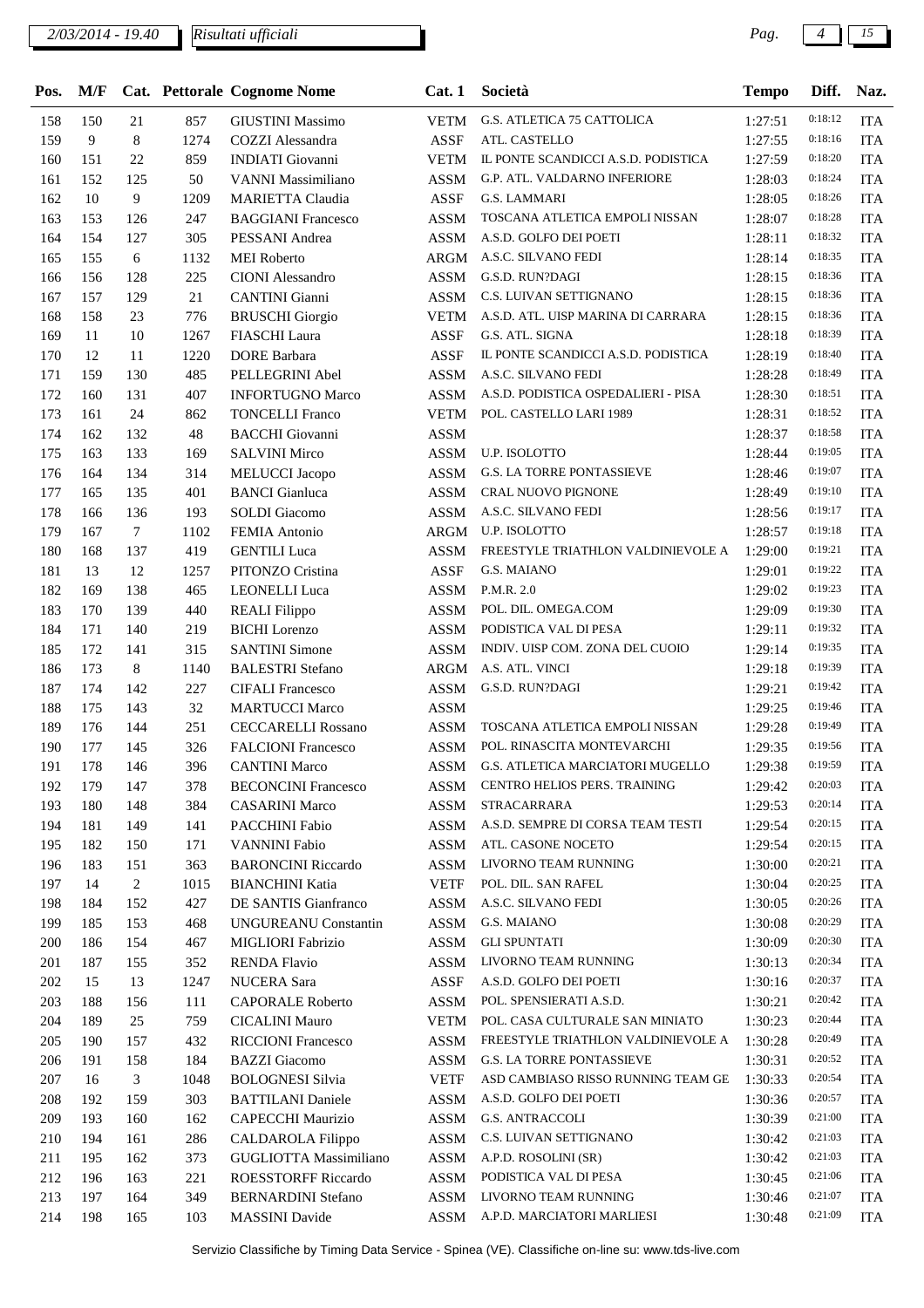| Pos. | M/F |                |      | Cat. Pettorale Cognome Nome | Cat. 1      | Società                               | <b>Tempo</b> | Diff.   | Naz.       |
|------|-----|----------------|------|-----------------------------|-------------|---------------------------------------|--------------|---------|------------|
| 215  | 199 | 26             | 710  | <b>BARONI</b> Adolfo        | VETM        | G.S.D. RUN?DAGI                       | 1:30:52      | 0:21:13 | <b>ITA</b> |
| 216  | 200 | 166            | 359  | <b>COSCETTI Alessio</b>     | <b>ASSM</b> | LIVORNO TEAM RUNNING                  | 1:30:57      | 0:21:18 | <b>ITA</b> |
| 217  | 201 | 167            | 208  | <b>PARRI</b> Enrico         | <b>ASSM</b> | C.S. LUIVAN SETTIGNANO                | 1:30:58      | 0:21:19 | <b>ITA</b> |
| 218  | 202 | 168            | 376  | <b>BERTOTTI Paolo</b>       | <b>ASSM</b> | MARATONA DEL CONCILIO TRENTO          | 1:31:00      | 0:21:21 | <b>ITA</b> |
| 219  | 203 | 27             | 801  | <b>MANDORLINI Marco</b>     | <b>VETM</b> | PODISMO IL PONTE (SAN MINIATO)        | 1:31:04      | 0:21:25 | <b>ITA</b> |
| 220  | 204 | 28             | 772  | <b>LISCHI</b> Sandro        | <b>VETM</b> | G.P. LE SBARRE TITIGNANO              | 1:31:05      | 0:21:26 | <b>ITA</b> |
| 221  | 205 | 169            | 459  | <b>MORRETTA Rosario</b>     | <b>ASSM</b> | MEDIRUN CUS BERGAMO                   | 1:31:09      | 0:21:30 | <b>ITA</b> |
| 222  | 206 | 170            | 129  | <b>CAPPELLI Paolo</b>       | <b>ASSM</b> | POD. EMPOLESE 1986                    | 1:31:17      | 0:21:38 | <b>ITA</b> |
| 223  | 207 | 171            | 198  | <b>GALASTRI</b> Enrico      | <b>ASSM</b> | POL. CORITO PONTENANO FREE SPORT      | 1:31:21      | 0:21:42 | <b>ITA</b> |
| 224  | 208 | 172            | 457  | <b>TERZIANI</b> Alessio     | <b>ASSM</b> | C.S. LUIVAN SETTIGNANO                | 1:31:38      | 0:21:59 | <b>ITA</b> |
| 225  | 209 | 9              | 1176 | <b>BERTONCINI Michele</b>   | ARGM        | POD. EMPOLESE 1986                    | 1:31:41      | 0:22:02 | <b>ITA</b> |
| 226  | 210 | 29             | 761  | <b>ERMINI</b> Moreno        | <b>VETM</b> | CRAL NUOVO PIGNONE                    | 1:31:48      | 0:22:09 | <b>ITA</b> |
| 227  | 211 | 30             | 842  | <b>D'ERCOLE Riccardo</b>    | <b>VETM</b> | HAPPY RUNNER CLUB                     | 1:31:50      | 0:22:11 | <b>ITA</b> |
| 228  | 212 | 173            | 27   | <b>MORELLI</b> Luca         | <b>ASSM</b> | INDIV. UISP COM. TERRE ETR. LABRONICH | 1:31:50      | 0:22:11 | <b>ITA</b> |
| 229  | 17  | $\overline{4}$ | 1033 | SPADONI Maria Luisa         | <b>VETF</b> | ARCI FAVARO LA SPEZIA                 | 1:31:53      | 0:22:14 | <b>ITA</b> |
| 230  | 213 | 174            | 179  | <b>LUCCHESI Marco</b>       | <b>ASSM</b> | ATL. AMATORI CARRARA                  | 1:31:54      | 0:22:15 | <b>ITA</b> |
| 231  | 214 | 31             | 866  | <b>CALLO Paolo</b>          | <b>VETM</b> | ARCI FAVARO LA SPEZIA                 | 1:31:54      | 0:22:15 | <b>ITA</b> |
| 232  | 215 | 175            | 73   | <b>MARCHETTI Alessandro</b> | <b>ASSM</b> | G.P. ROSSINI                          | 1:32:02      | 0:22:23 | <b>ITA</b> |
| 233  | 216 | 176            | 232  | PIERAZZUOLI Marco           | <b>ASSM</b> | G.S. MAIANO                           | 1:32:05      | 0:22:26 | <b>ITA</b> |
| 234  | 217 | 177            | 23   | RICUCCI Raffaele            | <b>ASSM</b> | G.P. LA VERRU'A A.S.D.                | 1:32:09      | 0:22:30 | <b>ITA</b> |
| 235  | 218 | 178            | 42   | <b>GUIDI</b> Daniele        | <b>ASSM</b> | POLIZIA PENITENZIARIA LIVORNO A.S.D.  | 1:32:10      | 0:22:31 | <b>ITA</b> |
| 236  | 219 | 179            | 213  | <b>CHIEREGATO Raffaele</b>  | <b>ASSM</b> | ARCI FAVARO LA SPEZIA                 | 1:32:11      | 0:22:32 | <b>ITA</b> |
| 237  | 220 | 180            | 270  | <b>LOMBARDI</b> Francesco   | <b>ASSM</b> | G.S. LAMMARI                          | 1:32:15      | 0:22:36 | <b>ITA</b> |
| 238  | 221 | 10             | 1120 | <b>CATENI</b> Gian Paolo    | ARGM        | A.S.D. PODISTI LIVORNESI              | 1:32:16      | 0:22:37 | <b>ITA</b> |
| 239  | 222 | 181            | 277  | SANTORO Giovanni            | <b>ASSM</b> | ATL. CALENZANO                        | 1:32:18      | 0:22:39 | <b>ITA</b> |
| 240  | 18  | 14             | 1266 | SALAS PALMA Andrea Berna    | <b>ASSF</b> | ATL. VIRTUS C.R. LUCCA                | 1:32:26      | 0:22:47 | <b>ITA</b> |
| 241  | 223 | 182            | 214  | D'AMANZO Davide             | <b>ASSM</b> | ARCI FAVARO LA SPEZIA                 | 1:32:37      | 0:22:58 | <b>ITA</b> |
| 242  | 224 | 183            | 436  | <b>CATALDI</b> Sandro       | <b>ASSM</b> | POL. DIL. OMEGA.COM                   | 1:32:39      | 0:23:00 | <b>ITA</b> |
| 243  | 225 | 184            | 387  | D'AMATO Antonello           | <b>ASSM</b> | STRACARRARA                           | 1:32:42      | 0:23:03 | <b>ITA</b> |
| 244  | 226 | 185            | 30   | <b>NINCI Fabio</b>          | <b>ASSM</b> | FREESTYLE TRIATHLON VALDINIEVOLE A    | 1:32:44      | 0:23:05 | <b>ITA</b> |
| 245  | 227 | 32             | 833  | <b>MANFRE' Antonino</b>     | <b>VETM</b> | LIVORNO TEAM RUNNING                  | 1:32:46      | 0:23:07 | <b>ITA</b> |
| 246  | 228 | 186            | 261  | <b>CALAMASSI Paolo</b>      | <b>ASSM</b> | G.S. LE PANCHE CASTELQUARTO           | 1:32:47      | 0:23:08 | <b>ITA</b> |
| 247  | 229 | 187            | 317  | <b>BARNABEI</b> Carlo       | <b>ASSM</b> | G.S. RONDINELLA - PONTEDERA           | 1:32:50      | 0:23:11 | <b>ITA</b> |
| 248  | 230 | 188            | 207  | <b>GIULIANI</b> Stefano     | <b>ASSM</b> | G.S. ATL. SIGNA                       | 1:32:51      | 0:23:12 | <b>ITA</b> |
| 249  | 231 | 189            | 148  | <b>MARTINELLI Massimo</b>   | <b>ASSM</b> | A.S.D. ATL. COSTA ETRUSCA             | 1:32:58      | 0:23:19 | <b>ITA</b> |
| 250  | 232 | 33             | 837  | <b>BARTOLOZZI Stefano</b>   | <b>VETM</b> | LIVORNO TEAM RUNNING                  | 1:32:59      | 0:23:20 | <b>ITA</b> |
| 251  | 233 | 190            | 411  | <b>GRELLI</b> Alessandro    | ASSM        | A.S.D. GUBBIO RUNNERS                 | 1:32:59      | 0:23:20 | <b>ITA</b> |
| 252  | 234 | 34             | 753  | RUGGIERO Marco              | <b>VETM</b> | A.S.D. PODISTI LIVORNESI              | 1:33:01      | 0:23:22 | <b>ITA</b> |
| 253  | 235 | 191            | 336  | <b>CANNERI Matteo</b>       | ASSM        | LIVORNO TEAM RUNNING                  | 1:33:02      | 0:23:23 | <b>ITA</b> |
| 254  | 236 | 192            | 108  | <b>BORTOLOTTI Alberto</b>   | <b>ASSM</b> | 3.30 KM RUNNING TEAM                  | 1:33:08      | 0:23:29 | <b>ITA</b> |
| 255  | 237 | 193            | 441  | <b>SALVADORI Marco</b>      | <b>ASSM</b> | POL. DIL. OMEGA.COM                   | 1:33:12      | 0:23:33 | <b>ITA</b> |
| 256  | 19  | 5              | 1031 | PIGNANELLI Paola            | <b>VETF</b> | A.S.C. SILVANO FEDI                   | 1:33:19      | 0:23:40 | <b>ITA</b> |
| 257  | 238 | 11             | 1123 | <b>BIASCI</b> Giorgio       | ARGM        | A.S.D. PODISTI LIVORNESI              | 1:33:21      | 0:23:42 | <b>ITA</b> |
| 258  | 239 | 194            | 216  | <b>GIBILRAS Rocco</b>       | <b>ASSM</b> | ARCI FAVARO LA SPEZIA                 | 1:33:27      | 0:23:48 | <b>ITA</b> |
| 259  | 240 | 35             | 830  | <b>BARBIERI</b> Fabrizio    | <b>VETM</b> | A.S.D. SPEZIA MARATHON                | 1:33:29      | 0:23:50 | <b>ITA</b> |
| 260  | 241 | 195            | 389  | PASQUINI David              | ASSM        | G.P. FRATELLANZA POPOLARE GRASSINA    | 1:33:29      | 0:23:50 | <b>ITA</b> |
| 261  | 242 | 196            | 95   | <b>DIARI</b> Alessandro     | <b>ASSM</b> | POL. NUGOLESE                         | 1:33:35      | 0:23:56 | <b>ITA</b> |
| 262  | 243 | 197            | 327  | <b>BRACCINI</b> Alessandro  | ASSM        | ATL. VALDINIEVOLE                     | 1:33:35      | 0:23:56 | <b>ITA</b> |
| 263  | 20  | 15             | 1224 | <b>GALLINA Fabia</b>        | ASSF        | A.S.D. ATLETICA SAN ROCCO             | 1:33:41      | 0:24:02 | ITA        |
| 264  | 244 | 198            | 60   | <b>MANNINI</b> Simone       | <b>ASSM</b> | ATL. MASSAROSA AMICI DELLA MARCIA     | 1:33:42      | 0:24:03 | <b>ITA</b> |
| 265  | 245 | 199            | 344  | <b>TURINI Daniele</b>       | <b>ASSM</b> | LIVORNO TEAM RUNNING                  | 1:33:42      | 0:24:03 | <b>ITA</b> |
| 266  | 246 | 36             | 736  | PINTORI Giovanni            | <b>VETM</b> | G.S. DUCOS                            | 1:33:44      | 0:24:05 | <b>ITA</b> |
| 267  | 247 | 200            | 360  | FORLEO Daniele              | ASSM        | LIVORNO TEAM RUNNING                  | 1:33:48      | 0:24:09 | <b>ITA</b> |
| 268  | 248 | 201            | 188  | <b>MURA Salvatore</b>       | ASSM        | C.S.D. ATL. AMATORI - NUORO           | 1:33:50      | 0:24:11 | <b>ITA</b> |
| 269  | 249 | 37             | 840  | <b>INNOCENTI Marco</b>      | <b>VETM</b> | A.S.D. PODISTICA OSPEDALIERI - PISA   | 1:33:50      | 0:24:11 | <b>ITA</b> |
| 270  | 250 | 202            | 280  | <b>GIUNTOLI Daniele</b>     | ASSM        | G.P. MASSA E COZZILE                  | 1:33:52      | 0:24:13 | <b>ITA</b> |
| 271  | 251 | 203            | 121  | <b>GUIDI</b> Alessio        | ASSM        | G.S. PASTA GRANAROLO                  | 1:33:55      | 0:24:16 | <b>ITA</b> |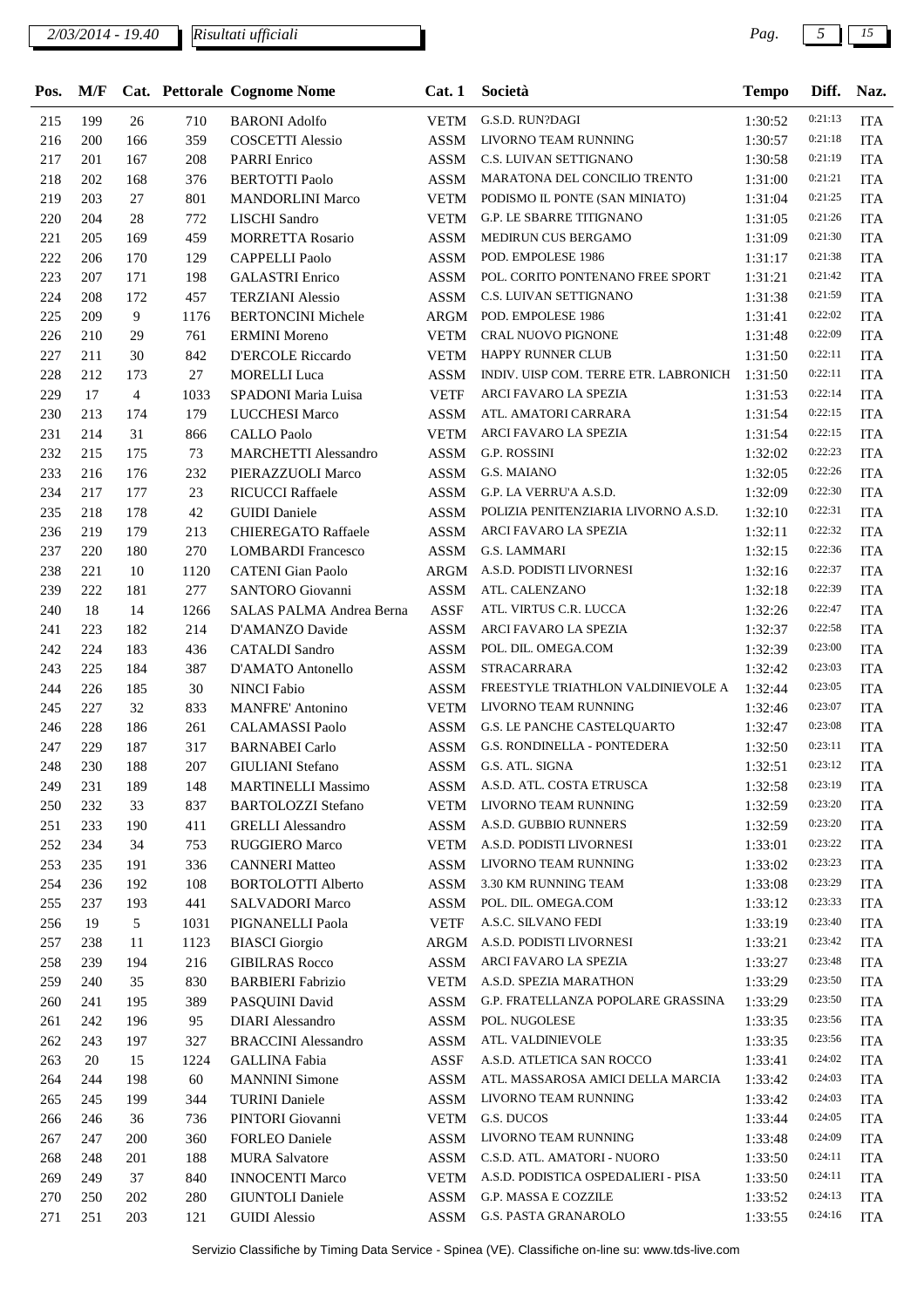| Pos. | M/F |     |        | Cat. Pettorale Cognome Nome | Cat.1       | Società                              | <b>Tempo</b> | Diff.   | Naz.       |
|------|-----|-----|--------|-----------------------------|-------------|--------------------------------------|--------------|---------|------------|
| 272  | 252 | 204 | 417    | SILVESTRI Alessandro        | ASSM        | G.S. PODISTI RESCO REGGELLO          | 1:33:56      | 0:24:17 | <b>ITA</b> |
| 273  | 253 | 38  | 838    | <b>EATON Peter Mark</b>     | <b>VETM</b> | LIVORNO TEAM RUNNING                 | 1:33:57      | 0:24:18 | <b>ITA</b> |
| 274  | 21  | 6   | 1047   | <b>SCHETTINO Antonietta</b> | <b>VETF</b> | G.P. MASSA E COZZILE                 | 1:33:59      | 0:24:20 | <b>ITA</b> |
| 275  | 254 | 205 | 300    | <b>COCCHI</b> Davide        | <b>ASSM</b> | A.S.D. GOLFO DEI POETI               | 1:34:01      | 0:24:22 | <b>ITA</b> |
| 276  | 255 | 206 | 375    | LA SCALA Luca               | <b>ASSM</b> | FREESTYLE TRIATHLON VALDINIEVOLE A   | 1:34:04      | 0:24:25 | <b>ITA</b> |
| 277  | 256 | 39  | 828    | <b>PISANI</b> Marco         | <b>VETM</b> | TEAM CELL FOOD                       | 1:34:07      | 0:24:28 | <b>ITA</b> |
| 278  | 257 | 207 | 449    | <b>INCERPI Simone</b>       | <b>ASSM</b> | G.S.D. RUN?DAGI                      | 1:34:15      | 0:24:36 | <b>ITA</b> |
| 279  | 258 | 208 | 222    | <b>SILVESTRI Marco</b>      | <b>ASSM</b> | G.S.D. RUN?DAGI                      | 1:34:15      | 0:24:36 | <b>ITA</b> |
| 280  | 259 | 40  | 814    | <b>LOMBARDI</b> Roberto     | <b>VETM</b> | G.S. ATL. SIGNA                      | 1:34:15      | 0:24:36 | <b>ITA</b> |
| 281  | 260 | 209 | 453    | <b>CAVINI</b> Andrea        | ASSM        | PODISTICA VAL DI PESA                | 1:34:18      | 0:24:39 | <b>ITA</b> |
| 282  | 261 | 41  | 848    | <b>GUIDA</b> Edoardo        | <b>VETM</b> |                                      | 1:34:19      | 0:24:40 | <b>ITA</b> |
| 283  | 262 | 42  | 706    | DE FILIPPO Gaetano          | <b>VETM</b> | SPORT ANGELS CLUB                    | 1:34:22      | 0:24:43 | <b>ITA</b> |
| 284  | 22  | 16  | 1227   | SCIABOLACCI Elena           | ASSF        | A.S.C. SILVANO FEDI                  | 1:34:24      | 0:24:45 | <b>ITA</b> |
| 285  | 263 | 210 | 257    | <b>CARACCIOLI Mimmo</b>     | <b>ASSM</b> | TOSCANA ATLETICA EMPOLI NISSAN       | 1:34:25      | 0:24:46 | <b>ITA</b> |
| 286  | 23  | 17  | 1270   | <b>TONI Roberta</b>         | <b>ASSF</b> | POL. DIL. OMEGA.COM                  | 1:34:28      | 0:24:49 | <b>ITA</b> |
| 287  | 264 | 43  | 788    | PASQUALI Marco              | <b>VETM</b> | ARCI FAVARO LA SPEZIA                | 1:34:33      | 0:24:54 | <b>ITA</b> |
| 288  | 265 | 211 | 88     | RINALDI Gabriele            | <b>ASSM</b> | A.S.D. MONTELUPO RUNNERS             | 1:34:35      | 0:24:56 | <b>ITA</b> |
| 289  | 266 | 44  | 762    | <b>NARDI</b> Franco         | <b>VETM</b> | <b>U.S. UGNANO</b>                   | 1:34:36      | 0:24:57 | <b>ITA</b> |
| 290  | 267 | 212 | 167    | <b>BENUCCI</b> Alessandro   | <b>ASSM</b> | U.P. ISOLOTTO                        | 1:34:37      | 0:24:58 | <b>ITA</b> |
| 291  | 24  | 18  | 1235   | RAUSSE Daniela              | <b>ASSF</b> | G.S. MAIANO                          | 1:34:37      | 0:24:58 | <b>ITA</b> |
| 292  | 25  | 19  | 1228   | <b>DAMI</b> Elisa           | <b>ASSF</b> | A.S.C. SILVANO FEDI                  | 1:34:43      | 0:25:04 | <b>ITA</b> |
| 293  | 268 | 12  | 1125   | <b>BARBETTI Alessandro</b>  | <b>ARGM</b> | ATL. SINALUNGA                       | 1:34:43      | 0:25:04 | <b>ITA</b> |
| 294  | 269 | 13  | 1160   | <b>CAVALLINI Vinicio</b>    | ARGM        | LIVORNO TEAM RUNNING                 | 1:34:44      | 0:25:05 | <b>ITA</b> |
| 295  | 270 | 213 | $22\,$ | <b>NERI</b> Simone          | <b>ASSM</b> | G.S. ATL. SIGNA                      | 1:34:48      | 0:25:09 | <b>ITA</b> |
| 296  | 271 | 45  | 806    | <b>MALVOLTI</b> Simone      | <b>VETM</b> | TOSCANA ATLETICA EMPOLI NISSAN       | 1:34:49      | 0:25:10 | <b>ITA</b> |
| 297  | 272 | 214 | 256    | VEZZOSI Giovanni            | <b>ASSM</b> | TOSCANA ATLETICA EMPOLI NISSAN       | 1:34:50      | 0:25:11 | <b>ITA</b> |
| 298  | 273 | 215 | 46     | <b>VALLARI</b> Massimo      | <b>ASSM</b> | POLIZIA PENITENZIARIA LIVORNO A.S.D. | 1:34:51      | 0:25:12 | <b>ITA</b> |
| 299  | 274 | 46  | 873    | <b>CIABATTI</b> Giuseppe    | <b>VETM</b> | G.S. MAIANO                          | 1:34:52      | 0:25:13 | <b>ITA</b> |
| 300  | 275 | 47  | 874    | <b>CIACCHERI Mario</b>      | <b>VETM</b> | G.S. LE PANCHE CASTELQUARTO          | 1:34:54      | 0:25:15 | <b>ITA</b> |
| 301  | 276 | 216 | 470    | PAZZELLI Lorenzo            | ASSM        | POD. LA STANCA - VALENZATICO         | 1:34:54      | 0:25:15 | <b>ITA</b> |
| 302  | 277 | 48  | 834    | MONTESANO Alessandro        | <b>VETM</b> | LIVORNO TEAM RUNNING                 | 1:34:57      | 0:25:18 | <b>ITA</b> |
| 303  | 278 | 49  | 860    | <b>BAGNATORI Fabio</b>      | <b>VETM</b> | A.S.C. SILVANO FEDI                  | 1:34:58      | 0:25:19 | <b>ITA</b> |
| 304  | 279 | 50  | 719    | <b>BURRINI</b> Andrea       | <b>VETM</b> | PODISTICA VAL DI PESA                | 1:34:58      | 0:25:19 | <b>ITA</b> |
| 305  | 280 | 217 | 434    | <b>BACCHI</b> Federico      | <b>ASSM</b> | INDIV. UISP COM. ZONA DEL CUOIO      | 1:35:00      | 0:25:21 | <b>ITA</b> |
| 306  | 281 | 218 | 106    | TAZIOLI Fabiano             | ASSM        | A.P.D. MARCIATORI MARLIESI           | 1:35:11      | 0:25:32 | ITA        |
| 307  | 282 | 219 | 140    | LORENZETTI Gabriele         | <b>ASSM</b> | A.S.D. SEMPRE DI CORSA TEAM TESTI    | 1:35:14      | 0:25:35 | <b>ITA</b> |
| 308  | 283 | 220 | 186    | <b>VILLANI</b> Denis        | <b>ASSM</b> | PODISTICA PRATESE A.S.D.             | 1:35:15      | 0:25:36 | <b>ITA</b> |
| 309  | 284 | 221 | 154    | <b>BARBANI</b> Alberto      | <b>ASSM</b> | IL PONTE SCANDICCI A.S.D. PODISTICA  | 1:35:20      | 0:25:41 | <b>ITA</b> |
| 310  | 26  | 20  | 1226   | <b>ALCHERIGI Katia</b>      | ASSF        | ATL. LEGGERA FUTURA                  | 1:35:24      | 0:25:45 | <b>ITA</b> |
| 311  | 285 | 222 | 107    | MANTELLASSI Luca            | <b>ASSM</b> | A.S.D. ATLETICA FERRUZZA             | 1:35:34      | 0:25:55 | <b>ITA</b> |
| 312  | 286 | 51  | 785    | <b>BELLANTE</b> Ippazio     | <b>VETM</b> | ARCI FAVARO LA SPEZIA                | 1:35:41      | 0:26:02 | <b>ITA</b> |
| 313  | 287 | 52  | 754    | FERRETTI Valter             | <b>VETM</b> | A.S.D. PODISTI LIVORNESI             | 1:35:48      | 0:26:09 | <b>ITA</b> |
| 314  | 27  | 21  | 1233   | FIGLIOLA Mara               | ASSF        | ARCI FAVARO LA SPEZIA                | 1:35:52      | 0:26:13 | <b>ITA</b> |
| 315  | 288 | 223 | 215    | FUMAGALLI Lorenzo           | <b>ASSM</b> | ARCI FAVARO LA SPEZIA                | 1:35:52      | 0:26:13 | <b>ITA</b> |
| 316  | 289 | 224 | 134    | PAVESE Paolo                | ASSM        | POD. EMPOLESE 1986                   | 1:35:53      | 0:26:14 | <b>ITA</b> |
| 317  | 290 | 14  | 1143   | <b>PALATRESI Enzo</b>       | ARGM        | TOSCANA ATLETICA EMPOLI NISSAN       | 1:36:05      | 0:26:26 | <b>ITA</b> |
| 318  | 291 | 225 | 413    | <b>TURCHI</b> Daniele       | ASSM        | POD. EMPOLESE 1986                   | 1:36:06      | 0:26:27 | <b>ITA</b> |
| 319  | 292 | 15  | 1104   | <b>CIRRI</b> Stefano        | ARGM        | PODISTICA PRATESE A.S.D.             | 1:36:08      | 0:26:29 | <b>ITA</b> |
| 320  | 293 | 226 | 136    | <b>ARIGONI Marco</b>        | ASSM        | A.S.D. SEMPRE DI CORSA TEAM TESTI    | 1:36:13      | 0:26:34 | <b>ITA</b> |
| 321  | 294 | 227 | 320    | DEL GRANDE Paolo            | ASSM        | A.S.D. SEVENTIES RUNNING TEAM LUCCA  | 1:36:14      | 0:26:35 | <b>ITA</b> |
| 322  | 295 | 53  | 734    | GIULIANINI Giuliano         | <b>VETM</b> | POD. FATTORI QUARRATA A.S.D.         | 1:36:22      | 0:26:43 | ITA        |
| 323  | 28  | 22  | 1215   | <b>MENCARELLI Federica</b>  | ASSF        | A.S.D. AVIS FOIANO                   | 1:36:25      | 0:26:46 | <b>ITA</b> |
| 324  | 296 | 228 | 321    | <b>GISONE Francesco</b>     | ASSM        | PODISTICA VAL DI PESA                | 1:36:29      | 0:26:50 | <b>ITA</b> |
| 325  | 297 | 16  | 1163   | LUCCHESI Aldo               | ARGM        | A.S.D. PODISTICA OSPEDALIERI - PISA  | 1:36:32      | 0:26:53 | <b>ITA</b> |
| 326  | 298 | 54  | 793    | <b>BARLOCCO</b> Guido       | <b>VETM</b> | G.S.D. RUN?DAGI                      | 1:36:32      | 0:26:53 | <b>ITA</b> |
| 327  | 299 | 229 | 206    | <b>TOMAT Ugo Numa</b>       | ASSM        | <b>GEMONATLETICA</b>                 | 1:36:41      | 0:27:02 | <b>ITA</b> |
| 328  | 300 | 230 | 390    | <b>TRONCONI Riccardo</b>    | ASSM        | G.S. LA TORRE PONTASSIEVE            | 1:36:45      | 0:27:06 | <b>ITA</b> |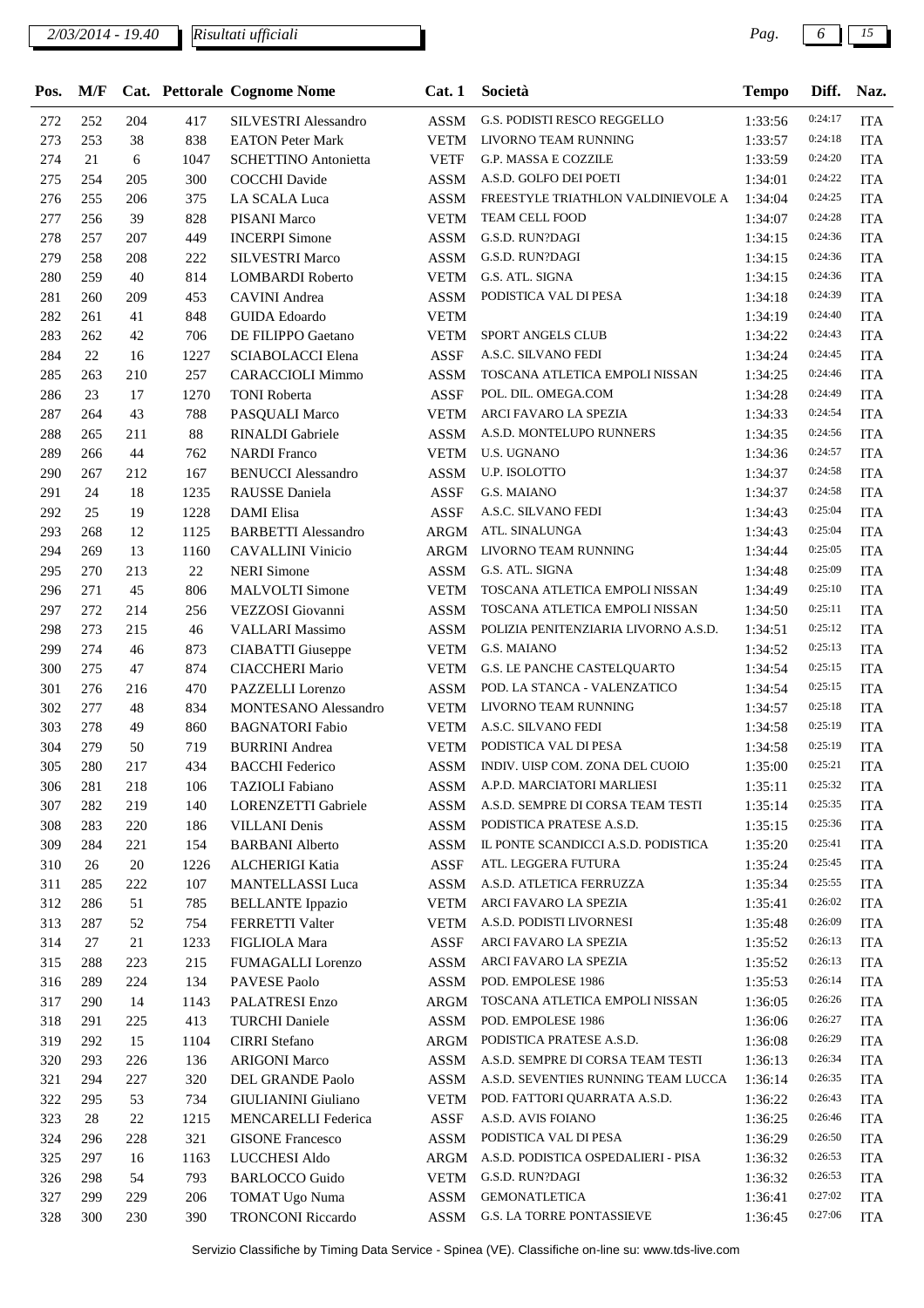| Pos. | M/F |              |      | Cat. Pettorale Cognome Nome  | Cat. 1      | Società                                | <b>Tempo</b> | Diff.   | Naz.       |
|------|-----|--------------|------|------------------------------|-------------|----------------------------------------|--------------|---------|------------|
| 329  | 301 | 231          | 451  | <b>BIANCHI</b> Riccardo      | <b>ASSM</b> | G.S.D. RUN?DAGI                        | 1:36:46      | 0:27:07 | <b>ITA</b> |
| 330  | 302 | 55           | 742  | <b>MERLINI</b> Giorgio       | <b>VETM</b> | A.S.D. IL RIVELLINO                    | 1:36:50      | 0:27:11 | <b>ITA</b> |
| 331  | 303 | 56           | 817  | <b>BUCCI Paolo</b>           | <b>VETM</b> | A.S.D. GOLFO DEI POETI                 | 1:36:50      | 0:27:11 | <b>ITA</b> |
| 332  | 304 | 232          | 339  | <b>MARTELLI</b> Giacomo      | <b>ASSM</b> | LIVORNO TEAM RUNNING                   | 1:36:55      | 0:27:16 | <b>ITA</b> |
| 333  | 305 | 57           | 711  | <b>GORI</b> Antonio          | <b>VETM</b> | POD. CASTELFRANCHESE                   | 1:36:55      | 0:27:16 | <b>ITA</b> |
| 334  | 306 | 233          | 266  | PELACCHI Luca                | ASSM        | G.S. IL FIORINO                        | 1:36:59      | 0:27:20 | <b>ITA</b> |
| 335  | 307 | 58           | 880  | MEGALE Luciano               | <b>VETM</b> | ATLETICA SETTIMESE (TO)                | 1:37:00      | 0:27:21 | <b>ITA</b> |
| 336  | 29  | 23           | 1222 | <b>TERCHI</b> Barbara        | ASSF        | U.P. ISOLOTTO                          | 1:37:02      | 0:27:23 | <b>ITA</b> |
| 337  | 308 | 59           | 747  | <b>DETTORI</b> Renato        | <b>VETM</b> | POD. EMPOLESE 1986                     | 1:37:03      | 0:27:24 | <b>ITA</b> |
| 338  | 309 | 234          | 31   | DI NELLA Valerio             | <b>ASSM</b> | A.S. ATL. VINCI                        | 1:37:04      | 0:27:25 | <b>ITA</b> |
| 339  | 310 | 235          | 400  | DE CARIA Franco              | <b>ASSM</b> | POD. MISERICORDIA AGLIANESE 1980       | 1:37:08      | 0:27:29 | <b>ITA</b> |
| 340  | 311 | 17           | 1144 | <b>VALENTE Mario</b>         | <b>ARGM</b> | G.S. LE PANCHE CASTELQUARTO            | 1:37:09      | 0:27:30 | <b>ITA</b> |
| 341  | 30  | 24           | 1239 | <b>ANTUNES</b> Ines          | <b>ASSF</b> | G.P. MASSA E COZZILE                   | 1:37:12      | 0:27:33 | <b>ITA</b> |
| 342  | 312 | 60           | 812  | DE PACE Michele              | <b>VETM</b> | G.P. MASSA E COZZILE                   | 1:37:14      | 0:27:35 | <b>ITA</b> |
| 343  | 313 | 236          | 388  | <b>SERRA Pierpaolo</b>       | <b>ASSM</b> | ATL. AMATORI CARRARA                   | 1:37:16      | 0:27:37 | <b>ITA</b> |
| 344  | 314 | 237          | 83   | <b>FARISE Francesco</b>      | <b>ASSM</b> | IL GREGGE RIBELLE                      | 1:37:20      | 0:27:41 | <b>ITA</b> |
| 345  | 315 | 61           | 777  | <b>GANGEMI</b> Giovanni      | <b>VETM</b> | INDIV. UISP COM. PRATO                 | 1:37:22      | 0:27:43 | <b>ITA</b> |
| 346  | 316 | 62           | 865  | <b>GIUNTI Enrico</b>         | <b>VETM</b> | POL. DIL. OMEGA.COM                    | 1:37:24      | 0:27:45 | <b>ITA</b> |
| 347  | 317 | 63           | 858  | <b>TRAFELI Renzo</b>         | <b>VETM</b> | POD. DICOMANO                          | 1:37:25      | 0:27:46 | <b>ITA</b> |
| 348  | 318 | 64           | 846  | <b>MARIANETTI Massimo</b>    | <b>VETM</b> | <b>G.P. ROSSINI</b>                    | 1:37:26      | 0:27:47 | <b>ITA</b> |
| 349  | 319 | 238          | 385  | <b>CATTABRIGA Dino</b>       | <b>ASSM</b> | STRACARRARA                            | 1:37:27      | 0:27:48 | <b>ITA</b> |
| 350  | 320 | 239          | 371  | DAL LAGO Ludmillo            | <b>ASSM</b> |                                        | 1:37:29      | 0:27:50 | <b>ITA</b> |
| 351  | 321 | 65           | 879  | <b>ROSSI Nicola Dante</b>    | <b>VETM</b> | INDIV. UISP COM. LUCCA-VERSILIA        | 1:37:30      | 0:27:51 | <b>ITA</b> |
| 352  | 322 | 66           | 856  | <b>BAIARDI</b> Piero         | <b>VETM</b> | <b>ATLETICA NOVESE</b>                 | 1:37:31      | 0:27:52 | <b>ITA</b> |
| 353  | 323 | 240          | 274  | <b>GENSINI</b> Massimo       | <b>ASSM</b> | ATL. CALENZANO                         | 1:37:32      | 0:27:53 | <b>ITA</b> |
| 354  | 324 | 241          | 340  | <b>SALADINO Luca</b>         | <b>ASSM</b> | LIVORNO TEAM RUNNING                   | 1:37:34      | 0:27:55 | <b>ITA</b> |
| 355  | 31  | 25           | 1273 | SAUTO Antonella              | <b>ASSF</b> | ATL. LAMPORECCHIO                      | 1:37:35      | 0:27:56 | <b>ITA</b> |
| 356  | 325 | 242          | 262  | <b>CALONACI</b> Saverio      | <b>ASSM</b> | G.S. LE PANCHE CASTELQUARTO            | 1:37:38      | 0:27:59 | <b>ITA</b> |
| 357  | 32  | 26           | 1265 | CHIOCCA Sara                 | <b>ASSF</b> | A.S.D. GOLFO DEI POETI                 | 1:37:40      | 0:28:01 | <b>ITA</b> |
| 358  | 326 | 243          | 393  | <b>RAVIOLI Paolo</b>         | <b>ASSM</b> | SPECTEC ATL. CA.RI.SPE LA SPEZIA       | 1:37:40      | 0:28:01 | <b>ITA</b> |
| 359  | 327 | 244          | 183  | <b>CABRAS Mauro</b>          | <b>ASSM</b> | G.S. VIGILI DEL FUOCO O. RUINI FIRENZE | 1:37:41      | 0:28:02 | <b>ITA</b> |
| 360  | 328 | 245          | 87   | <b>BOZZI Massimiliano</b>    | <b>ASSM</b> | INDIV. UISP COM. ZONA DEL CUOIO        | 1:37:44      | 0:28:05 | <b>ITA</b> |
| 361  | 33  | 27           | 1278 | <b>BOULAFHA Fatna</b>        | <b>ASSF</b> | <b>G.S. MAIANO</b>                     | 1:37:45      | 0:28:06 | <b>ITA</b> |
| 362  | 329 | 67           | 803  | <b>PATTI</b> Giuseppe        | <b>VETM</b> | PODISMO IL PONTE (SAN MINIATO)         | 1:37:49      | 0:28:10 | <b>ITA</b> |
| 363  | 330 | $\mathbf{1}$ | 1363 | <b>SALVADORI Sirio</b>       |             | OROM UISP VALDERA                      | 1:37:50      | 0:28:11 | <b>ITA</b> |
| 364  | 331 | 246          | 78   | <b>TENUCCI</b> Andrea        | ASSM        | A.S.D. SEVENTIES RUNNING TEAM LUCCA    | 1:37:52      | 0:28:13 | <b>ITA</b> |
| 365  | 332 | 247          | 443  | PETRILLO Sandro              | <b>ASSM</b> |                                        | 1:37:54      | 0:28:15 | <b>ITA</b> |
| 366  | 333 | 68           | 878  | <b>CHIARINI Moreno</b>       | <b>VETM</b> | <b>G.S. AUSONIA CLUB</b>               | 1:37:54      | 0:28:15 | <b>ITA</b> |
| 367  | 334 | 69           | 825  | <b>TINTORINI Mario</b>       | <b>VETM</b> | ATL. MONTECATINI                       | 1:38:01      | 0:28:22 | <b>ITA</b> |
| 368  | 335 | 248          | 383  | PORTUNATO Renato             | ASSM        | A.S.D. SPEZIA MARATHON                 | 1:38:07      | 0:28:28 | <b>ITA</b> |
| 369  | 336 | 70           | 717  | <b>VALENTI Andrea</b>        | <b>VETM</b> | G.S. IL FIORINO                        | 1:38:11      | 0:28:32 | <b>ITA</b> |
| 370  | 337 | 71           | 748  | <b>FINI</b> Luciano          | <b>VETM</b> | POD. EMPOLESE 1986                     | 1:38:13      | 0:28:34 | <b>ITA</b> |
| 371  | 338 | 249          | 288  | <b>FALOMI</b> Fabio          | ASSM        | A.S.D. COSTA AZZURRA                   | 1:38:16      | 0:28:37 | <b>ITA</b> |
| 372  | 339 | 250          | 124  | <b>TADDEI</b> Emiliano       | <b>ASSM</b> | A.S.D. TEAM MARATHON BIKE              | 1:38:17      | 0:28:38 | <b>ITA</b> |
| 373  | 340 | 251          | 355  | PELLEGRINI Alessandro        | ASSM        | LIVORNO TEAM RUNNING                   | 1:38:17      | 0:28:38 | <b>ITA</b> |
| 374  | 341 | 18           | 1106 | ONORATO Giovanni             | ARGM        | POL. CASA CULTURALE SAN MINIATO        | 1:38:19      | 0:28:40 | <b>ITA</b> |
| 375  | 342 | 72           | 805  | <b>HEFFLER</b> Ivo           | <b>VETM</b> | TOSCANA ATLETICA EMPOLI NISSAN         | 1:38:25      | 0:28:46 | ITA        |
| 376  | 343 | 252          | 41   | <b>LORENZIN TESSER Fabio</b> | <b>ASSM</b> | INDIV. UISP COM. PISA                  | 1:38:28      | 0:28:49 | ITA        |
| 377  | 344 | 19           | 1126 | <b>BOSSI</b> Franco          | ARGM        | ATL. SINALUNGA                         | 1:38:31      | 0:28:52 | ITA        |
| 378  | 34  | 7            | 1003 | <b>MONCIATTI Manuela</b>     | <b>VETF</b> | ATL. CASTELLO                          | 1:38:33      | 0:28:54 | <b>ITA</b> |
| 379  | 345 | 73           | 816  | SOLLAI Ugo                   | <b>VETM</b> | G.S. RUNNERS CAGLIARI                  | 1:38:39      | 0:29:00 | <b>ITA</b> |
| 380  | 346 | 253          | 77   | <b>TERRENI</b> Gionata       | <b>ASSM</b> |                                        | 1:38:40      | 0:29:01 | <b>ITA</b> |
| 381  | 347 | 254          | 304  | <b>BACCI</b> Riccardo        | ASSM        | A.S.D. GOLFO DEI POETI                 | 1:38:40      | 0:29:01 | <b>ITA</b> |
| 382  | 348 | 74           | 863  | <b>BAGGIANI Roberto</b>      | <b>VETM</b> | POL. DIL. OMEGA.COM                    | 1:38:41      | 0:29:02 | <b>ITA</b> |
| 383  | 349 | 255          | 418  | <b>MARIOTTI Matteo</b>       | <b>ASSM</b> | C.S. LUIVAN SETTIGNANO                 | 1:38:43      | 0:29:04 | <b>ITA</b> |
| 384  | 35  | 8            | 1041 | CAROVANI Alessandra          | <b>VETF</b> | G.S. LE PANCHE CASTELQUARTO            | 1:38:46      | 0:29:07 | <b>ITA</b> |
| 385  | 350 | 256          | 109  | <b>BRANDUZZI Dario</b>       | <b>ASSM</b> | POD. SPORTINSIEME FORMIGINE            | 1:38:49      | 0:29:10 | <b>ITA</b> |
|      |     |              |      |                              |             |                                        |              |         |            |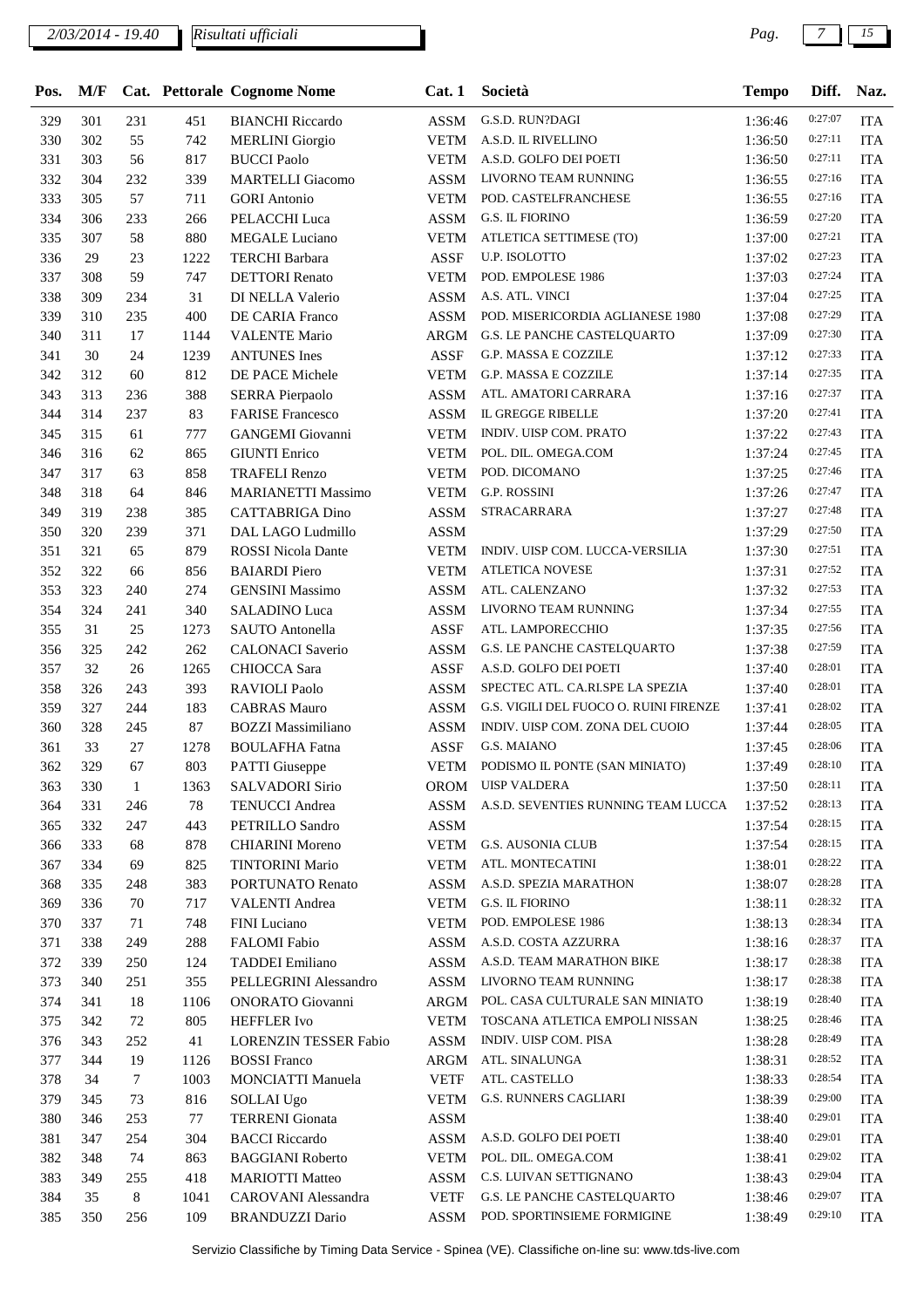| Pos. | M/F |        |      | Cat. Pettorale Cognome Nome     | Cat.1       | Società                             | <b>Tempo</b> | Diff.   | Naz.       |
|------|-----|--------|------|---------------------------------|-------------|-------------------------------------|--------------|---------|------------|
| 386  | 351 | 257    | 76   | <b>LA MARCA Marcello</b>        | <b>ASSM</b> |                                     | 1:38:50      | 0:29:11 | <b>ITA</b> |
| 387  | 352 | 75     | 815  | DEGL'INNOCENTI Astenio          | <b>VETM</b> | A.S.D. ATL. PORCARI                 | 1:38:52      | 0:29:13 | <b>ITA</b> |
| 388  | 353 | 258    | 92   | <b>PIERINI</b> Daniele          | <b>ASSM</b> | ATL. VALDINIEVOLE                   | 1:38:54      | 0:29:15 | <b>ITA</b> |
| 389  | 354 | 259    | 59   | <b>CARMINA Francesco</b>        | <b>ASSM</b> | A.S.D. MARATHON CLUB PISA           | 1:38:56      | 0:29:17 | <b>ITA</b> |
| 390  | 355 | 76     | 829  | <b>FOLLIERO</b> Maurizio        | <b>VETM</b> | INDIV. UISP COM. LUCCA-VERSILIA     | 1:38:57      | 0:29:18 | <b>ITA</b> |
| 391  | 356 | 260    | 302  | <b>MORACCI Marco</b>            | <b>ASSM</b> | A.S.D. GOLFO DEI POETI              | 1:39:00      | 0:29:21 | <b>ITA</b> |
| 392  | 357 | 261    | 353  | <b>RICCI</b> Alessandro         | <b>ASSM</b> | LIVORNO TEAM RUNNING                | 1:39:00      | 0:29:21 | <b>ITA</b> |
| 393  | 358 | 262    | 248  | <b>BOLLINI</b> Tommaso          | <b>ASSM</b> | TOSCANA ATLETICA EMPOLI NISSAN      | 1:39:01      | 0:29:22 | <b>ITA</b> |
| 394  | 359 | 77     | 794  | <b>CARFORA Aniello</b>          | <b>VETM</b> | G.S.D. RUN?DAGI                     | 1:39:02      | 0:29:23 | <b>ITA</b> |
| 395  | 360 | 263    | 448  | PASQUINI Francesco              | ASSM        | G.S.D. RUN?DAGI                     | 1:39:02      | 0:29:23 | <b>ITA</b> |
| 396  | 361 | 264    | 329  | <b>ANDRENINI Nicola</b>         | <b>ASSM</b> |                                     | 1:39:03      | 0:29:24 | <b>ITA</b> |
| 397  | 362 | 78     | 855  | MAZZANTINI Maurizio             | <b>VETM</b> | A.S.D. LA GALLA PONTEDERA ATLETICA  | 1:39:06      | 0:29:27 | <b>ITA</b> |
| 398  | 36  | 9      | 1066 | <b>ANDREOTTI Francesca</b>      | <b>VETF</b> | A.S.C. SILVANO FEDI                 | 1:39:08      | 0:29:29 | <b>ITA</b> |
| 399  | 363 | 265    | 409  | ZACCHIA Massimiliano            | <b>ASSM</b> | A.S.D. PODISTICA OSPEDALIERI - PISA | 1:39:08      | 0:29:29 | <b>ITA</b> |
| 400  | 364 | 266    | 342  | <b>MASTROSIMONE Gabriele</b>    | <b>ASSM</b> | LIVORNO TEAM RUNNING                | 1:39:13      | 0:29:34 | <b>ITA</b> |
| 401  | 365 | 2      | 1359 | <b>CENCI Norico</b>             | <b>OROM</b> | <b>G.S. PIEVE A RIPOLI</b>          | 1:39:13      | 0:29:34 | <b>ITA</b> |
| 402  | 366 | 20     | 1105 | <b>DANIOLO</b> Gabriele         | ARGM        | POL. CASA CULTURALE SAN MINIATO     | 1:39:15      | 0:29:36 | <b>ITA</b> |
| 403  | 367 | 79     | 737  | <b>LIISTRO</b> Pasquale         | <b>VETM</b> | <b>G.S. AUSONIA CLUB</b>            | 1:39:17      | 0:29:38 | <b>ITA</b> |
| 404  | 368 | 80     | 800  | <b>GHERDINI</b> Stefano         | <b>VETM</b> | G.S. MAIANO                         | 1:39:17      | 0:29:38 | <b>ITA</b> |
| 405  | 369 | 81     | 767  | D'AMBROSI Antonio               | <b>VETM</b> | IL PONTE SCANDICCI A.S.D. PODISTICA | 1:39:19      | 0:29:40 | <b>ITA</b> |
| 406  | 370 | 267    | 272  | <b>CECCHERINI</b> Simone        | <b>ASSM</b> | ATL. CALENZANO                      | 1:39:19      | 0:29:40 | <b>ITA</b> |
| 407  | 371 | 268    | 273  | <b>GALEOTTI Francesco</b>       | <b>ASSM</b> | ATL. CALENZANO                      | 1:39:21      | 0:29:42 | <b>ITA</b> |
| 408  | 372 | 82     | 835  | <b>BARDI</b> Fabio              | <b>VETM</b> | LIVORNO TEAM RUNNING                | 1:39:21      | 0:29:42 | <b>ITA</b> |
| 409  | 37  | 28     | 1219 | <b>MARTINI</b> Serena           | <b>ASSF</b> | IL PONTE SCANDICCI A.S.D. PODISTICA | 1:39:22      | 0:29:43 | <b>ITA</b> |
| 410  | 373 | 269    | 380  | <b>VARI Francesco</b>           | <b>ASSM</b> | ATL. CASTELLO                       | 1:39:22      | 0:29:43 | <b>ITA</b> |
| 411  | 38  | 29     | 1212 | <b>BORSARI</b> Serena           | <b>ASSF</b> | A.S.D. SOCIET VICTORIA ATLETICA     | 1:39:25      | 0:29:46 | <b>ITA</b> |
| 412  | 374 | 270    | 310  | <b>DINI</b> Andrea              | <b>ASSM</b> | A.P. AMICI DI PAOLO                 | 1:39:27      | 0:29:48 | <b>ITA</b> |
| 413  | 375 | 271    | 362  | <b>QUAGLIERINI Fabio</b>        | ASSM        | LIVORNO TEAM RUNNING                | 1:39:32      | 0:29:53 | <b>ITA</b> |
| 414  | 39  | 30     | 1259 | <b>MARCHI</b> Monica            | <b>ASSF</b> | LIVORNO TEAM RUNNING                | 1:39:32      | 0:29:53 | <b>ITA</b> |
| 415  | 376 | 83     | 731  | <b>BRACCIALI Enzo</b>           | <b>VETM</b> | A.S.D. ATL. PORCARI                 | 1:39:33      | 0:29:54 | <b>ITA</b> |
| 416  | 377 | 272    | 472  | FLORESE Luigi                   | ASSM        | G.P. MASSA E COZZILE                | 1:39:35      | 0:29:56 | <b>ITA</b> |
| 417  | 378 | 273    | 473  | <b>TOMMASI</b> Giovanni         | <b>ASSM</b> | G.P. MASSA E COZZILE                | 1:39:35      | 0:29:56 | <b>ITA</b> |
| 418  | 379 | 274    | 471  | <b>PICONE Christian Roberto</b> | <b>ASSM</b> | <b>G.P. MASSA E COZZILE</b>         | 1:39:36      | 0:29:57 | <b>ITA</b> |
| 419  | 380 | 275    | 180  | SPAGNUOLO Marco                 | <b>ASSM</b> |                                     | 1:39:38      | 0:29:59 | <b>ITA</b> |
| 420  | 381 | 21     | 1133 | <b>DAMI</b> Franco              |             | ARGM A.S.C. SILVANO FEDI            | 1:39:40      | 0:30:01 | <b>ITA</b> |
| 421  | 40  | 10     | 1018 | <b>CREMONINI</b> Manuela        | <b>VETF</b> | A.S.D. SOCIET VICTORIA ATLETICA     | 1:39:44      | 0:30:05 | <b>ITA</b> |
| 422  | 382 | 276    | 452  | <b>BATINI</b> Luca              | ASSM        | ATL. PERIGNANO                      | 1:39:45      | 0:30:06 | <b>ITA</b> |
| 423  | 383 | 3      | 1361 | <b>BARZANTI Carlo</b>           |             | OROM U.S. NAVE                      | 1:39:51      | 0:30:12 | <b>ITA</b> |
| 424  | 384 | 84     | 739  | <b>FULCERI</b> Sergio           | <b>VETM</b> | A.P.D. MARCIATORI MARLIESI          | 1:39:53      | 0:30:14 | <b>ITA</b> |
| 425  | 385 | 277    | 319  | <b>MARRA</b> Alessandro         | ASSM        | PROMOSPORT G.S. ITALIA              | 1:39:58      | 0:30:19 | <b>ITA</b> |
| 426  | 386 | 85     | 714  | <b>MESSINA Francesco</b>        | <b>VETM</b> | PODISTICA CAPANNESE                 | 1:39:58      | 0:30:19 | <b>ITA</b> |
| 427  | 387 | 278    | 382  | GIOVANNINI Maurizio             | ASSM        | G.P. MASSA E COZZILE                | 1:40:01      | 0:30:22 | <b>ITA</b> |
| 428  | 388 | 279    | 204  | <b>GIOVANNELLI Alessio</b>      | ASSM        |                                     | 1:40:03      | 0:30:24 | <b>ITA</b> |
| 429  | 389 | 280    | 181  | <b>NOFERI</b> Sergio            | <b>ASSM</b> | POL. RINASCITA MONTEVARCHI          | 1:40:05      | 0:30:26 | <b>ITA</b> |
| 430  | 390 | 86     | 730  | <b>MESCHI</b> Mauro             | <b>VETM</b> | A.S.D. ATL. PORCARI                 | 1:40:05      | 0:30:26 | <b>ITA</b> |
| 431  | 391 | 281    | 454  | SOLDANI Federico                | ASSM        | G.S. LE PANCHE CASTELQUARTO         | 1:40:11      | 0:30:32 | <b>ITA</b> |
| 432  | 392 | 282    | 93   | CAMPIGLIA Massimiliano          | ASSM        | ATL. VALDINIEVOLE                   | 1:40:12      | 0:30:33 | <b>ITA</b> |
| 433  | 393 | 87     | 823  | <b>BRUNI</b> Marcello           | <b>VETM</b> | ATL. MONTECATINI                    | 1:40:13      | 0:30:34 | <b>ITA</b> |
| 434  | 394 | 283    | 357  | <b>CHELLI</b> Alessandro        | ASSM        | LIVORNO TEAM RUNNING                | 1:40:14      | 0:30:35 | <b>ITA</b> |
| 435  | 395 | 284    | 178  | <b>LASTRUCCI Nicola</b>         | ASSM        | ATL. VALDINIEVOLE                   | 1:40:23      | 0:30:44 | <b>ITA</b> |
| 436  | 396 | $88\,$ | 851  | <b>MARZI Roberto</b>            | <b>VETM</b> | ASD GUMASIO M.T.B.                  | 1:40:23      | 0:30:44 | <b>ITA</b> |
| 437  | 41  | 11     | 1037 | <b>BONACCORSI Laura</b>         | <b>VETF</b> | A.S. ATL. VINCI                     | 1:40:24      | 0:30:45 | <b>ITA</b> |
| 438  | 397 | 22     | 1166 | <b>BIANCHI Walter</b>           | <b>ARGM</b> | A.S. RICCIONE PODISMO               | 1:40:29      | 0:30:50 | <b>ITA</b> |
| 439  | 398 | 285    | 211  | <b>LEPORE</b> Alessio           | <b>ASSM</b> | C.S. LUIVAN SETTIGNANO              | 1:40:35      | 0:30:56 | <b>ITA</b> |
| 440  | 42  | 31     | 1223 | <b>BARTALI Alessandra</b>       | ASSF        | POLISPORTIVA ATLETICA l'GIGLIO      | 1:40:35      | 0:30:56 | <b>ITA</b> |
| 441  | 399 | 286    | 132  | MICHELUCCI Roberto              | <b>ASSM</b> | POD. EMPOLESE 1986                  | 1:40:42      | 0:31:03 | <b>ITA</b> |
| 442  | 400 | 287    | 240  | <b>BARTOLI</b> Giacomo          | ASSM        | PODISMO IL PONTE (SAN MINIATO)      | 1:40:48      | 0:31:09 | <b>ITA</b> |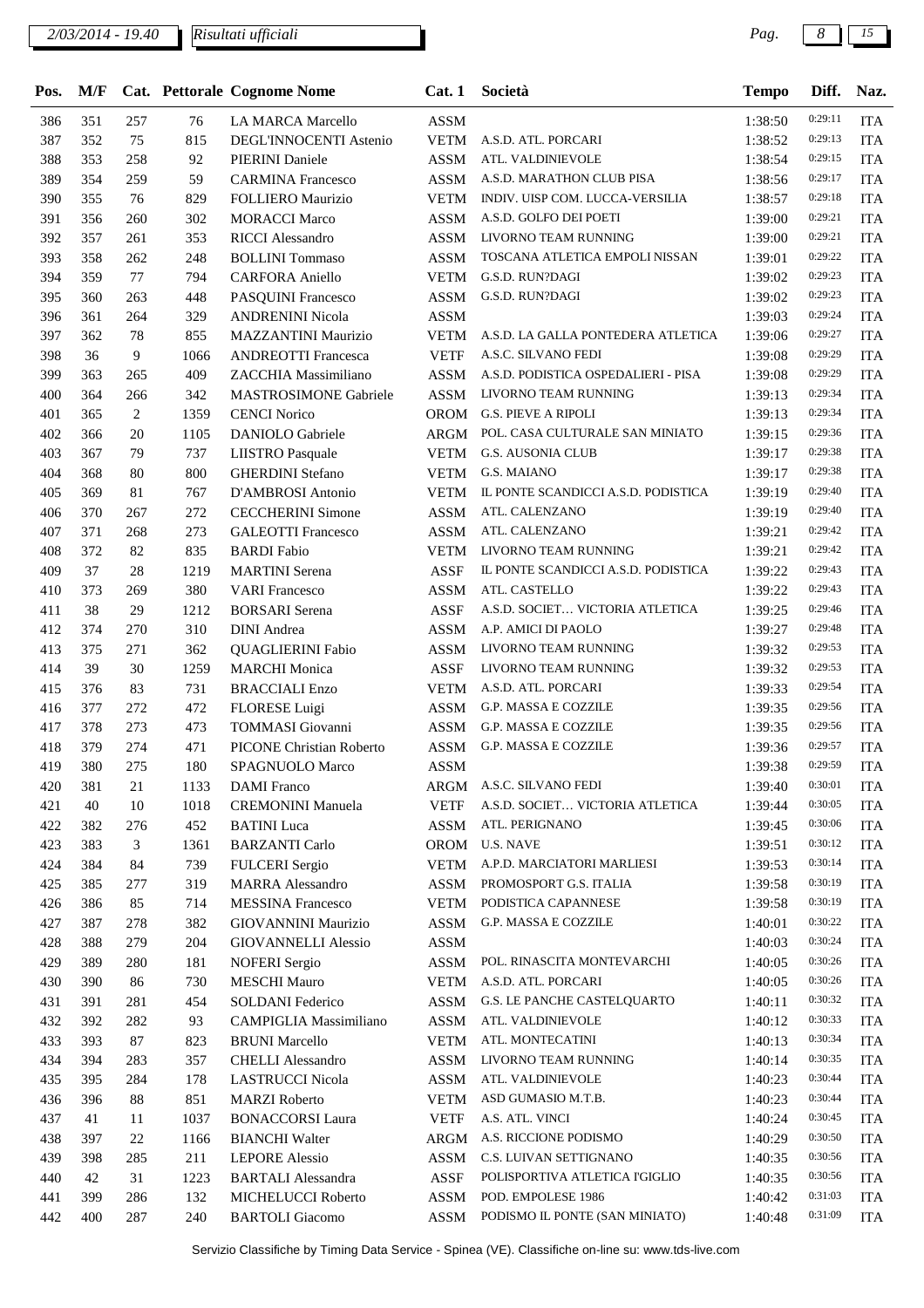| Pos. | M/F |     |      | Cat. Pettorale Cognome Nome    | Cat.1       | Società                                | <b>Tempo</b> | Diff.   | Naz.       |
|------|-----|-----|------|--------------------------------|-------------|----------------------------------------|--------------|---------|------------|
| 443  | 401 | 288 | 99   | <b>BIASIOLO</b> Massimiliano   | <b>ASSM</b> | POL. MURRI ELLERA                      | 1:40:50      | 0:31:11 | <b>ITA</b> |
| 444  | 402 | 89  | 729  | <b>RALVELLI Ettore</b>         | VETM        | ASD T.W.P.                             | 1:41:00      | 0:31:21 | <b>ITA</b> |
| 445  | 403 | 289 | 152  | MANERCHIA MASERA' Sim          | <b>ASSM</b> | A.S.D. AVIS FOIANO                     | 1:41:02      | 0:31:23 | <b>ITA</b> |
| 446  | 404 | 290 | 425  | RICHARDSON Jeff                | <b>ASSM</b> | G.S. LE PANCHE CASTELQUARTO            | 1:41:03      | 0:31:24 | <b>ITA</b> |
| 447  | 43  | 32  | 1217 | <b>MARCELLI</b> Cecilia        | <b>ASSF</b> | A.S.D. AVIS FOIANO                     | 1:41:05      | 0:31:26 | <b>ITA</b> |
| 448  | 405 | 291 | 482  | <b>TUCI</b> Luca               | <b>ASSM</b> | A.S.C. SILVANO FEDI                    | 1:41:09      | 0:31:30 | <b>ITA</b> |
| 449  | 406 | 23  | 1161 | <b>MARGHERI Renzo</b>          | ARGM        | G.S. ATLETICA MARCIATORI MUGELLO       | 1:41:17      | 0:31:38 | <b>ITA</b> |
| 450  | 407 | 90  | 797  | <b>MAGNI</b> Luca              | VETM        | G.S. MAIANO                            | 1:41:19      | 0:31:40 | <b>ITA</b> |
| 451  | 408 | 292 | 404  | <b>SALAMONE Gaetano</b>        | <b>ASSM</b> |                                        | 1:41:24      | 0:31:45 | <b>ITA</b> |
| 452  | 409 | 293 | 151  | <b>CONTI</b> Lorenzo           | <b>ASSM</b> | ATL. SINALUNGA                         | 1:41:26      | 0:31:47 | <b>ITA</b> |
| 453  | 410 | 91  | 712  | <b>MANDOLA Maurizio</b>        | <b>VETM</b> | <b>G.S. LA TORRE PONTASSIEVE</b>       | 1:41:28      | 0:31:49 | <b>ITA</b> |
| 454  | 44  | 12  | 1001 | <b>PERRONE</b> Cristina        | <b>VETF</b> | <b>G.S. LAMMARI</b>                    | 1:41:28      | 0:31:49 | <b>ITA</b> |
| 455  | 45  | 33  | 1234 | <b>BIRRI</b> Veronica          | ASSF        | <b>G.S. MAIANO</b>                     | 1:41:29      | 0:31:50 | <b>ITA</b> |
| 456  | 411 | 294 | 47   | PISANI Andrea                  | <b>ASSM</b> | A.S.D. MARATHON CLUB PISA              | 1:41:30      | 0:31:51 | <b>ITA</b> |
| 457  | 412 | 295 | 356  | <b>TREGGI Giovanni</b>         | <b>ASSM</b> | LIVORNO TEAM RUNNING                   | 1:41:31      | 0:31:52 | <b>ITA</b> |
| 458  | 413 | 296 | 235  | <b>AULETTA Francesco</b>       | <b>ASSM</b> | PODISMO IL PONTE (SAN MINIATO)         | 1:41:32      | 0:31:53 | <b>ITA</b> |
| 459  | 414 | 297 | 90   | <b>AZZARO</b> Tommaso          | <b>ASSM</b> | ANNA BABY RUNNER (RM)                  | 1:41:33      | 0:31:54 | <b>ITA</b> |
| 460  | 46  | 13  | 1036 | <b>MAESTRELLI Cristina</b>     | <b>VETF</b> | ASD GUMASIO M.T.B.                     | 1:41:36      | 0:31:57 | <b>ITA</b> |
| 461  | 415 | 24  | 1170 | <b>FALCINI Roberto</b>         | ARGM        | A.S.C. SILVANO FEDI                    | 1:41:36      | 0:31:57 | <b>ITA</b> |
| 462  | 416 | 298 | 283  | <b>VANNI Matteo</b>            | <b>ASSM</b> | PISA ROAD RUNNERS                      | 1:41:38      | 0:31:59 | <b>ITA</b> |
| 463  | 47  | 14  | 1056 | <b>ARCIERI</b> Daniela         | <b>VETF</b> | <b>G.P. ROSSINI</b>                    | 1:41:39      | 0:32:00 | <b>ITA</b> |
| 464  | 417 | 299 | 160  | MAGAZZINI Leonardo             | <b>ASSM</b> | IL PONTE SCANDICCI A.S.D. PODISTICA    | 1:41:39      | 0:32:00 | <b>ITA</b> |
| 465  | 418 | 300 | 97   | <b>MARMINO</b> Stefano         | <b>ASSM</b> | POL. MURRI ELLERA                      | 1:41:42      | 0:32:03 | <b>ITA</b> |
| 466  | 419 | 25  | 1137 | <b>BRUNO</b> Antonino          | ARGM        | <b>G.S. MAIANO</b>                     | 1:41:42      | 0:32:03 | <b>ITA</b> |
| 467  | 420 | 301 | 312  | PERESSUTTI Fabrizio            | <b>ASSM</b> | ASD MARATONA DELLE CITT DEL VINO       | 1:41:54      | 0:32:15 | <b>ITA</b> |
| 468  | 421 | 302 | 374  | <b>BUTI</b> Riccardo           | <b>ASSM</b> | A.S.D. LA CHIOCCIOLA                   | 1:41:57      | 0:32:18 | <b>ITA</b> |
| 469  | 48  | 34  | 1272 | <b>NACCI</b> Irene             | <b>ASSF</b> | A.P.S. GLI AMICI - PISA                | 1:42:11      | 0:32:32 | <b>ITA</b> |
| 470  | 422 | 303 | 394  | <b>BERGAMO</b> Giacomo         | <b>ASSM</b> | DOMOKINESI A.P.S./LA FONTANINA         | 1:42:14      | 0:32:35 | <b>ITA</b> |
| 471  | 49  | 35  | 1238 | DEL SARTO Pamela               | <b>ASSF</b> | ATL. CALENZANO                         | 1:42:16      | 0:32:37 | <b>ITA</b> |
| 472  | 423 | 304 | 210  | <b>TINTI Carlo</b>             | <b>ASSM</b> |                                        | 1:42:20      | 0:32:41 | <b>ITA</b> |
| 473  | 424 | 92  | 871  | <b>MARCHESELLI Franco</b>      | VETM        | A.S.D. SOCIET VICTORIA ATLETICA        | 1:42:25      | 0:32:46 | <b>ITA</b> |
| 474  | 425 | 26  | 1154 | <b>ORSI</b> Roberto            | ARGM        | A.P. AMICI DI PAOLO                    | 1:42:26      | 0:32:47 | <b>ITA</b> |
| 475  | 50  | 15  | 1046 | FRANCIONI Silvia               | <b>VETF</b> | ATL. CALENZANO                         | 1:42:32      | 0:32:53 | <b>ITA</b> |
| 476  | 426 | 305 | 271  | <b>BOCCARDI Marco</b>          | <b>ASSM</b> | ATL. CALENZANO                         | 1:42:44      | 0:33:05 | <b>ITA</b> |
| 477  | 427 | 93  | 720  | <b>ALBANO Roberto</b>          | VETM        | POL. CASA CULTURALE SAN MINIATO        | 1:42:52      | 0:33:13 | <b>ITA</b> |
| 478  | 428 | 306 | 236  | <b>FARAONI</b> Alessio         | <b>ASSM</b> | PODISMO IL PONTE (SAN MINIATO)         | 1:42:53      | 0:33:14 | <b>ITA</b> |
| 479  | 429 | 94  | 721  | POLI Alessandro                | <b>VETM</b> | POL. CASA CULTURALE SAN MINIATO        | 1:42:53      | 0:33:14 | <b>ITA</b> |
| 480  | 430 | 307 | 331  | <b>MASTALLI Massimiliano</b>   | ASSM        | A.S.D. SEMPRE DI CORSA TEAM TESTI      | 1:42:54      | 0:33:15 | <b>ITA</b> |
| 481  | 431 | 308 | 429  | <b>NESTI Terry</b>             | <b>ASSM</b> | A.S.C. SILVANO FEDI                    | 1:42:57      | 0:33:18 | <b>ITA</b> |
| 482  | 432 | 309 | 307  | <b>TONINI</b> Giampaolo        | ASSM        | A.S.D. GOLFO DEI POETI                 | 1:43:03      | 0:33:24 | <b>ITA</b> |
| 483  | 433 | 310 | 403  | <b>MELANI</b> Massimo          | ASSM        | ATL. PIETRASANTA VERSILIA              | 1:43:04      | 0:33:25 | <b>ITA</b> |
| 484  | 434 | 311 | 301  | <b>AGNELLO Basilio</b>         | ASSM        | A.S.D. GOLFO DEI POETI                 | 1:43:06      | 0:33:27 | <b>ITA</b> |
| 485  | 435 | 312 | 85   | PINELLI Andrea                 | ASSM        | G.S. LE PANCHE CASTELQUARTO            | 1:43:09      | 0:33:30 | <b>ITA</b> |
| 486  | 436 | 313 | 406  | <b>REPETTI Francesco</b>       | <b>ASSM</b> | A.S.D. PODISTI LIVORNESI               | 1:43:12      | 0:33:33 | <b>ITA</b> |
| 487  | 437 | 314 | 242  | DEL DUCA Fabio                 | ASSM        | ASD GUMASIO M.T.B.                     | 1:43:16      | 0:33:37 | <b>ITA</b> |
| 488  | 438 | 315 | 39   | LORENZINI Gianluca             | ASSM        | INDIV. UISP COM. LUCCA-VERSILIA        | 1:43:26      | 0:33:47 | <b>ITA</b> |
| 489  | 439 | 316 | 104  | PREGNOLATO Alessandro          | ASSM        | A.P.D. MARCIATORI MARLIESI             | 1:43:32      | 0:33:53 | <b>ITA</b> |
| 490  | 440 | 95  | 740  | <b>VETTORI</b> Fausto          | VETM        | <b>CRAL COPIT</b>                      | 1:43:45      | 0:34:06 | <b>ITA</b> |
| 491  | 441 | 317 | 445  | <b>GIUNTOLI Raffaele</b>       | ASSM        | G.S.D. RUN?DAGI                        | 1:43:50      | 0:34:11 | <b>ITA</b> |
| 492  | 442 | 96  | 844  | <b>ARINCI Francesco</b>        | <b>VETM</b> | G.S. ATLETICA MARCIATORI MUGELLO       | 1:43:50      | 0:34:11 | <b>ITA</b> |
| 493  | 443 | 318 | 185  | <b>LANDI Marco</b>             | ASSM        | U.P. ISOLOTTO                          | 1:43:52      | 0:34:13 | <b>ITA</b> |
| 494  | 444 | 319 | 101  | <b>BIANCHI</b> Fabio           | ASSM        | A.P.D. MARCIATORI MARLIESI             | 1:43:53      | 0:34:14 | <b>ITA</b> |
| 495  | 445 | 27  | 1130 | <b>BISDOMINI</b> Adriano       | ARGM        | G.S. LE TORRI PODISMO                  | 1:43:54      | 0:34:15 | <b>ITA</b> |
| 496  | 446 | 320 | 195  | <b>BONISTALLI Michelangelo</b> | ASSM        | A.S.C. SILVANO FEDI                    | 1:43:55      | 0:34:16 | <b>ITA</b> |
| 497  | 51  | 16  | 1068 | <b>BIAGIOLI</b> Antonella      | <b>VETF</b> |                                        | 1:43:57      | 0:34:18 | <b>ITA</b> |
| 498  | 447 | 4   | 1354 | <b>BARTOLINI</b> Sergio        |             | OROM A.S.D. SEMPRE DI CORSA TEAM TESTI | 1:43:58      | 0:34:19 | <b>ITA</b> |
| 499  | 448 | 97  | 826  | <b>AGNORELLI Marco</b>         | VETM        | CESARE BATTISTI - VERNIO               | 1:43:59      | 0:34:20 | <b>ITA</b> |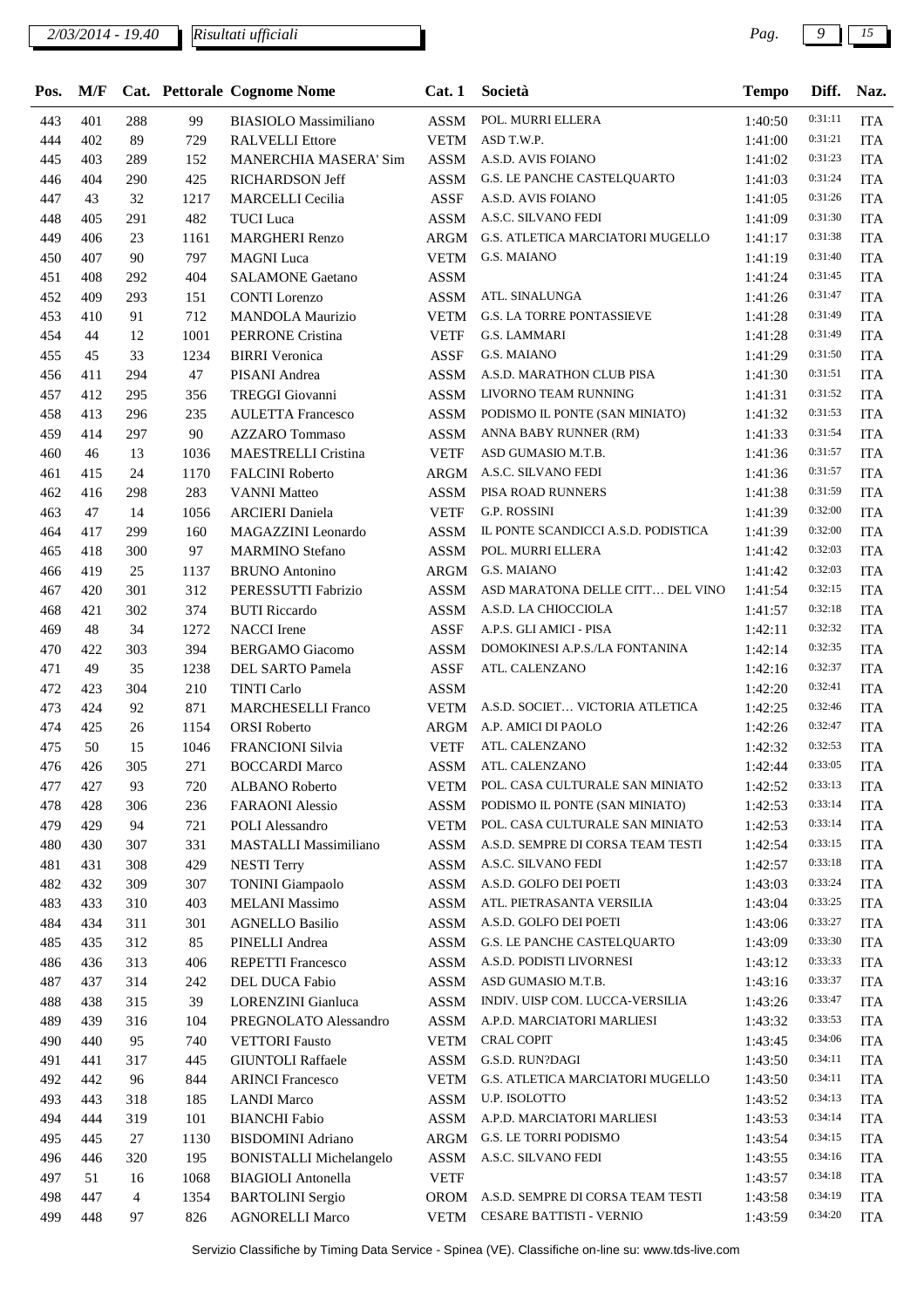| Pos. | M/F |     |        | Cat. Pettorale Cognome Nome | Cat.1       | Società                               | <b>Tempo</b> | Diff.   | Naz.       |
|------|-----|-----|--------|-----------------------------|-------------|---------------------------------------|--------------|---------|------------|
| 500  | 449 | 321 | 98     | <b>NOCCHI Francesco</b>     | <b>ASSM</b> | POL. MURRI ELLERA                     | 1:44:07      | 0:34:28 | <b>ITA</b> |
| 501  | 450 | 322 | 26     | <b>MORELLI Massimiliano</b> | <b>ASSM</b> | A.P.S. GLI AMICI - PISA               | 1:44:07      | 0:34:28 | <b>ITA</b> |
| 502  | 451 | 98  | 799    | SANDRUCCI Gianni            | <b>VETM</b> | G.S. MAIANO                           | 1:44:09      | 0:34:30 | <b>ITA</b> |
| 503  | 452 | 323 | 230    | <b>CASELLI</b> Riccardo     | ASSM        | <b>G.S. MAIANO</b>                    | 1:44:10      | 0:34:31 | <b>ITA</b> |
| 504  | 453 | 324 | 278    | <b>SCARLINI</b> Daniele     | ASSM        | ATL. CALENZANO                        | 1:44:13      | 0:34:34 | <b>ITA</b> |
| 505  | 454 | 325 | 370    | <b>BANDONI</b> Emanuel      | <b>ASSM</b> | INDIV. UISP COM. LUCCA-VERSILIA       | 1:44:13      | 0:34:34 | <b>ITA</b> |
| 506  | 455 | 99  | 728    | PAPILLO Raffaele            | <b>VETM</b> | <b>GRUPPO CITT DI GENOVA</b>          | 1:44:17      | 0:34:38 | <b>ITA</b> |
| 507  | 52  | 36  | 1271   | <b>SECRIERU Sorina</b>      | <b>ASSF</b> |                                       | 1:44:19      | 0:34:40 | <b>ITA</b> |
| 508  | 456 | 326 | 309    | <b>DUVINA</b> Andrea        | <b>ASSM</b> | A.S.D. GOLFO DEI POETI                | 1:44:22      | 0:34:43 | <b>ITA</b> |
| 509  | 53  | 37  | 1254   | <b>KAARNI</b> Minna         | ASSF        | ATL. ISOLA D'ELBA                     | 1:44:23      | 0:34:44 | <b>ITA</b> |
| 510  | 54  | 17  | 1057   | <b>GEPPETTI Sonia</b>       | <b>VETF</b> | INDIV. UISP COM. TERRE ETR. LABRONICH | 1:44:25      | 0:34:46 | <b>ITA</b> |
| 511  | 55  | 18  | 1009   | <b>BALZANO</b> Simonetta    | <b>VETF</b> | ATL. ISOLA D'ELBA                     | 1:44:25      | 0:34:46 | <b>ITA</b> |
| 512  | 457 | 100 | 780    | <b>SCALISE Salvatore</b>    | <b>VETM</b> | A.S.C. SILVANO FEDI                   | 1:44:27      | 0:34:48 | <b>ITA</b> |
| 513  | 458 | 101 | 724    | <b>MAZZOLINI</b> Piero      | <b>VETM</b> | POL. CASA CULTURALE SAN MINIATO       | 1:44:27      | 0:34:48 | <b>ITA</b> |
| 514  | 459 | 327 | 96     | <b>SALVI</b> Gabriele       | ASSM        | POL. MURRI ELLERA                     | 1:44:29      | 0:34:50 | <b>ITA</b> |
| 515  | 460 | 28  | 1128   | <b>BRUNI</b> Giuliano       | ARGM        | U.P. ISOLOTTO                         | 1:44:33      | 0:34:54 | <b>ITA</b> |
| 516  | 56  | 19  | 1013   | SASSOLINI Serena            | <b>VETF</b> | <b>G.S. AUSONIA CLUB</b>              | 1:44:33      | 0:34:54 | <b>ITA</b> |
| 517  | 461 | 328 | 423    | <b>CONZATO Mauro</b>        | ASSM        | INDIV. UISP COM. TERRE ETR. LABRONICH | 1:44:33      | 0:34:54 | <b>ITA</b> |
| 518  | 462 | 329 | 435    | <b>BERTINI</b> Massimiliano | <b>ASSM</b> | POL. DIL. OMEGA.COM                   | 1:44:36      | 0:34:57 | <b>ITA</b> |
| 519  | 463 | 102 | 802    | <b>GIORGI Alessandro</b>    | <b>VETM</b> | PODISMO IL PONTE (SAN MINIATO)        | 1:44:37      | 0:34:58 | <b>ITA</b> |
| 520  | 464 | 29  | 1153   | <b>SANTINI</b> Luca         | ARGM        | A.P. AMICI DI PAOLO                   | 1:44:37      | 0:34:58 | <b>ITA</b> |
| 521  | 465 | 103 | 786    | <b>MAGGIANI</b> Lorenzo     | <b>VETM</b> | ARCI FAVARO LA SPEZIA                 | 1:44:41      | 0:35:02 | <b>ITA</b> |
| 522  | 466 | 330 | 483    | <b>PUCCI</b> Alessandro     | ASSM        | A.S.D. AVIS STIAVA                    | 1:44:44      | 0:35:05 | <b>ITA</b> |
| 523  | 467 | 331 | 224    | MIGLIORATI Gian Luca        | ASSM        | G.S.D. RUN?DAGI                       | 1:44:45      | 0:35:06 | <b>ITA</b> |
| 524  | 468 | 104 | 766    | <b>MANETTI</b> Andrea       | <b>VETM</b> | IL PONTE SCANDICCI A.S.D. PODISTICA   | 1:44:47      | 0:35:08 | <b>ITA</b> |
| 525  | 469 | 105 | 783    | <b>MASINI</b> Stefano       | <b>VETM</b> | <b>G.S. LA TORRE PONTASSIEVE</b>      | 1:44:55      | 0:35:16 | <b>ITA</b> |
| 526  | 470 | 332 | 369    | <b>MORI</b> Domenico        | ASSM        | <b>G.P. CAI PISTOIA</b>               | 1:44:57      | 0:35:18 | <b>ITA</b> |
| 527  | 471 | 333 | 71     | <b>BARNI</b> Tommaso        | ASSM        | INDIV. UISP COM. PRATO                | 1:44:58      | 0:35:19 | <b>ITA</b> |
| 528  | 472 | 334 | 426    | <b>BARONTI Francesco</b>    | <b>ASSM</b> | A.S.C. SILVANO FEDI                   | 1:45:07      | 0:35:28 | <b>ITA</b> |
| 529  | 473 | 335 | 63     | <b>BERNACCHI Alessandro</b> | <b>ASSM</b> |                                       | 1:45:13      | 0:35:34 | <b>ITA</b> |
| 530  | 474 | 336 | 81     | COZZI Domenico              | <b>ASSM</b> | G.P. CAI PISTOIA                      | 1:45:21      | 0:35:42 | <b>ITA</b> |
| 531  | 475 | 106 | 769    | <b>FENILI Mauro</b>         | <b>VETM</b> | INDIV. UISP COM. LUCCA-VERSILIA       | 1:45:23      | 0:35:44 | <b>ITA</b> |
| 532  | 476 | 337 | 474    | <b>MEOZZI</b> Davide        | <b>ASSM</b> | A.S.C. SILVANO FEDI                   | 1:45:26      | 0:35:47 | <b>ITA</b> |
| 533  | 57  | 38  | 1275   | <b>DAMI</b> Tiziana         | <b>ASSF</b> | A.S.C. SILVANO FEDI                   | 1:45:27      | 0:35:48 | <b>ITA</b> |
| 534  | 477 | 107 | 875    | <b>BUDA</b> Giuseppe        | VETM        | POD. LA STANCA - VALENZATICO          | 1:45:27      | 0:35:48 | <b>ITA</b> |
| 535  | 478 | 338 | 217    | <b>GIANNONI Gilles</b>      | ASSM        | INDIV. UISP COM. ZONA DEL CUOIO       | 1:45:29      | 0:35:50 | <b>ITA</b> |
| 536  | 479 | 108 | 864    | <b>BALDUCCI Maurizio</b>    | <b>VETM</b> | POL. DIL. OMEGA.COM                   | 1:45:36      | 0:35:57 | <b>ITA</b> |
| 537  | 480 | 109 | 727    | COZZA Luigi                 | <b>VETM</b> | <b>GRUPPO CITT DI GENOVA</b>          | 1:45:39      | 0:36:00 | <b>ITA</b> |
| 538  | 481 | 30  | 1148   | <b>MENCARELLI Bruno</b>     |             | ARGM A.S.D. GOLFO DEI POETI           | 1:45:39      | 0:36:00 | <b>ITA</b> |
| 539  | 482 | 339 | 450    | FERRETTI Fernando           | <b>ASSM</b> | G.S.D. RUN?DAGI                       | 1:45:44      | 0:36:05 | <b>ITA</b> |
| 540  | 483 | 110 | 861    | <b>MARINI</b> Alessandro    | <b>VETM</b> | A.S.C. SILVANO FEDI                   | 1:45:55      | 0:36:16 | <b>ITA</b> |
| 541  | 484 | 31  | 1103   | PERRONE Enzo                |             | ARGM LA TORRE CENAIA                  | 1:45:57      | 0:36:18 | <b>ITA</b> |
| 542  | 485 | 340 | 49     | <b>BORGHERINI Paolo</b>     | <b>ASSM</b> |                                       | 1:46:17      | 0:36:38 | <b>ITA</b> |
| 543  | 486 | 111 | 790    | <b>BELLOSI</b> Alberto      | VETM        | PODISTICA VAL DI PESA                 | 1:46:19      | 0:36:40 | <b>ITA</b> |
| 544  | 487 | 32  | 1173   | TARABORRELLI Flavio         | ARGM        | ARCI FAVARO LA SPEZIA                 | 1:46:20      | 0:36:41 | <b>ITA</b> |
| 545  | 488 | 33  | 1117   | GAROFANO Mario              |             | ARGM POD. EMPOLESE 1986               | 1:46:21      | 0:36:42 | <b>ITA</b> |
| 546  | 489 | 341 | 351    | <b>GUZZINI</b> Alessandro   | ASSM        | LIVORNO TEAM RUNNING                  | 1:46:24      | 0:36:45 | <b>ITA</b> |
| 547  | 58  | 39  | 1236   | <b>ROMOLI Rossella</b>      | ASSF        | TOSCANA ATLETICA EMPOLI NISSAN        | 1:46:24      | 0:36:45 | <b>ITA</b> |
| 548  | 490 | 342 | 255    | <b>TONI</b> Sandro          | <b>ASSM</b> | TOSCANA ATLETICA EMPOLI NISSAN        | 1:46:26      | 0:36:47 | <b>ITA</b> |
| 549  | 491 | 343 | 287    | <b>GUERRIERI Alessio</b>    | <b>ASSM</b> | MARATHON CLUB CITT DI CASTELLO        | 1:46:31      | 0:36:52 | <b>ITA</b> |
| 550  | 492 | 344 | 194    | <b>BONI</b> Enrico          | <b>ASSM</b> | A.S.C. SILVANO FEDI                   | 1:46:32      | 0:36:53 | <b>ITA</b> |
| 551  | 493 | 345 | $80\,$ | FEDI Claudio                | ASSM        | G.P. CAI PISTOIA                      | 1:46:50      | 0:37:11 | <b>ITA</b> |
| 552  | 494 | 112 | 768    | FANFANI Pierpaolo           | <b>VETM</b> | IL PONTE SCANDICCI A.S.D. PODISTICA   | 1:46:56      | 0:37:17 | <b>ITA</b> |
| 553  | 495 | 346 | 35     | <b>TUCCORI</b> Alessandro   | ASSM        | A.S.D. SEVENTIES RUNNING TEAM LUCCA   | 1:46:59      | 0:37:20 | <b>ITA</b> |
| 554  | 496 | 113 | 831    | <b>LOCCI Mario Davide</b>   | <b>VETM</b> | LIVORNO TEAM RUNNING                  | 1:47:06      | 0:37:27 | <b>ITA</b> |
| 555  | 59  | 40  | 1258   | RIGHINI Sara                | ASSF        | LIVORNO TEAM RUNNING                  | 1:47:06      | 0:37:27 | <b>ITA</b> |
| 556  | 497 | 114 | 841    | LAVAGNINI Giuliano          | <b>VETM</b> | CENTRO ATLETICA PIOMBINO              | 1:47:07      | 0:37:28 | <b>ITA</b> |
|      |     |     |        |                             |             |                                       |              |         |            |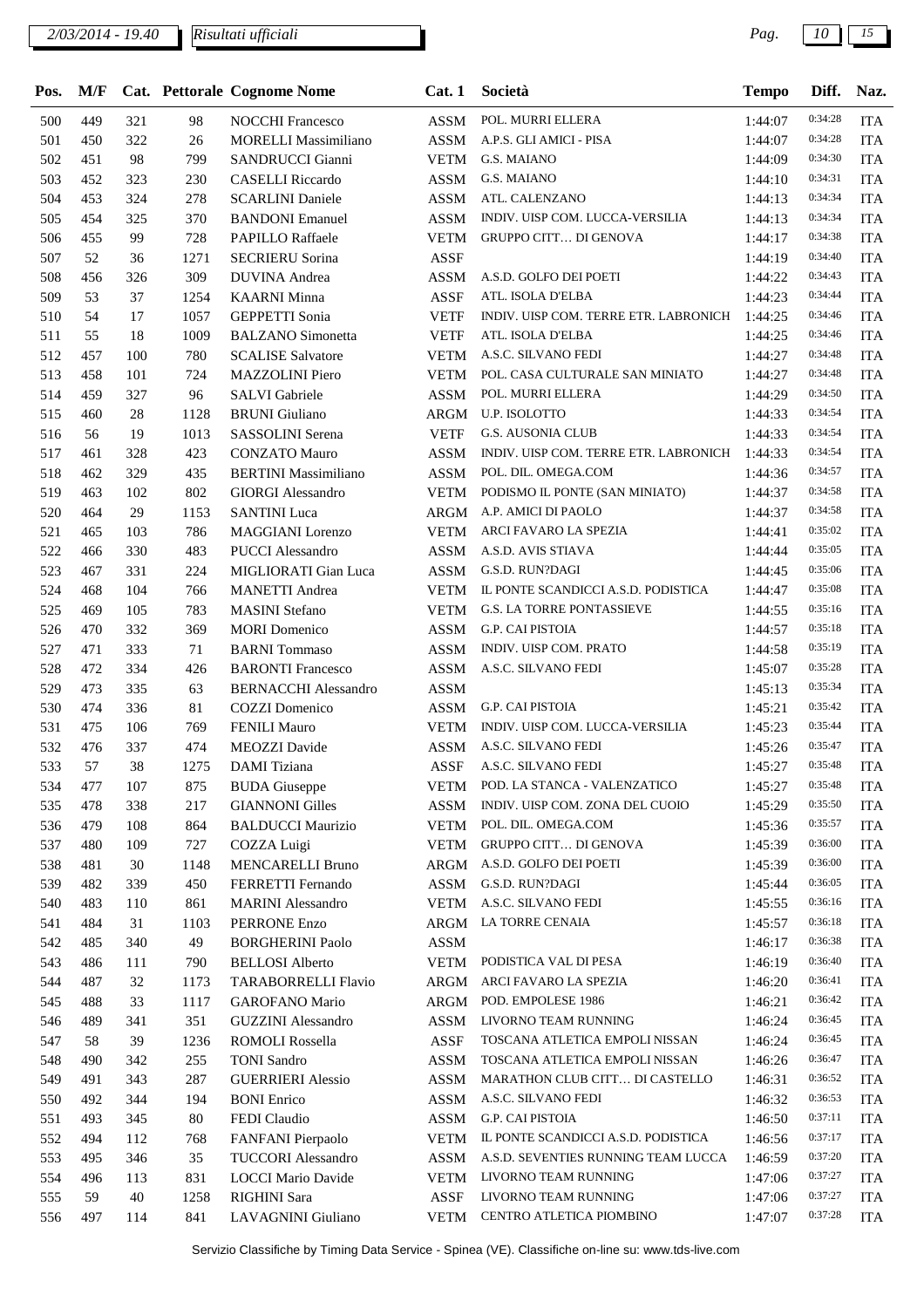| Pos. | M/F |        |      | Cat. Pettorale Cognome Nome | Cat.1       | Società                              | <b>Tempo</b> | Diff.   | Naz.       |
|------|-----|--------|------|-----------------------------|-------------|--------------------------------------|--------------|---------|------------|
| 557  | 498 | 347    | 166  | SIMONETTI Gianluca          | <b>ASSM</b> | <b>G.S. ANTRACCOLI</b>               | 1:47:07      | 0:37:28 | <b>ITA</b> |
| 558  | 499 | 348    | 165  | PETRUZZI Giovanni           | <b>ASSM</b> | <b>G.S. ANTRACCOLI</b>               | 1:47:08      | 0:37:29 | <b>ITA</b> |
| 559  | 500 | 115    | 716  | <b>CARTA</b> Ignazio        | <b>VETM</b> | POLIZIA PENITENZIARIA LIVORNO A.S.D. | 1:47:09      | 0:37:30 | <b>ITA</b> |
| 560  | 501 | 116    | 732  | <b>BARBETTA Giuseppe</b>    | <b>VETM</b> | A.S. ATL. VINCI                      | 1:47:12      | 0:37:33 | <b>ITA</b> |
| 561  | 502 | 117    | 708  | <b>MELANI</b> Claudio       | <b>VETM</b> | G.P. ATL. VALDARNO INFERIORE         | 1:47:17      | 0:37:38 | <b>ITA</b> |
| 562  | 503 | 349    | 43   | <b>CARTA</b> Gabriele       | <b>ASSM</b> | POLIZIA PENITENZIARIA LIVORNO A.S.D. | 1:47:27      | 0:37:48 | <b>ITA</b> |
| 563  | 504 | 350    | 143  | <b>TANFERNA Michele</b>     | <b>ASSM</b> | A.S.D. SEMPRE DI CORSA TEAM TESTI    | 1:47:30      | 0:37:51 | <b>ITA</b> |
| 564  | 60  | $20\,$ | 1054 | <b>GIUDICE Silvia</b>       | <b>VETF</b> | <b>U.P. ISOLOTTO</b>                 | 1:47:43      | 0:38:04 | <b>ITA</b> |
| 565  | 505 | 351    | 333  | <b>BIANCHINI</b> Tommaso    | <b>ASSM</b> | <b>G.S. AUSONIA CLUB</b>             | 1:47:46      | 0:38:07 | <b>ITA</b> |
| 566  | 506 | 352    | 212  | <b>VALENTI Vieri</b>        | <b>ASSM</b> | INDIV. UISP COM. PRATO               | 1:47:48      | 0:38:09 | <b>ITA</b> |
| 567  | 507 | 118    | 704  | <b>DONGARRA' Lorenzo</b>    | <b>VETM</b> | A.P.D. MARCIATORI MARLIESI           | 1:47:51      | 0:38:12 | <b>ITA</b> |
| 568  | 61  | 41     | 1231 | <b>MARINO</b> Donatella     | <b>ASSF</b> | T.C. TIME OUT                        | 1:47:53      | 0:38:14 | <b>ITA</b> |
| 569  | 508 | 119    | 713  | <b>FERRONI</b> Andrea       | <b>VETM</b> | T.C. TIME OUT                        | 1:47:54      | 0:38:15 | <b>ITA</b> |
| 570  | 509 | 353    | 203  | <b>SCOLARI</b> Gianni       | <b>ASSM</b> | T.C. TIME OUT                        | 1:47:55      | 0:38:16 | <b>ITA</b> |
| 571  | 510 | 34     | 1135 | <b>CATTANI</b> Ilario       | ARGM        | ARCI FAVARO LA SPEZIA                | 1:47:56      | 0:38:17 | <b>ITA</b> |
| 572  | 62  | 42     | 1207 | MAZZINI Donatella           | <b>ASSF</b> | IL PONTE SCANDICCI A.S.D. PODISTICA  | 1:48:02      | 0:38:23 | <b>ITA</b> |
| 573  | 511 | 120    | 787  | <b>MENGHINI Francesco</b>   | <b>VETM</b> | ARCI FAVARO LA SPEZIA                | 1:48:05      | 0:38:26 | <b>ITA</b> |
| 574  | 512 | 121    | 723  | <b>NACCI</b> Giorgio        | <b>VETM</b> | POL. CASA CULTURALE SAN MINIATO      | 1:48:07      | 0:38:28 | <b>ITA</b> |
| 575  | 513 | 122    | 749  | <b>GALLI</b> Paolo          | <b>VETM</b> | POD. EMPOLESE 1986                   | 1:48:08      | 0:38:29 | <b>ITA</b> |
| 576  | 514 | 354    | 120  | <b>GARBARINO Gianni</b>     | <b>ASSM</b> | A.S.D. LOLLI AUTO SPORT CLUB         | 1:48:12      | 0:38:33 | <b>ITA</b> |
| 577  | 63  | 43     | 1214 | <b>GONNELLI</b> Catia       | <b>ASSF</b> | A.S.D. TEAM MARATHON BIKE            | 1:48:14      | 0:38:35 | <b>ITA</b> |
| 578  | 515 | 355    | 391  | <b>SGHERRI</b> Andrea       | <b>ASSM</b> |                                      | 1:48:19      | 0:38:40 | <b>ITA</b> |
| 579  | 516 | 356    | 131  | MENICHETTI Roberto          | <b>ASSM</b> | POD. EMPOLESE 1986                   | 1:48:22      | 0:38:43 | <b>ITA</b> |
| 580  | 517 | 357    | 68   | <b>NENCETTI Massimo</b>     | <b>ASSM</b> | A.S.D. LA GALLA PONTEDERA ATLETICA   | 1:48:23      | 0:38:44 | <b>ITA</b> |
| 581  | 518 | 123    | 707  | MICHELETTI Stefano          | <b>VETM</b> | G.S. COLOGNORA DI COMPITO            | 1:48:24      | 0:38:45 | <b>ITA</b> |
| 582  | 64  | 21     | 1061 | <b>SORICE Belinda</b>       | <b>VETF</b> | LIVORNO TEAM RUNNING                 | 1:48:28      | 0:38:49 | <b>ITA</b> |
| 583  | 519 | 358    | 128  | <b>BETTARINI Massimo</b>    | <b>ASSM</b> | POD. EMPOLESE 1986                   | 1:48:36      | 0:38:57 | <b>ITA</b> |
| 584  | 520 | 359    | 446  | <b>MANCIOLI</b> Matteo      | <b>ASSM</b> | G.S.D. RUN?DAGI                      | 1:48:37      | 0:38:58 | <b>ITA</b> |
| 585  | 521 | 124    | 843  | <b>MAZZONCINI Maurizio</b>  | <b>VETM</b> | A.S.D. SEVENTIES RUNNING TEAM LUCCA  | 1:48:41      | 0:39:02 | <b>ITA</b> |
| 586  | 522 | 360    | 420  | <b>ARENA Alfiero</b>        | <b>ASSM</b> | A.S.D. SEVENTIES RUNNING TEAM LUCCA  | 1:48:42      | 0:39:03 | <b>ITA</b> |
| 587  | 523 | 125    | 811  | <b>MIRANDA Cesar</b>        | <b>VETM</b> | <b>G.S. IL FIORINO</b>               | 1:48:50      | 0:39:11 | PER        |
| 588  | 524 | 361    | 461  | SITTARO Gabriele            | <b>ASSM</b> |                                      | 1:48:52      | 0:39:13 | <b>ITA</b> |
| 589  | 525 | 5      | 1355 | <b>BONISTALLI Marcello</b>  | <b>OROM</b> | A.S.C. SILVANO FEDI                  | 1:48:57      | 0:39:18 | <b>ITA</b> |
| 590  | 526 | 362    | 249  | <b>BULLERI</b> Fausto       | ASSM        | TOSCANA ATLETICA EMPOLI NISSAN       | 1:49:02      | 0:39:23 | <b>ITA</b> |
| 591  | 527 | 363    | 398  | <b>PUCCI</b> Alessandro     | ASSM        | A.S.D. SEVENTIES RUNNING TEAM LUCCA  | 1:49:07      | 0:39:28 | <b>ITA</b> |
| 592  | 528 | 126    | 847  | <b>BALLANTINI Walter</b>    | <b>VETM</b> | G.P. ROSSINI                         | 1:49:12      | 0:39:33 | <b>ITA</b> |
| 593  | 65  | 22     | 1027 | <b>DUCCI</b> Sabrina        | <b>VETF</b> | U.P. ISOLOTTO                        | 1:49:14      | 0:39:35 | <b>ITA</b> |
| 594  | 529 | 127    | 771  | <b>GRASSI</b> Andrea        | <b>VETM</b> | U.P. ISOLOTTO                        | 1:49:14      | 0:39:35 | <b>ITA</b> |
| 595  | 530 | 35     | 1171 | <b>CARDELLI Maurizio</b>    | ARGM        | A.S.C. SILVANO FEDI                  | 1:49:22      | 0:39:43 | <b>ITA</b> |
| 596  | 531 | 128    | 705  | <b>COSTAGLI Tullio</b>      | <b>VETM</b> |                                      | 1:49:24      | 0:39:45 | <b>ITA</b> |
| 597  | 532 | 364    | 481  | <b>OCCHIPINTI Marco</b>     | ASSM        | POL. CANDIA BARACCOLA ASPIO          | 1:49:25      | 0:39:46 | <b>ITA</b> |
| 598  | 533 | 365    | 52   | <b>GIOVANNONI Roberto</b>   | <b>ASSM</b> | POL. CASA CULTURALE SAN MINIATO      | 1:49:26      | 0:39:47 | <b>ITA</b> |
| 599  | 534 | 366    | 463  | <b>BAI</b> Marco            | ASSM        | G.S. ATLETICA MARCIATORI MUGELLO     | 1:49:34      | 0:39:55 | <b>ITA</b> |
| 600  | 535 | 367    | 447  | PETRINI Alessio             | ASSM        | G.S.D. RUN?DAGI                      | 1:49:56      | 0:40:17 | <b>ITA</b> |
| 601  | 536 | 129    | 807  | <b>TERRENI Roberto</b>      | <b>VETM</b> | TOSCANA ATLETICA EMPOLI NISSAN       | 1:49:56      | 0:40:17 | <b>ITA</b> |
| 602  | 537 | 368    | 228  | FILIPPELLI Claudio          | ASSM        | G.S.D. RUN?DAGI                      | 1:49:57      | 0:40:18 | <b>ITA</b> |
| 603  | 538 | 369    | 100  | <b>CONTINO Alessandro</b>   | ASSM        | A.P.D. MARCIATORI MARLIESI           | 1:49:58      | 0:40:19 | <b>ITA</b> |
| 604  | 539 | 130    | 757  | <b>CAMPINOTI Alessandro</b> | <b>VETM</b> | PODISTICA RICO SPORT ASD             | 1:50:01      | 0:40:22 | <b>ITA</b> |
| 605  | 540 | 370    | 475  | DI RONZA Michele            | ASSM        | G.S. IL FIORINO                      | 1:50:05      | 0:40:26 | <b>ITA</b> |
| 606  | 541 | 371    | 127  | <b>ARENA</b> Giuseppe       | <b>ASSM</b> | POD. EMPOLESE 1986                   | 1:50:05      | 0:40:26 | <b>ITA</b> |
| 607  | 542 | 372    | 476  | ROSICA Michele              | ASSM        | A.S.D. ATL. PORCARI                  | 1:50:06      | 0:40:27 | <b>ITA</b> |
| 608  | 543 | 131    | 876  | PASETTO Roberto             | <b>VETM</b> | G.S. LE PANCHE CASTELQUARTO          | 1:50:06      | 0:40:27 | <b>ITA</b> |
| 609  | 544 | 373    | 37   | <b>CRESTI Simone</b>        | ASSM        | G.S. LE TORRI PODISMO                | 1:50:25      | 0:40:46 | <b>ITA</b> |
| 610  | 545 | 36     | 1162 | <b>QUERCIOLI</b> Andrea     | ARGM        | <b>U.S. NAVE</b>                     | 1:50:34      | 0:40:55 | <b>ITA</b> |
| 611  | 546 | 374    | 328  | <b>VERDICCHIO Marco</b>     | ASSM        |                                      | 1:50:45      | 0:41:06 | <b>ITA</b> |
| 612  | 547 | 375    | 122  | <b>LARDO</b> Davide         | ASSM        | HAPPY RUNNER CLUB                    | 1:50:47      | 0:41:08 | <b>ITA</b> |
| 613  | 66  | 23     | 1023 | <b>CERBONI Rossella</b>     | <b>VETF</b> | POD. EMPOLESE 1986                   | 1:50:54      | 0:41:15 | <b>ITA</b> |
|      |     |        |      |                             |             |                                      |              |         |            |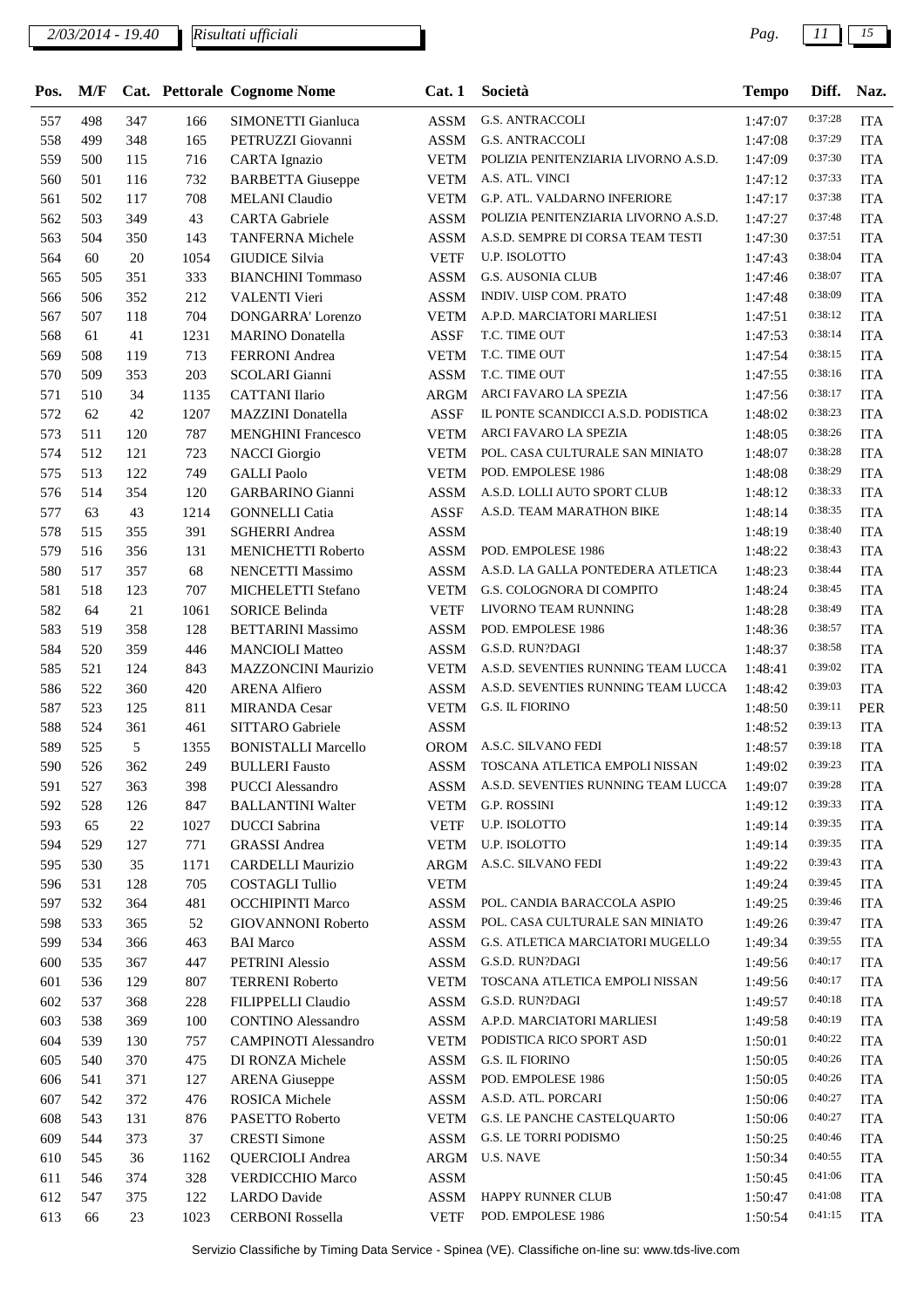| Pos. | M/F |        |      | Cat. Pettorale Cognome Nome | Cat.1           | Società                             | <b>Tempo</b> | Diff.   | Naz.       |
|------|-----|--------|------|-----------------------------|-----------------|-------------------------------------|--------------|---------|------------|
| 614  | 548 | 376    | 424  | <b>MEGHINI</b> Giulio       | <b>ASSM</b>     | <b>G.S. LE PANCHE CASTELQUARTO</b>  | 1:51:02      | 0:41:23 | <b>ITA</b> |
| 615  | 549 | 37     | 1118 | <b>TOMMEI</b> Sergio        | ARGM            | ATL. MONTECATINI                    | 1:51:04      | 0:41:25 | <b>ITA</b> |
| 616  | 550 | 38     | 1141 | <b>BENEDETTI Claudio</b>    | <b>ARGM</b>     | TOSCANA ATLETICA EMPOLI NISSAN      | 1:51:06      | 0:41:27 | <b>ITA</b> |
| 617  | 67  | 44     | 1269 | <b>MUCCI</b> Elena          | <b>ASSF</b>     | A.S.C. SILVANO FEDI                 | 1:51:08      | 0:41:29 | <b>ITA</b> |
| 618  | 551 | 377    | 284  | PESARO Guido                | <b>ASSM</b>     | A.S.D. PODISTI LIVORNESI            | 1:51:11      | 0:41:32 | <b>ITA</b> |
| 619  | 552 | 378    | 110  | <b>FORTINO</b> Gianluca     | <b>ASSM</b>     | ATL. VALDINIEVOLE                   | 1:51:23      | 0:41:44 | <b>ITA</b> |
| 620  | 553 | 379    | 220  | <b>MANCINI</b> Guido        | <b>ASSM</b>     | PODISTICA VAL DI PESA               | 1:51:31      | 0:41:52 | <b>ITA</b> |
| 621  | 554 | 380    | 161  | <b>MORANDI</b> Vieri        | <b>ASSM</b>     | IL PONTE SCANDICCI A.S.D. PODISTICA | 1:51:39      | 0:42:00 | <b>ITA</b> |
| 622  | 555 | 381    | 414  | <b>TAVERNI Matteo</b>       | <b>ASSM</b>     | POD. EMPOLESE 1986                  | 1:51:44      | 0:42:05 | <b>ITA</b> |
| 623  | 68  | 24     | 1025 | <b>BORGIOLI Sabrina</b>     | <b>VETF</b>     | G.S. LE PANCHE CASTELQUARTO         | 1:51:46      | 0:42:07 | <b>ITA</b> |
| 624  | 556 | 382    | 341  | <b>FULCERI</b> Alessandro   | <b>ASSM</b>     | LIVORNO TEAM RUNNING                | 1:51:55      | 0:42:16 | <b>ITA</b> |
| 625  | 557 | 39     | 1159 | PIERULIVO Adriano           | ARGM            | LIVORNO TEAM RUNNING                | 1:52:11      | 0:42:32 | <b>ITA</b> |
| 626  | 558 | 383    | 421  | <b>NIERI</b> Andrea         | <b>ASSM</b>     | A.S.D. LA GALLA PONTEDERA ATLETICA  | 1:52:12      | 0:42:33 | <b>ITA</b> |
| 627  | 559 | 384    | 234  | ERCOLINI Massimiliano       | <b>ASSM</b>     | A.S.D. SPEZIA MARATHON              | 1:52:15      | 0:42:36 | <b>ITA</b> |
| 628  | 560 | 385    | 297  | <b>ILARI</b> Emanuele       | <b>ASSM</b>     | A.S.D. GOLFO DEI POETI              | 1:52:26      | 0:42:47 | <b>ITA</b> |
| 629  | 561 | 132    | 868  | <b>ANGELINI Marco</b>       | <b>VETM</b>     |                                     | 1:52:27      | 0:42:48 | <b>ITA</b> |
| 630  | 562 | 386    | 395  | <b>RUSSO</b> Antonio        | <b>ASSM</b>     | G.S. ATLETICA MARCIATORI MUGELLO    | 1:52:29      | 0:42:50 | <b>ITA</b> |
| 631  | 563 | 387    | 442  | <b>RESCIGNI Roberto</b>     | <b>ASSM</b>     | 1A MISTRAL TRIATHLON ASD            | 1:52:34      | 0:42:55 | <b>ITA</b> |
| 632  | 564 | 40     | 1107 | <b>GIGLIOLI Vasco</b>       | <b>ARGM</b>     | POL. CASA CULTURALE SAN MINIATO     | 1:52:42      | 0:43:03 | <b>ITA</b> |
| 633  | 565 | 388    | 138  | <b>CESARI</b> Andrea        | <b>ASSM</b>     | A.S.D. SEMPRE DI CORSA TEAM TESTI   | 1:52:43      | 0:43:04 | <b>ITA</b> |
| 634  | 566 | 389    | 84   | <b>CARDILE Dario</b>        | <b>ASSM</b>     | U.S. ALBATESE A.S.D.                | 1:52:53      | 0:43:14 | <b>ITA</b> |
| 635  | 69  | 25     | 1012 | LOTTI Cinzia                | <b>VETF</b>     | <b>G.P. PARCO ALPI APUANE</b>       | 1:53:01      | 0:43:22 | <b>ITA</b> |
| 636  | 567 | 6      | 1362 | <b>BONACCHI Marco</b>       | <b>OROM</b>     | A.S.C. SILVANO FEDI                 | 1:53:03      | 0:43:24 | <b>ITA</b> |
| 637  | 70  | 26     | 1010 | <b>TONIOLO</b> Manuela      | <b>VETF</b>     | POD. MISERICORDIA AGLIANESE 1980    | 1:53:04      | 0:43:25 | <b>ITA</b> |
| 638  | 568 | 133    | 741  | STEFANUCCI Carlo            | <b>VETM</b>     | <b>MARATHON CLUB CRAL MPS</b>       | 1:53:05      | 0:43:26 | <b>ITA</b> |
| 639  | 569 | 390    | 372  | <b>INNOCENTI Gianni</b>     | <b>ASSM</b>     | A.S.D. PODISTICA OSPEDALIERI - PISA | 1:53:08      | 0:43:29 | <b>ITA</b> |
| 640  | 570 | 134    | 760  | <b>GENOVESI Alessandro</b>  | <b>VETM</b>     | G.P. LA VERRU'A A.S.D.              | 1:53:11      | 0:43:32 | <b>ITA</b> |
| 641  | 571 | 391    | 174  | PAPESCHI Andrea             | <b>ASSM</b>     | G.P. LE SBARRE TITIGNANO            | 1:53:11      | 0:43:32 | <b>ITA</b> |
| 642  | 71  | 45     | 1232 | DI CESARE Daniela           | <b>ASSF</b>     | <b>G.P. LE SBARRE TITIGNANO</b>     | 1:53:13      | 0:43:34 | <b>ITA</b> |
| 643  | 572 | 392    | 330  | <b>SOCCI Fabio</b>          | <b>ASSM</b>     | G.P. MASSA E COZZILE                | 1:53:18      | 0:43:39 | <b>ITA</b> |
| 644  | 573 | 393    | 282  | <b>BACHI</b> Nicola         | <b>ASSM</b>     | INDIV. UISP COM. ZONA DEL CUOIO     | 1:53:22      | 0:43:43 | <b>ITA</b> |
| 645  | 574 | 394    | 299  | <b>CIAGLIA</b> Antonio      | <b>ASSM</b>     | A.S.D. GOLFO DEI POETI              | 1:53:26      | 0:43:47 | <b>ITA</b> |
| 646  | 72  | 46     | 1256 | <b>PARDINI</b> Federica     | <b>ASSF</b>     | A.S.D. AVIS STIAVA                  | 1:53:31      | 0:43:52 | <b>ITA</b> |
| 647  | 575 | 135    | 715  | <b>MARINI</b> Aleandro      | VETM            | PODISTICA CAPANNESE                 | 1:53:34      | 0:43:55 | <b>ITA</b> |
| 648  | 576 | 395    | 237  | <b>GOZZI</b> Enrico         | $\mathbf{ASSM}$ | PODISMO IL PONTE (SAN MINIATO)      | 1:53:40      | 0:44:01 | <b>ITA</b> |
| 649  | 577 | 396    | 229  | <b>LEMMI</b> Michele        | ASSM            | G.S.D. RUN?DAGI                     | 1:53:44      | 0:44:05 | <b>ITA</b> |
| 650  | 578 | 397    | 56   | SORIANI Massimiliano        | <b>ASSM</b>     | A.S.D. TEAM MARATHON BIKE           | 1:53:46      | 0:44:07 | <b>ITA</b> |
| 651  | 579 | $\tau$ | 1358 | <b>SQUARCINI Giampiero</b>  | OROM            | A.S. ATL. VINCI                     | 1:53:48      | 0:44:09 | <b>ITA</b> |
| 652  | 580 | 398    | 431  | <b>GUIDI</b> Andrea         | ASSM            |                                     | 1:53:52      | 0:44:13 | <b>ITA</b> |
| 653  | 581 | 136    | 774  | <b>PICCINI</b> Alessandro   | <b>VETM</b>     | ASD Q.D.D. ATL. MONTI PISANI        | 1:53:54      | 0:44:15 | <b>ITA</b> |
| 654  | 582 | 399    | 62   | <b>GARGANI</b> Fabio        | ASSM            | A.S.D. G.S. REALE STATO DEI PRESIDI | 1:53:58      | 0:44:19 | <b>ITA</b> |
| 655  | 583 | 400    | 67   | PIOZZI Stefano              | <b>ASSM</b>     | A.S.D. G.S. REALE STATO DEI PRESIDI | 1:54:02      | 0:44:23 | <b>ITA</b> |
| 656  | 584 | 401    | 91   | FERRARO Maurizio            | ASSM            | ATL. VALDINIEVOLE                   | 1:54:07      | 0:44:28 | <b>ITA</b> |
| 657  | 585 | 137    | 702  | <b>MEDICI</b> Massimo       | <b>VETM</b>     | PODISTICA FIORANESE                 | 1:54:08      | 0:44:29 | <b>ITA</b> |
| 658  | 586 | 402    | 458  | RONCHI Claudio              | ASSM            | PODISTICA FIORANESE                 | 1:54:10      | 0:44:31 | <b>ITA</b> |
| 659  | 587 | 41     | 1155 | <b>ROSI</b> Vincenzo        | ARGM            | A.P. AMICI DI PAOLO                 | 1:54:16      | 0:44:37 | <b>ITA</b> |
| 660  | 73  | 27     | 1014 | <b>BARBIERI</b> Anna Chiara | <b>VETF</b>     | A.S.D. POL. RUBIERA                 | 1:54:18      | 0:44:39 | <b>ITA</b> |
| 661  | 588 | 138    | 781  | SCANNADINARI Michele        | <b>VETM</b>     | A.S.C. SILVANO FEDI                 | 1:54:20      | 0:44:41 | <b>ITA</b> |
| 662  | 589 | 403    | 289  | <b>AMMENDOLA Antonio</b>    | ASSM            | CSD YMCA                            | 1:54:21      | 0:44:42 | <b>ITA</b> |
| 663  | 590 | 42     | 1175 | <b>BONSIGNORI Valeriano</b> | ARGM            | <b>UISP VALDERA</b>                 | 1:54:22      | 0:44:43 | <b>ITA</b> |
| 664  | 74  | 47     | 1248 | LUSARDI PAGANETTO Crist     | ASSF            | A.S.D. GOLFO DEI POETI              | 1:54:28      | 0:44:49 | <b>ITA</b> |
| 665  | 75  | 48     | 1277 | PALLA Simona                | ASSF            | A.S.D. AVIS STIAVA                  | 1:54:32      | 0:44:53 | <b>ITA</b> |
| 666  | 591 | 8      | 1351 | <b>BIAGIONI Rolando</b>     | <b>OROM</b>     | G.S. LE PANCHE CASTELQUARTO         | 1:54:34      | 0:44:55 | <b>ITA</b> |
| 667  | 592 | 139    | 869  | <b>BILANCERI Alberto</b>    | <b>VETM</b>     | A.P.S. GLI AMICI - PISA             | 1:54:45      | 0:45:06 | <b>ITA</b> |
| 668  | 593 | 404    | 263  | <b>CALONACI</b> Stefano     | ASSM            | G.S. LE PANCHE CASTELQUARTO         | 1:54:50      | 0:45:11 | <b>ITA</b> |
| 669  | 76  | 28     | 1072 | <b>BASCHIERI</b> Cristiana  | <b>VETF</b>     | POL. MADONNINA                      | 1:54:54      | 0:45:15 | <b>ITA</b> |
| 670  | 594 | 405    | 117  | FAGGIOLI Lorenzo            | <b>ASSM</b>     | P.M.R. 2.0                          | 1:54:54      | 0:45:15 | <b>ITA</b> |
|      |     |        |      |                             |                 |                                     |              |         |            |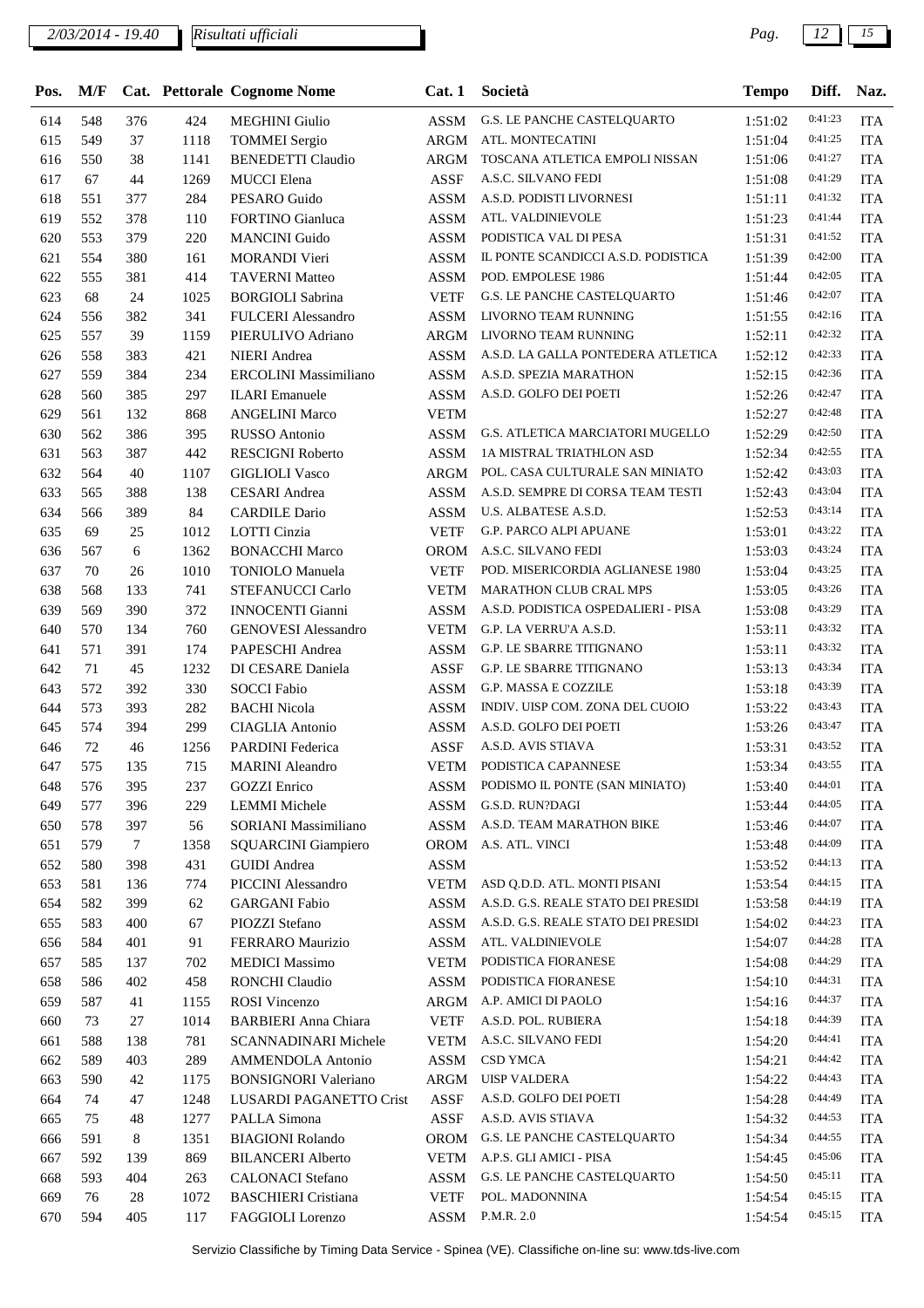| Pos. | M/F |     |      | Cat. Pettorale Cognome Nome      | Cat.1       | Società                                       | <b>Tempo</b> | Diff.   | Naz.       |
|------|-----|-----|------|----------------------------------|-------------|-----------------------------------------------|--------------|---------|------------|
| 671  | 77  | 49  | 1210 | <b>BENINCASA Maria Francesca</b> | <b>ASSF</b> | A.S.D. POL. RUBIERA                           | 1:54:55      | 0:45:16 | <b>ITA</b> |
| 672  | 595 | 406 | 118  | FERRARI Alessandro               | ASSM        | P.M.R. 2.0                                    | 1:54:56      | 0:45:17 | <b>ITA</b> |
| 673  | 78  | 29  | 1011 | PEDRAZZI Rosa                    | <b>VETF</b> | POL. MADONNINA                                | 1:55:04      | 0:45:25 | <b>ITA</b> |
| 674  | 79  | 30  | 1028 | DONZELLINI Barbara               | <b>VETF</b> | U.P. ISOLOTTO                                 | 1:55:05      | 0:45:26 | <b>ITA</b> |
| 675  | 596 | 407 | 477  | CHLISTOVSKJ Filippo              | <b>ASSM</b> | POD. NARNALI                                  | 1:55:06      | 0:45:27 | <b>ITA</b> |
| 676  | 597 | 140 | 722  | <b>FATTORI</b> Guido             | <b>VETM</b> | POL. CASA CULTURALE SAN MINIATO               | 1:55:11      | 0:45:32 | <b>ITA</b> |
| 677  | 80  | 31  | 1024 | <b>SEMERARO Carla</b>            | <b>VETF</b> | A.S.D. PODISTI LIVORNESI                      | 1:55:15      | 0:45:36 | <b>ITA</b> |
| 678  | 598 | 141 | 778  | <b>BIANCONI Massimo</b>          | <b>VETM</b> | INDIV. UISP COM. ZONA DEL CUOIO               | 1:55:16      | 0:45:37 | <b>ITA</b> |
| 679  | 599 | 142 | 821  | <b>CANALETTI Marco</b>           | <b>VETM</b> | A.S.D. GOLFO DEI POETI                        | 1:55:23      | 0:45:44 | <b>ITA</b> |
| 680  | 81  | 32  | 1069 | COLI Amelia                      | <b>VETF</b> | A.S.D. SEVENTIES RUNNING TEAM LUCCA           | 1:55:25      | 0:45:46 | <b>ITA</b> |
| 681  | 82  | 33  | 1058 | <b>COSCI</b> Clara               | <b>VETF</b> | LIVORNO TEAM RUNNING                          | 1:55:31      | 0:45:52 | <b>ITA</b> |
| 682  | 83  | 34  | 1071 | <b>GIOVANNETTI Marta</b>         | <b>VETF</b> | <b>UISP VALDERA</b>                           | 1:55:59      | 0:46:20 | <b>ITA</b> |
| 683  | 600 | 43  | 1167 | PETRUCCI Florio Giuseppe         | ARGM        | A.S.D. AVIS STIAVA                            | 1:55:59      | 0:46:20 | <b>ITA</b> |
| 684  | 601 | 44  | 1139 | <b>BRUNETTI Massimo</b>          | ARGM        | G.S. MAIANO                                   | 1:56:07      | 0:46:28 | <b>ITA</b> |
| 685  | 602 | 408 | 40   | <b>BACHI</b> Federico            | <b>ASSM</b> |                                               | 1:56:12      | 0:46:33 | <b>ITA</b> |
| 686  | 603 | 143 | 854  | <b>BENINATI Gerlando</b>         | <b>VETM</b> | POL. OLIMPIA - COLLE VAL D'ELSA               | 1:56:18      | 0:46:39 | <b>ITA</b> |
| 687  | 604 | 45  | 1164 | DIARA Pierluigi                  | <b>ARGM</b> | LIVORNO TEAM RUNNING                          | 1:56:20      | 0:46:41 | <b>ITA</b> |
| 688  | 84  | 50  | 1262 | <b>COSIMI</b> Simona             | <b>ASSF</b> | LIVORNO TEAM RUNNING                          | 1:56:20      | 0:46:41 | <b>ITA</b> |
| 689  | 85  | 35  | 1017 | <b>CHELI</b> Patrizia            | <b>VETF</b> | POL. DIL. SAN RAFEL                           | 1:56:21      | 0:46:42 | <b>ITA</b> |
| 690  | 605 | 409 | 466  | <b>ARCHETTI Massimiliano</b>     | <b>ASSM</b> |                                               | 1:56:23      | 0:46:44 | <b>ITA</b> |
| 691  | 606 | 46  | 1114 | <b>ZAMBELLI Vincenzo</b>         | ARGM        | A.S.D. SOCIET VICTORIA ATLETICA               | 1:56:25      | 0:46:46 | <b>ITA</b> |
| 692  | 607 | 144 | 845  | <b>SCE Simone</b>                | <b>VETM</b> | <b>UISP VALDERA</b>                           | 1:56:37      | 0:46:58 | <b>ITA</b> |
| 693  | 86  | 36  | 1002 | SICURANZA Silvia                 | <b>VETF</b> | U.P. ISOLOTTO                                 | 1:56:41      | 0:47:02 | <b>ITA</b> |
| 694  | 87  | 37  | 1060 | <b>BALDUINI</b> Serena           | <b>VETF</b> | LIVORNO TEAM RUNNING                          | 1:56:42      | 0:47:03 | <b>ITA</b> |
| 695  | 608 | 47  | 1131 | <b>MAESTRINI</b> Tiberio         | ARGM        | PODISTICA VAL DI PESA                         | 1:56:47      | 0:47:08 | <b>ITA</b> |
| 696  | 609 | 410 | 381  | <b>MAREMMI</b> Riccardo          | <b>ASSM</b> | AVIS ZERO POSITIVO A.P.D.                     | 1:56:49      | 0:47:10 | <b>ITA</b> |
| 697  | 610 | 145 | 735  | <b>GAGGIOLI Paolo</b>            | <b>VETM</b> | A.S.D. MONTELUPO RUNNERS                      | 1:56:52      | 0:47:13 | <b>ITA</b> |
| 698  | 88  | 38  | 1032 | MELES Imbenia                    | <b>VETF</b> | A.S.C. SILVANO FEDI                           | 1:56:53      | 0:47:14 | <b>ITA</b> |
| 699  | 611 | 146 | 877  | NARDELLA Luigi                   | <b>VETM</b> | <b>G.P. FUTURA PRATO</b>                      | 1:57:00      | 0:47:21 | <b>ITA</b> |
| 700  | 612 | 147 | 758  | FONTANELLI David                 | VETM        | INDIV. UISP COM. PISA                         | 1:57:01      | 0:47:22 | <b>ITA</b> |
| 701  | 89  | 39  | 1070 | <b>GEMIGNANI Ilaria</b>          | <b>VETF</b> | A.S.D. SEVENTIES RUNNING TEAM LUCCA           | 1:57:02      | 0:47:23 | <b>ITA</b> |
| 702  | 613 | 148 | 867  | <b>BAGNOLI Paolo</b>             | <b>VETM</b> | A.S.D. RUNNERS BARBERINO                      | 1:57:02      | 0:47:23 | <b>ITA</b> |
| 703  | 90  | 40  | 1034 | MIGLIORATI Loredana              | <b>VETF</b> | G.S.D. RUN?DAGI                               | 1:57:11      | 0:47:32 | <b>ITA</b> |
| 704  | 91  | 51  | 1268 | <b>FRESCHI Elisa</b>             | ASSF        | INDIV. UISP COM. TERRE ETR. LABRONICH 1:57:20 |              | 0:47:41 | <b>ITA</b> |
| 705  | 614 | 48  | 1121 | MARRA Giovanni                   |             | ARGM A.S.D. PODISTI LIVORNESI                 | 1:57:40      | 0:48:01 | <b>ITA</b> |
| 706  | 92  | 41  | 1020 | MAZZA Daniela                    | <b>VETF</b> | <b>G.S. PASTA GRANAROLO</b>                   | 1:57:45      | 0:48:06 | <b>ITA</b> |
| 707  | 93  | 42  | 1045 | <b>BARONI</b> Sandra             | <b>VETF</b> | ATL. CALENZANO                                | 1:57:48      | 0:48:09 | <b>ITA</b> |
| 708  | 615 | 411 | 306  | <b>MOLARI</b> Fabrizio           | ASSM        | A.S.D. GOLFO DEI POETI                        | 1:57:58      | 0:48:19 | <b>ITA</b> |
| 709  | 616 | 149 | 818  | D'IMPORZANO Massimo              | <b>VETM</b> | A.S.D. GOLFO DEI POETI                        | 1:57:58      | 0:48:19 | <b>ITA</b> |
| 710  | 94  | 52  | 1252 | PILLONI Barbara                  | ASSF        | A.S.D. GOLFO DEI POETI                        | 1:57:59      | 0:48:20 | <b>ITA</b> |
| 711  | 617 | 150 | 743  | <b>BRUNETTI Paolo</b>            | <b>VETM</b> | G.S. PASTA GRANAROLO                          | 1:57:59      | 0:48:20 | <b>ITA</b> |
| 712  | 95  | 43  | 1022 | ZAMBONELLI Alessandra            | <b>VETF</b> | <b>G.S. PASTA GRANAROLO</b>                   | 1:58:02      | 0:48:23 | <b>ITA</b> |
| 713  | 618 | 412 | 54   | <b>VENUTA Fausto</b>             | ASSM        | POL. CASA CULTURALE SAN MINIATO               | 1:58:07      | 0:48:28 | <b>ITA</b> |
| 714  | 619 | 49  | 1142 | <b>CONTARDI</b> Michele          | ARGM        | TOSCANA ATLETICA EMPOLI NISSAN                | 1:58:11      | 0:48:32 | <b>ITA</b> |
| 715  | 620 | 151 | 751  | PICCINI Paolo                    | <b>VETM</b> | POD. EMPOLESE 1986                            | 1:58:16      | 0:48:37 | <b>ITA</b> |
| 716  | 96  | 44  | 1059 | <b>MERLINO</b> Tiziana           | <b>VETF</b> | LIVORNO TEAM RUNNING                          | 1:58:19      | 0:48:40 | <b>ITA</b> |
| 717  | 621 | 413 | 480  | REMORINI Cristiano               | ASSM        | A.S.D. LA GALLA PONTEDERA ATLETICA            | 1:58:22      | 0:48:43 | <b>ITA</b> |
| 718  | 97  | 45  | 1008 | LETTMAN Andrea Monica            | <b>VETF</b> | A.S.D. MARATHON CLUB PISA                     | 1:58:30      | 0:48:51 | <b>GER</b> |
| 719  | 622 | 414 | 460  | <b>GRIBAUDO</b> Leonardo         | <b>ASSM</b> | POLISPORTIVA ATLETICA I'GIGLIO                | 1:58:42      | 0:49:03 | <b>ITA</b> |
| 720  | 98  | 46  | 1051 | <b>TORNABONI Patrizia</b>        | <b>VETF</b> | A.S.D. GOLFO DEI POETI                        | 1:58:52      | 0:49:13 | <b>ITA</b> |
| 721  | 99  | 47  | 1021 | <b>VENTURINI</b> Lorenza         | <b>VETF</b> | A.S.D. SOCIET VICTORIA ATLETICA               | 1:58:57      | 0:49:18 | <b>ITA</b> |
| 722  | 623 | 152 | 764  | <b>MEACCI</b> Fausto             | <b>VETM</b> | ATL. SINALUNGA                                | 1:59:03      | 0:49:24 | <b>ITA</b> |
| 723  | 624 | 153 | 765  | <b>CONTEMORI Mauro</b>           | <b>VETM</b> | ATL. SINALUNGA                                | 1:59:04      | 0:49:25 | <b>ITA</b> |
| 724  | 625 | 50  | 1110 | <b>BAGNESI Alfiero</b>           | ARGM        | G.S. CAMIGLIANO                               | 1:59:05      | 0:49:26 | <b>ITA</b> |
| 725  | 626 | 154 | 852  | COPPO Marcello                   | <b>VETM</b> | A.S.D. PODISTICA OSPEDALIERI - PISA           | 1:59:14      | 0:49:35 | <b>ITA</b> |
| 726  | 627 | 51  | 1136 | DEL SOLDATO Mauro                | ARGM        | G.S. MAIANO                                   | 1:59:30      | 0:49:51 | <b>ITA</b> |
| 727  | 628 | 52  | 1119 | <b>VALORI Mauro</b>              | ARGM        | POD. EMPOLESE 1986                            | 1:59:35      | 0:49:56 | <b>ITA</b> |
|      |     |     |      |                                  |             |                                               |              |         |            |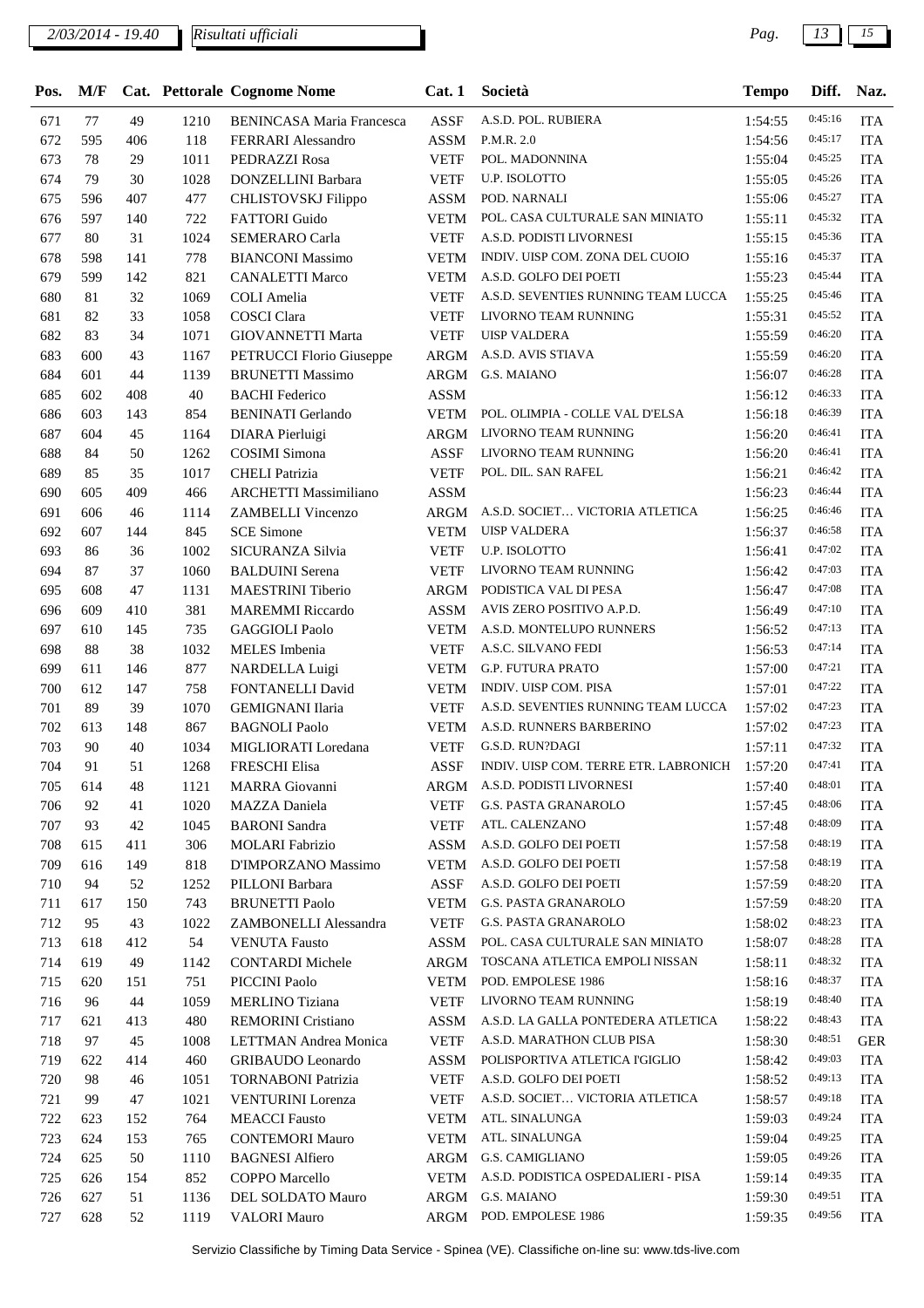| Pos. | M/F |     |      | Cat. Pettorale Cognome Nome | Cat.1       | Società                             | <b>Tempo</b> | Diff.   | Naz.       |
|------|-----|-----|------|-----------------------------|-------------|-------------------------------------|--------------|---------|------------|
| 728  | 629 | 415 | 308  | <b>CECCHINELLI Manuel</b>   | <b>ASSM</b> | A.S.D. GOLFO DEI POETI              | 1:59:42      | 0:50:03 | <b>ITA</b> |
| 729  | 100 | 53  | 1218 | RIGANELLI Cristina          | <b>ASSF</b> | A.S.D. AVIS FOIANO                  | 1:59:43      | 0:50:04 | <b>ITA</b> |
| 730  | 630 | 416 | 202  | <b>LA PORTA Massimo</b>     | <b>ASSM</b> | T.C. TIME OUT                       | 1:59:44      | 0:50:05 | <b>ITA</b> |
| 731  | 631 | 53  | 1134 | <b>VACANTE Antonino</b>     | <b>ARGM</b> | T.C. TIME OUT                       | 1:59:45      | 0:50:06 | <b>ITA</b> |
| 732  | 101 | 48  | 1042 | <b>TROMBI</b> Stefania      | <b>VETF</b> | G.S. LE PANCHE CASTELQUARTO         | 1:59:47      | 0:50:08 | <b>ITA</b> |
| 733  | 632 | 417 | 354  | <b>CATENI</b> Stefano       | <b>ASSM</b> | LIVORNO TEAM RUNNING                | 1:59:49      | 0:50:10 | <b>ITA</b> |
| 734  | 633 | 418 | 478  | APPETECCHI Maurizio         | <b>ASSM</b> | POD. NARNALI                        | 1:59:51      | 0:50:12 | <b>ITA</b> |
| 735  | 634 | 419 | 479  | <b>GUAGNI Paolo</b>         | <b>ASSM</b> | G.P. MISERICORDIA CHIESANUOVA       | 1:59:52      | 0:50:13 | <b>ITA</b> |
| 736  | 635 | 420 | 246  | <b>ANGELINI</b> Andrea      | <b>ASSM</b> | TOSCANA ATLETICA EMPOLI NISSAN      | 1:59:53      | 0:50:14 | <b>ITA</b> |
| 737  | 102 | 54  | 1276 | DE LUCIA Laura              | <b>ASSF</b> | A.S.D. MEZZANA - LE LUMACHE         | 1:59:55      | 0:50:16 | <b>ITA</b> |
| 738  | 636 | 54  | 1138 | <b>MANCINELLI Sergio</b>    | <b>ARGM</b> | ASSI GIGLIO ROSSO                   | 2:00:07      | 0:50:28 | <b>ITA</b> |
| 739  | 103 | 49  | 1019 | <b>LANZARINI</b> Francesca  | <b>VETF</b> | INDIV. UISP COM. BOLOGNA            | 2:00:18      | 0:50:39 | <b>ITA</b> |
| 740  | 637 | 55  | 1151 | SIMONCINI Giovanni          | ARGM        | A.S.D. GOLFO DEI POETI              | 2:00:24      | 0:50:45 | <b>ITA</b> |
| 741  | 104 | 50  | 1030 | FILIPPI Dorina              | <b>VETF</b> | A.S.C. SILVANO FEDI                 | 2:00:25      | 0:50:46 | <b>ITA</b> |
| 742  | 105 | 55  | 1216 | <b>MACCHERINI Tamara</b>    | <b>ASSF</b> | A.S.D. AVIS FOIANO                  | 2:00:30      | 0:50:51 | <b>ITA</b> |
| 743  | 106 | 51  | 1040 | <b>SBRACI</b> Eleonora      | <b>VETF</b> | TOSCANA ATLETICA EMPOLI NISSAN      | 2:00:33      | 0:50:54 | <b>ITA</b> |
| 744  | 638 | 56  | 1150 | ROLLO Domenico              | <b>ARGM</b> | A.S.D. GOLFO DEI POETI              | 2:00:45      | 0:51:06 | <b>ITA</b> |
| 745  | 639 | 421 | 123  | <b>VETTORELLO Claudio</b>   | <b>ASSM</b> | <b>G.S. PASTA GRANAROLO</b>         | 2:01:07      | 0:51:28 | <b>ITA</b> |
| 746  | 640 | 155 | 784  | <b>MASINI</b> Sauro         | <b>VETM</b> | <b>G.S. LA TORRE PONTASSIEVE</b>    | 2:01:23      | 0:51:44 | <b>ITA</b> |
| 747  | 641 | 422 | 55   | <b>POLI</b> Anthony         | <b>ASSM</b> | POL. CASA CULTURALE SAN MINIATO     | 2:01:37      | 0:51:58 | <b>ITA</b> |
| 748  | 642 | 423 | 260  | <b>TARCHIANI</b> Alessandro | <b>ASSM</b> | <b>G.S. LE PANCHE CASTELQUARTO</b>  | 2:01:44      | 0:52:05 | <b>ITA</b> |
| 749  | 643 | 424 | 69   | SAVASTANO Paolo             | <b>ASSM</b> | <b>GRUPPO MARCIATORI BARGA</b>      | 2:01:51      | 0:52:12 | <b>ITA</b> |
| 750  | 644 | 425 | 36   | <b>GASPERINI</b> Pietro     | <b>ASSM</b> | G.S. LE TORRI PODISMO               | 2:01:53      | 0:52:14 | <b>ITA</b> |
| 751  | 107 | 56  | 1253 | STURNIOLO Valeria           | <b>ASSF</b> | A.S.D. PODISTICA OSPEDALIERI - PISA | 2:01:57      | 0:52:18 | <b>ITA</b> |
| 752  | 645 | 57  | 1157 | LORGNA Gianluigi            | <b>ARGM</b> | A.S.D. SPEZIA MARATHON              | 2:02:01      | 0:52:22 | <b>ITA</b> |
| 753  | 646 | 426 | 94   | CASSARESI Leonardo          | <b>ASSM</b> | ATL. VALDINIEVOLE                   | 2:02:05      | 0:52:26 | <b>ITA</b> |
| 754  | 647 | 9   | 1357 | <b>BENVENUTI Piero</b>      | <b>OROM</b> | G.S. MAIANO                         | 2:02:08      | 0:52:29 | <b>ITA</b> |
| 755  | 648 | 427 | 410  | <b>CALOSI</b> Giacomo       | <b>ASSM</b> |                                     | 2:02:26      | 0:52:47 | <b>ITA</b> |
| 756  | 649 | 428 | 75   | <b>MILLI Marco</b>          | <b>ASSM</b> |                                     | 2:02:42      | 0:53:03 | <b>ITA</b> |
| 757  | 650 | 429 | 53   | MURROCCO Gianni             | <b>ASSM</b> | POL. CASA CULTURALE SAN MINIATO     | 2:03:12      | 0:53:33 | <b>ITA</b> |
| 758  | 651 | 430 | 201  | CALUGI Leonardo             | <b>ASSM</b> | T.C. TIME OUT                       | 2:03:14      | 0:53:35 | <b>ITA</b> |
| 759  | 108 | 57  | 1230 | <b>CIATTI</b> Elena         | <b>ASSF</b> | T.C. TIME OUT                       | 2:03:14      | 0:53:35 | <b>ITA</b> |
| 760  | 652 | 156 | 850  | <b>BALDI</b> Maurizio       | <b>VETM</b> |                                     | 2:03:31      | 0:53:52 | <b>ITA</b> |
| 761  | 653 | 431 | 291  | <b>FEDELE Francesco</b>     | ASSM        | A.S.D. GOLFO DEI POETI              | 2:03:52      | 0:54:13 | <b>ITA</b> |
| 762  | 654 | 432 | 298  | <b>BONANINI</b> Alessio     | ASSM        | A.S.D. GOLFO DEI POETI              | 2:03:52      | 0:54:13 | <b>ITA</b> |
| 763  | 655 | 58  | 1152 | <b>CAMPIONI Fausto</b>      | ARGM        | G.P. LA VERRU'A A.S.D.              | 2:04:27      | 0:54:48 | <b>ITA</b> |
| 764  | 656 | 59  | 1115 | <b>CASELLA Nicola</b>       | ARGM        | POD. EMPOLESE 1986                  | 2:05:00      | 0:55:21 | <b>ITA</b> |
| 765  | 657 | 157 | 810  | PARCOSSI Alessandro         | <b>VETM</b> | G.S. LE PANCHE CASTELQUARTO         | 2:05:33      | 0:55:54 | <b>ITA</b> |
| 766  | 109 | 52  | 1049 | <b>BUCCI</b> Alessandra     | <b>VETF</b> | A.S.D. GOLFO DEI POETI              | 2:06:13      | 0:56:34 | <b>ITA</b> |
| 767  | 110 | 58  | 1246 | NICOLAI Federica            | ASSF        | A.S.D. GOLFO DEI POETI              | 2:06:14      | 0:56:35 | <b>ITA</b> |
| 768  | 111 | 59  | 1243 | <b>CAMAIORA</b> Elisa       | ASSF        | A.S.D. GOLFO DEI POETI              | 2:06:14      | 0:56:35 | <b>ITA</b> |
| 769  | 658 | 433 | 295  | <b>CURTI</b> Antonio        | <b>ASSM</b> | A.S.D. GOLFO DEI POETI              | 2:06:14      | 0:56:35 | <b>ITA</b> |
| 770  | 659 | 60  | 1109 | <b>GIANNONI</b> Loreno      | ARGM        | G.P. CAI PISTOIA                    | 2:06:56      | 0:57:17 | <b>ITA</b> |
| 771  | 112 | 53  | 1007 | RICCO' Lorella              | <b>VETF</b> | <b>GRUPPO CITT DI GENOVA</b>        | 2:07:02      | 0:57:23 | <b>ITA</b> |
| 772  | 113 | 54  | 1050 | CIMA Alessandra             | <b>VETF</b> | A.S.D. GOLFO DEI POETI              | 2:07:09      | 0:57:30 | <b>ITA</b> |
| 773  | 660 | 434 | 130  | <b>CASARIN</b> Andrea       | <b>ASSM</b> | POD. EMPOLESE 1986                  | 2:07:12      | 0:57:33 | <b>ITA</b> |
| 774  | 661 | 435 | 313  | RIDONDELLI Luca             | <b>ASSM</b> | A.S.D. MARATHON CLUB PISA           | 2:07:27      | 0:57:48 | <b>ITA</b> |
| 775  | 114 | 60  | 1263 | <b>PUCCI</b> Daniela        | ASSF        | A.S.D. SEVENTIES RUNNING TEAM LUCCA | 2:07:53      | 0:58:14 | <b>ITA</b> |
| 776  | 115 | 61  | 1249 | <b>BARZAGA Zayda</b>        | ASSF        | A.S.D. GOLFO DEI POETI              | 2:08:21      | 0:58:42 | <b>ITA</b> |
| 777  | 662 | 436 | 294  | <b>GERINI Silvio</b>        | <b>ASSM</b> | A.S.D. GOLFO DEI POETI              | 2:08:23      | 0:58:44 | <b>ITA</b> |
| 778  | 116 | 62  | 1245 | <b>ANGELINELLI Elisa</b>    | ASSF        | A.S.D. GOLFO DEI POETI              | 2:08:23      | 0:58:44 | <b>ITA</b> |
| 779  | 117 | 55  | 1016 | <b>CALORI</b> Laura         | <b>VETF</b> | INDIV. UISP COM. BOLOGNA            | 2:08:53      | 0:59:14 | <b>ITA</b> |
| 780  | 663 | 158 | 808  | PASQUETTI Pietro            | <b>VETM</b> | G.S. LE PANCHE CASTELQUARTO         | 2:09:03      | 0:59:24 | <b>ITA</b> |
| 781  | 664 | 437 | 405  | LO DICO Juri                | ASSM        |                                     | 2:09:37      | 0:59:58 | <b>ITA</b> |
| 782  | 665 | 159 | 819  | <b>TORRACCA Andrea</b>      | <b>VETM</b> | A.S.D. GOLFO DEI POETI              | 2:10:09      | 1:00:30 | <b>ITA</b> |
| 783  | 118 | 63  | 1244 | <b>GIUBBANI</b> Francesca   | ASSF        | A.S.D. GOLFO DEI POETI              | 2:10:11      | 1:00:32 | <b>ITA</b> |
| 784  | 666 | 438 | 292  | <b>MARIOTTI Marco</b>       | <b>ASSM</b> | A.S.D. GOLFO DEI POETI              | 2:10:12      | 1:00:33 | <b>ITA</b> |
|      |     |     |      |                             |             |                                     |              |         |            |